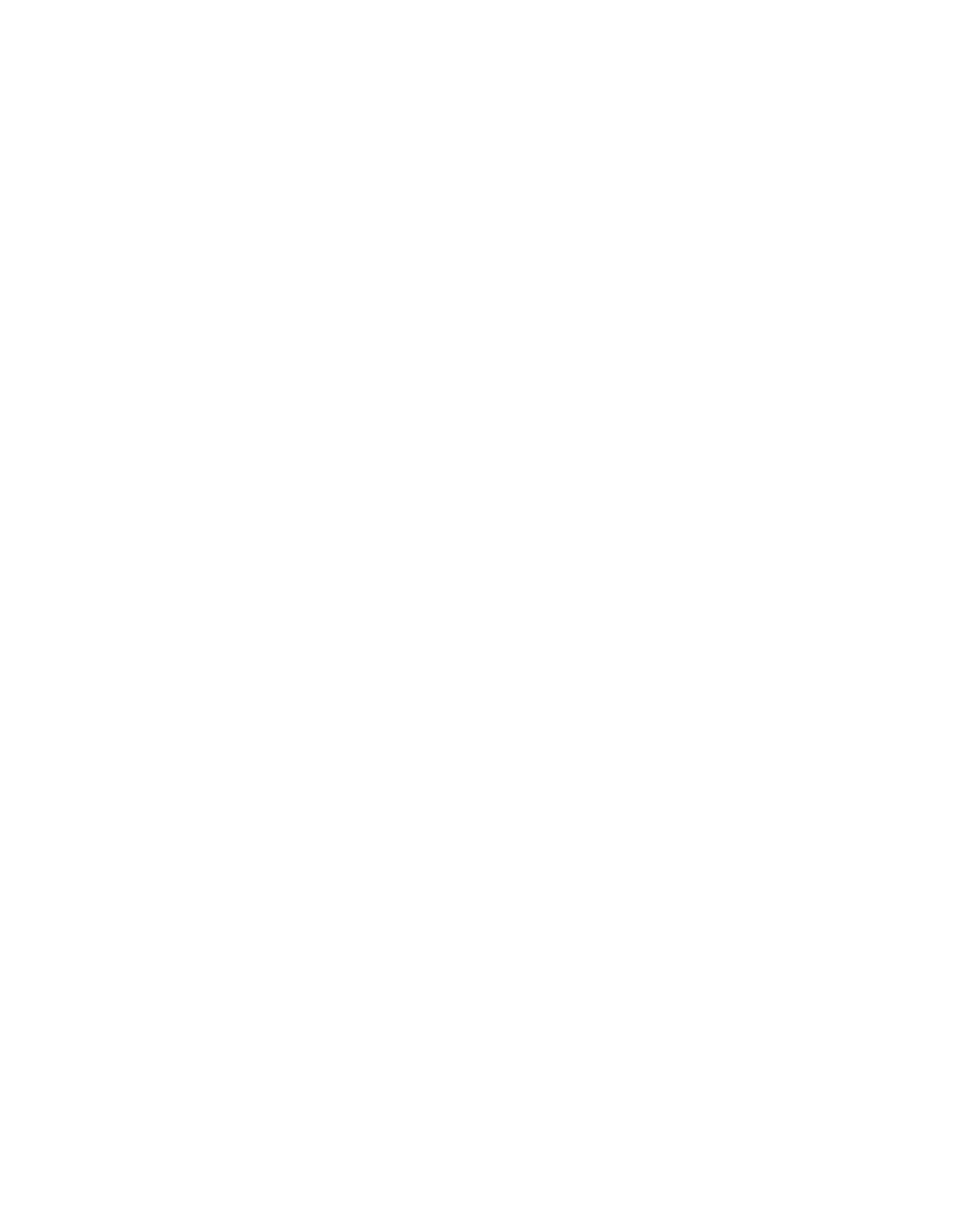Inpatient Summary by DRG Cat PD‐2

Pt Type I

| DRG                | <b>DRG Description</b>                                                   |                         | Count Charity Amount |
|--------------------|--------------------------------------------------------------------------|-------------------------|----------------------|
|                    | 23 CRANIOTOMY W MAJOR DEVICE IMPLANT OR ACUTE COMPLEX CNS PDX W MCC OR   | 1                       | -656                 |
|                    | 25 CRANIOTOMY & ENDOVASCULAR INTRACRANIAL PROCEDURES W MCC               | $\mathbf{1}$            | $-737$               |
|                    | 40 PERIPH/CRANIAL NERVE & OTHER NERV SYST PROC W MCC                     | $\mathbf{1}$            | -794                 |
|                    | <b>62 ISCHEMIC STROKE</b>                                                | $\mathbf{1}$            | $-875$               |
|                    | 64 INTRACRANIAL HEMORRHAGE OR CEREBRAL INFARCTION W MCC                  | $\mathbf{1}$            | $-1,408$             |
|                    | 85 TRAUMATIC STUPOR & COMA                                               | $\mathbf{1}$            | -17,109              |
|                    | 115 Other ear, nose, mouth, throat & cranial/facial diagnoses            | $\mathbf{1}$            | $-113$               |
|                    | 190 CHRONIC OBSTRUCTIVE PULMONARY DISEASE W MCC                          | $\mathbf{1}$            | $-1,364$             |
|                    | 207 RESPIRATORY SYSTEM DIAGNOSIS W VENTILATOR SUPPORT >96 HOURS OR PERIP | $\overline{2}$          | $-4,327$             |
|                    | 208 RESPIRATORY SYSTEM DIAGNOSIS W VENTILATOR SUPPORT <= 96 HOURS        | $\mathbf{1}$            | $-1,000$             |
|                    | 223 CARDIAC DEFIB IMPLANT W CARDIAC CATH W AMI/HF/SHOCK W/O MCC          | $\mathbf{1}$            | $-3,633$             |
|                    | 242 PERMANENT CARDIAC PACEMAKER IMPLANT W MCC                            | $\mathbf{1}$            | $-1,911$             |
|                    | 249 PERC CARDIOVASC PROC W NON-DRUG-ELUTING STENT W/O MCC                | $\mathbf{1}$            | $-9,183$             |
|                    | 251 PERC CARDIOVASC PROC W/O CORONARY ARTERY STENT W/O MCC               | $\mathbf{1}$            | $-1,283$             |
|                    | 287 CIRCULATORY DISORDERS EXCEPT AMI                                     | $\mathbf{1}$            | $-5,325$             |
|                    | 312 SYNCOPE & COLLAPSE                                                   | $\mathbf{1}$            | -1,013               |
|                    | 329 MAJOR SMALL & LARGE BOWEL PROCEDURES W MCC                           | $\mathbf{1}$            | $-358$               |
|                    | 343 APPENDECTOMY W/O COMPLICATED PRINCIPAL DIAG W/O CC/MCC               | $\mathbf{1}$            | $-1,255$             |
|                    | 357 OTHER DIGESTIVE SYSTEM O.R. PROCEDURES W CC                          | $\mathbf{1}$            | $-1,452$             |
|                    | 392 ESOPHAGITIS                                                          | $\overline{2}$          | $-4,176$             |
|                    | 392 ESOPHAGITIS, GASTROENT & MISC DIGEST DISORDERS W/O MCC               | $\overline{\mathbf{3}}$ | $-2,191$             |
|                    | 419 LAPAROSCOPIC CHOLECYSTECTOMY W/O C.D.E. W/O CC/MCC                   | $\overline{2}$          | $-1,431$             |
|                    | 435 MALIGNANCY OF HEPATOBILIARY SYSTEM OR PANCREAS W MCC                 | $\mathbf{1}$            | $-1,522$             |
|                    | 439 DISORDERS OF PANCREAS EXCEPT MALIGNANCY W CC                         | 3                       | $-4,492$             |
|                    | 440 DISORDERS OF PANCREAS EXCEPT MALIGNANCY W/O CC/MCC                   | $\mathbf{1}$            | $-210$               |
|                    | 442 DISORDERS OF LIVER EXCEPT MALIG                                      | $\mathbf{1}$            | $-4,621$             |
|                    | 470 MAJOR HIP AND KNEE JOINT REPLACEMENT OR REATTACHMENT OF LOWER EXTREM | $\mathbf{1}$            | $-2,100$             |
|                    | 481 HIP & FEMUR PROCEDURES EXCEPT MAJOR JOINT W CC                       | $\mathbf{1}$            | $-1,979$             |
|                    | 519 BACK & NECK PROC EXC SPINAL FUSION W CC                              | 1                       | $-1,033$             |
|                    | 520 BACK & NECK PROC EXC SPINAL FUSION W/O CC/MCC                        | $\mathbf{1}$            | $-300$               |
|                    | 536 FRACTURES OF HIP & PELVIS W/O MCC                                    | $\mathbf{1}$            | $-1,364$             |
|                    | 552 MEDICAL BACK PROBLEMS W/O MCC                                        | $\mathbf{1}$            | $-381$               |
|                    | 601 NON-MALIGNANT BREAST DISORDERS W/O CC/MCC                            | $\mathbf{1}$            | $-3,494$             |
|                    | 620 O.R. PROCEDURES FOR OBESITY W CC                                     | $\mathbf{1}$            | $-500$               |
|                    | 621 O.R. PROCEDURES FOR OBESITY W/O CC/MCC                               | $\mathbf{1}$            | -4,838               |
|                    | 645 ENDOCRINE DISORDERS W/O CC/MCC                                       | $\mathbf{1}$            | $-7,000$             |
|                    | 683 RENAL FAILURE W CC                                                   | $\mathbf{1}$            | $-4,986$             |
|                    | 690 KIDNEY & URINARY TRACT INFECTIONS W/O MCC                            | $\mathbf{1}$            | -688                 |
|                    | 742 UTERINE & ADNEXA PROC FOR NON-MALIGNANCY W CC/MCC                    |                         | $1 \quad$<br>-2,591  |
|                    | 743 UTERINE & ADNEXA PROC FOR NON-MALIGNANCY W/O CC/MCC                  | $\mathbf{1}$            | $-1,200$             |
|                    | 785 CESAREAN SECTION W STERILIZATION W/O CC/MCC                          | $\mathbf{1}$            | $-748$               |
|                    | 788 CESAREAN SECTION W/O STERILIZATION W/O CC/MCC                        | 4                       | $-8,706$             |
|                    | 794 NEONATE W OTHER SIGNIFICANT PROBLEMS                                 | 1                       | -373                 |
|                    | 795 NORMAL NEWBORN                                                       | $\mathbf{1}$            | -985                 |
|                    | 807 VAGINAL DELIVERY W/O STERILIZATION/D&C W/O CC/MCC                    | 3                       | $-5,679$             |
|                    | 836 ACUTE LEUKEMIA W/O MAJOR O.R. PROCEDURE W/O CC/MCC                   | 1                       | -401                 |
|                    | 871 SEPTICEMIA OR SEVERE SEPSIS W/O MV >96 HOURS W MCC                   | 3                       | $-4,092$             |
|                    | 902 WOUND DEBRIDEMENTS FOR INJURIES W CC                                 | $\mathbf{1}$            | 845                  |
|                    | 908 OTHER O.R. PROCEDURES FOR INJURIES W CC                              | 2                       | $-1,013$             |
| <b>Grand Total</b> |                                                                          | 64                      | $-126,045$           |

| Inpatient<br>ER |       | $-126,045$<br>$-20,021$ |
|-----------------|-------|-------------------------|
| Outpatient      |       | $-36,249$               |
|                 | Total | $-182,315$              |
|                 |       | $-182,315$              |
| Recap Total     |       |                         |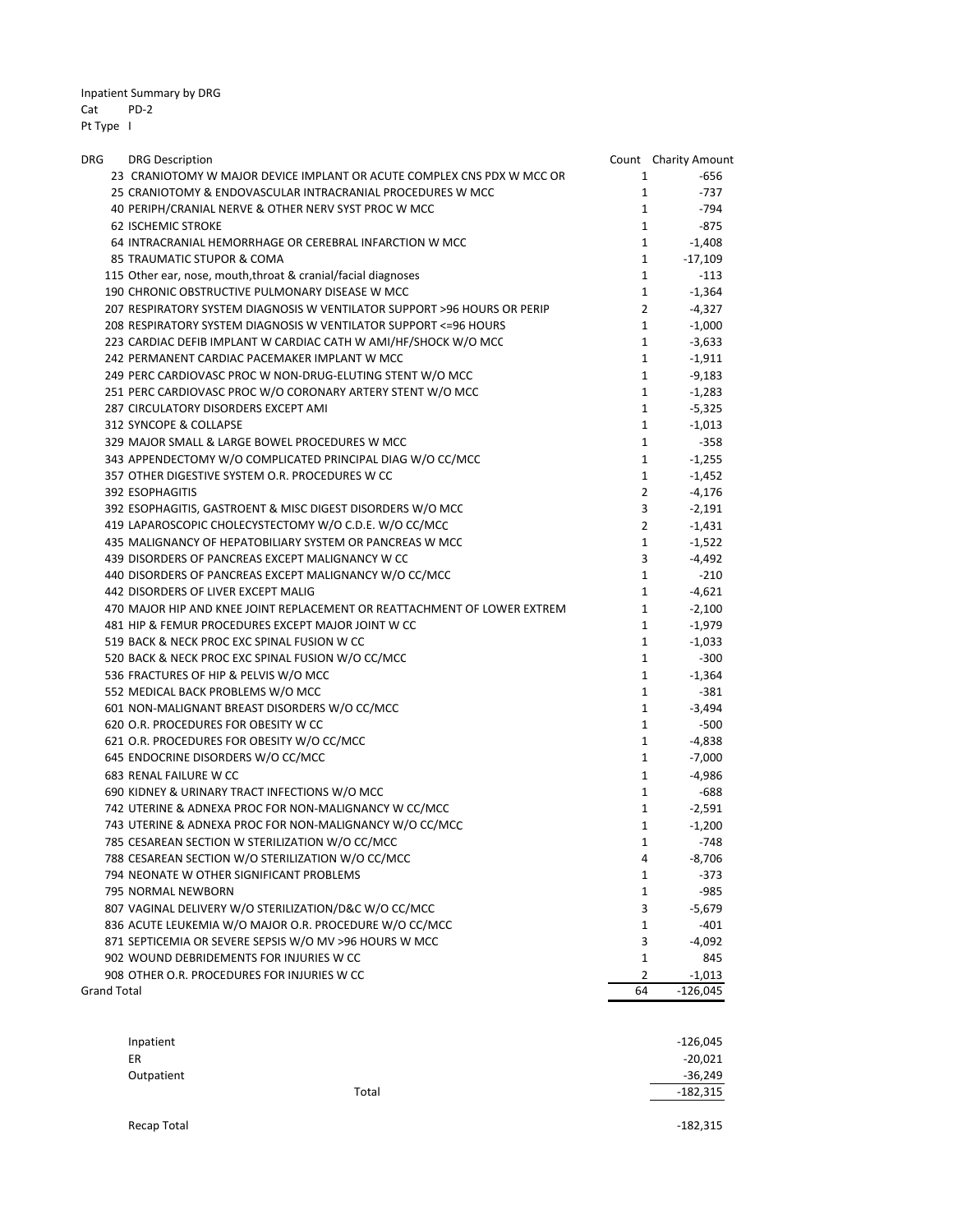ER Summary by CPT Cat PD‐2 Pt Type E

| <b>CPT</b><br><b>CPT Desc</b>                           | Count         | <b>Charity Amount</b> |
|---------------------------------------------------------|---------------|-----------------------|
| 12011 SIMPLE REPAIR OF SUPERFICIAL WOUNDS OF FACE EARS  | 1             | -85                   |
| 26755 CLOSED TREATMENT OF DISTAL PHALANGEAL FRACTURE    |               | $-262$                |
| 27840 CLOSED TREATMENT OF ANKLE DISLOCATION; WITHOUT    | 1             | $-2,461$              |
| 30903 CONTROL NASAL HEMORRHAGE ANTERIOR COMPLEX         | 2             | $-1,432$              |
| 36430 TRANSFUSION BLOOD OR BLOOD COMPONENTS             | 1             | $-558$                |
| 51702 INSERTION OF TEMPORARY INDWELLING BLADDER         | $\mathcal{P}$ | -180                  |
| 90471 IMMUNIZATION ADMINISTRATION (INCLUDES             | 3             | $-681$                |
| 92950 CARDIOPULMONARY RESUSCITATION (EG IN CARDIAC      | 1             | -90                   |
| 96365 INTRAVENOUS INFUSION FOR THERAPY PROPHYLAXIS OR   | 1             | $-234$                |
| 96372 THERAPEUTIC PROPHYLACTIC OR DIAGNOSTIC INJECTION  | 1             | $-30$                 |
| 96374 THERAPEUTIC PROPHYLACTIC OR DIAGNOSTIC INJECTION  | 8             | $-3,656$              |
| 99281 EMERGENCY DEPARTMENT VISIT FOR THE EVALUATION AND | $\mathcal{P}$ | -404                  |
| 99282 EMERGENCY DEPARTMENT VISIT FOR THE EVALUATION AND | 3             | $-2,105$              |
| 99283 EMERGENCY DEPARTMENT VISIT FOR THE EVALUATION AND | 7             | $-3,667$              |
| 99284 EMERGENCY DEPARTMENT VISIT FOR THE EVALUATION AND | 10            | $-4,179$              |
| Grand Total                                             | 44            | $-20,021$             |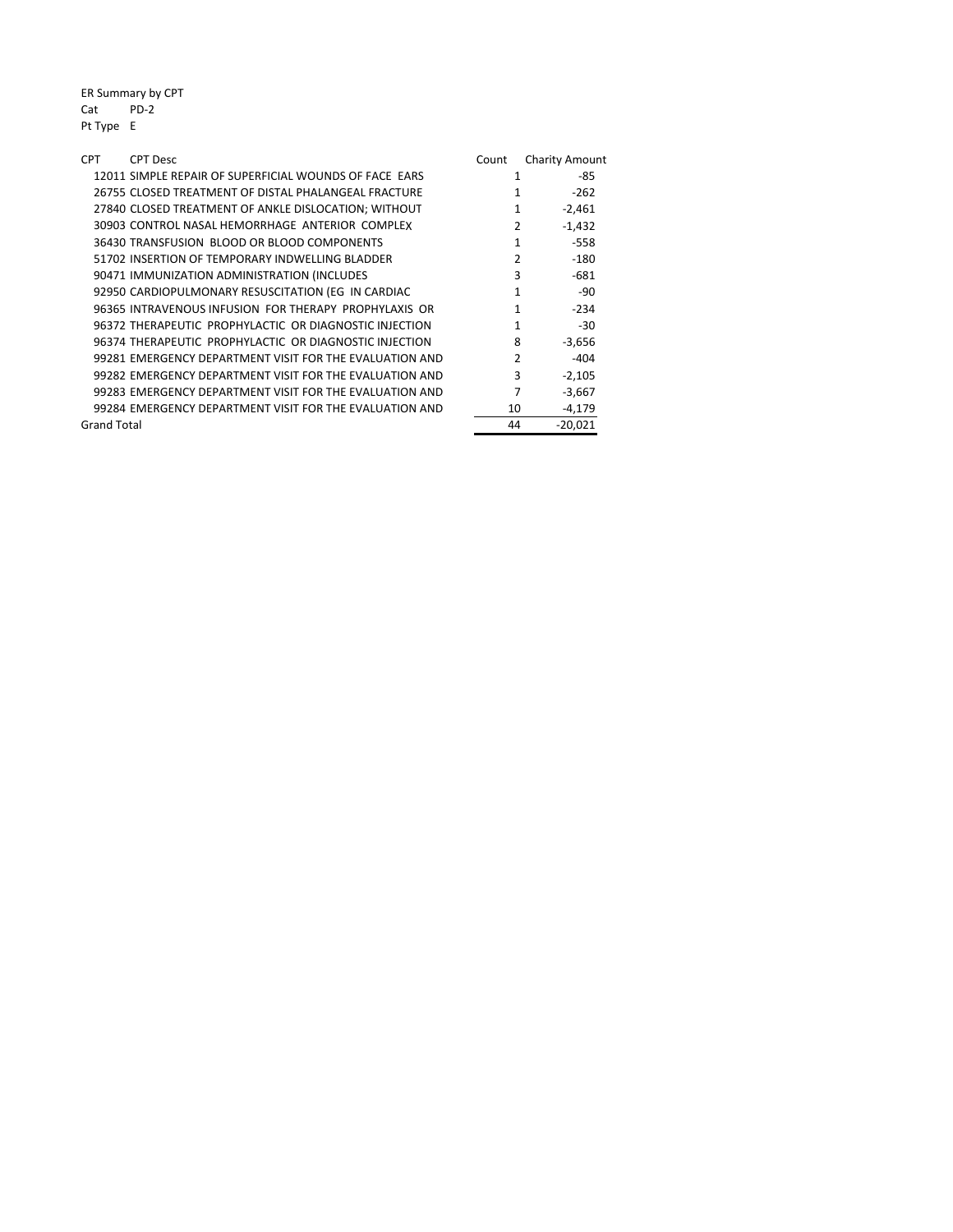Outpatient Summary by CPT Cat PD‐2 Pt Type O

| <b>CPT</b>         | <b>CPT Desc</b>                                                    | Count | <b>Charity Amount</b>      |
|--------------------|--------------------------------------------------------------------|-------|----------------------------|
|                    | 11042 DEBRIDEMENT SUBCUTANEOUS TISSUE (INCLUDES                    |       | $-32$<br>1                 |
|                    | 11043 DEBRIDEMENT MUSCLE AND/OR FASCIA (INCLUDES                   |       | 3<br>$-404$                |
|                    | 19301 MASTECTOMY PARTIAL (EG LUMPECTOMY TYLECTOMY                  |       | $\overline{2}$<br>$-1,319$ |
|                    | 25575 OPEN TREATMENT OF RADIAL AND ULNAR SHAFT                     |       | $\mathbf{1}$<br>$-3,569$   |
|                    | 28290 Hallux valgus (bunion) correction with or without            |       | $\mathbf{1}$<br>$-566$     |
|                    | 29881 ARTHROSCOPY KNEE SURGICAL; WITH MENISCECTOMY                 |       | $\overline{2}$<br>$-3,892$ |
|                    | 43239 ESOPHAGOGASTRODUODENOSCOPY FLEXIBLE TRANSORAL;               |       | $-892$<br>$\mathbf{1}$     |
|                    | 45385 COLONOSCOPY FLEXIBLE; WITH REMOVAL OF TUMOR(S)               |       | $\mathbf{1}$<br>$-1,614$   |
|                    | 47562 LAPAROSCOPY SURGICAL; CHOLECYSTECTOMY                        |       | $\overline{2}$<br>$-4,533$ |
|                    | 52648 LASER VAPORIZATION OF PROSTATE INCLUDING CONTROL             |       | $\mathbf{1}$<br>$-1,363$   |
|                    | 56620 VULVECTOMY SIMPLE; PARTIAL                                   |       | $\overline{2}$<br>$-2,225$ |
|                    | 57454 COLPOSCOPY OF THE CERVIX INCLUDING UPPER/ADJACENT            |       | $\mathbf{1}$<br>$-619$     |
|                    | 58661 LAPAROSCOPY SURGICAL; WITH REMOVAL OF ADNEXAL                |       | $-712$<br>$\mathbf{1}$     |
|                    | 59820 TREATMENT OF MISSED ABORTION                                 |       | $\mathbf{1}$<br>$-518$     |
|                    | 59899 UNLISTED PROCEDURE MATERNITY CARE AND DELIVERY               |       | $\mathbf{1}$<br>$-105$     |
|                    | 71045 RADIOLOGIC EXAMINATION CHEST; SINGLE VIEW                    |       | $-56$<br>1                 |
|                    | 74177 COMPUTED TOMOGRAPHY ABDOMEN AND PELVIS; WITH                 |       | $-102$<br>$\mathbf{1}$     |
|                    | 76536 ULTRASOUND SOFT TISSUES OF HEAD AND NECK (EG                 |       | $-40$<br>$\mathbf{1}$      |
|                    | 90471 IMMUNIZATION ADMINISTRATION (INCLUDES                        |       | $-551$<br>$\overline{2}$   |
|                    | 93005 ELECTROCARDIOGRAM ROUTINE ECG WITH AT LEAST 12               |       | $-242$<br>$\mathbf{1}$     |
|                    | 93306 ECHOCARDIOGRAPHY TRANSTHORACIC REAL-TIME WITH                |       | $-558$<br>$\mathbf{1}$     |
|                    | 93460 CATHETER PLACEMENT IN CORONARY ARTERY(S) FOR                 |       | $-1,270$<br>1              |
|                    | 93925 DUPLEX SCAN OF LOWER EXTREMITY ARTERIES OR                   |       | $-38$<br>1                 |
|                    | 96372 THERAPEUTIC PROPHYLACTIC OR DIAGNOSTIC INJECTION             |       | 3<br>$-3,083$              |
|                    | 96374 THERAPEUTIC PROPHYLACTIC OR DIAGNOSTIC INJECTION             |       | $-85$<br>$\mathbf{1}$      |
|                    | 99183 PHYSICIAN OR OTHER QUALIFIED HEALTH CARE                     |       | $-75$<br>$\mathbf{1}$      |
|                    | 99203 OFFICE OR OTHER OUTPATIENT VISIT FOR THE                     |       | 4<br>$-1,946$              |
|                    | 99204 OFFICE OR OTHER OUTPATIENT VISIT FOR THE                     |       | $-227$<br>1                |
|                    | 99212 OFFICE OR OTHER OUTPATIENT VISIT FOR THE                     |       | 3<br>$-47$                 |
|                    | 99213 OFFICE OR OTHER OUTPATIENT VISIT FOR THE                     |       | $\mathbf{1}$<br>$-95$      |
|                    | 99284 EMERGENCY DEPARTMENT VISIT FOR THE EVALUATION AND            |       | $\mathbf{1}$<br>-90        |
| 0249T              | Ligation hemorrhoidal vascular bundle(s)                           |       | $\mathbf{1}$<br>$-1,134$   |
| A9577              | Injection gadobenate dimeglumine (multihance)                      |       | $\mathbf{1}$<br>$-43$      |
|                    | M75.112 INCOMPLETE ROTATR-CUFF TEAR/RUPTR OF L SHOULDER NOT TRAUMA |       | $-4,164$<br>1              |
|                    | Q9967 Low osmolar contrast material 300-399 mg/ml                  |       | 1<br>$-40$                 |
| <b>Grand Total</b> |                                                                    | 49    | $-36,249$                  |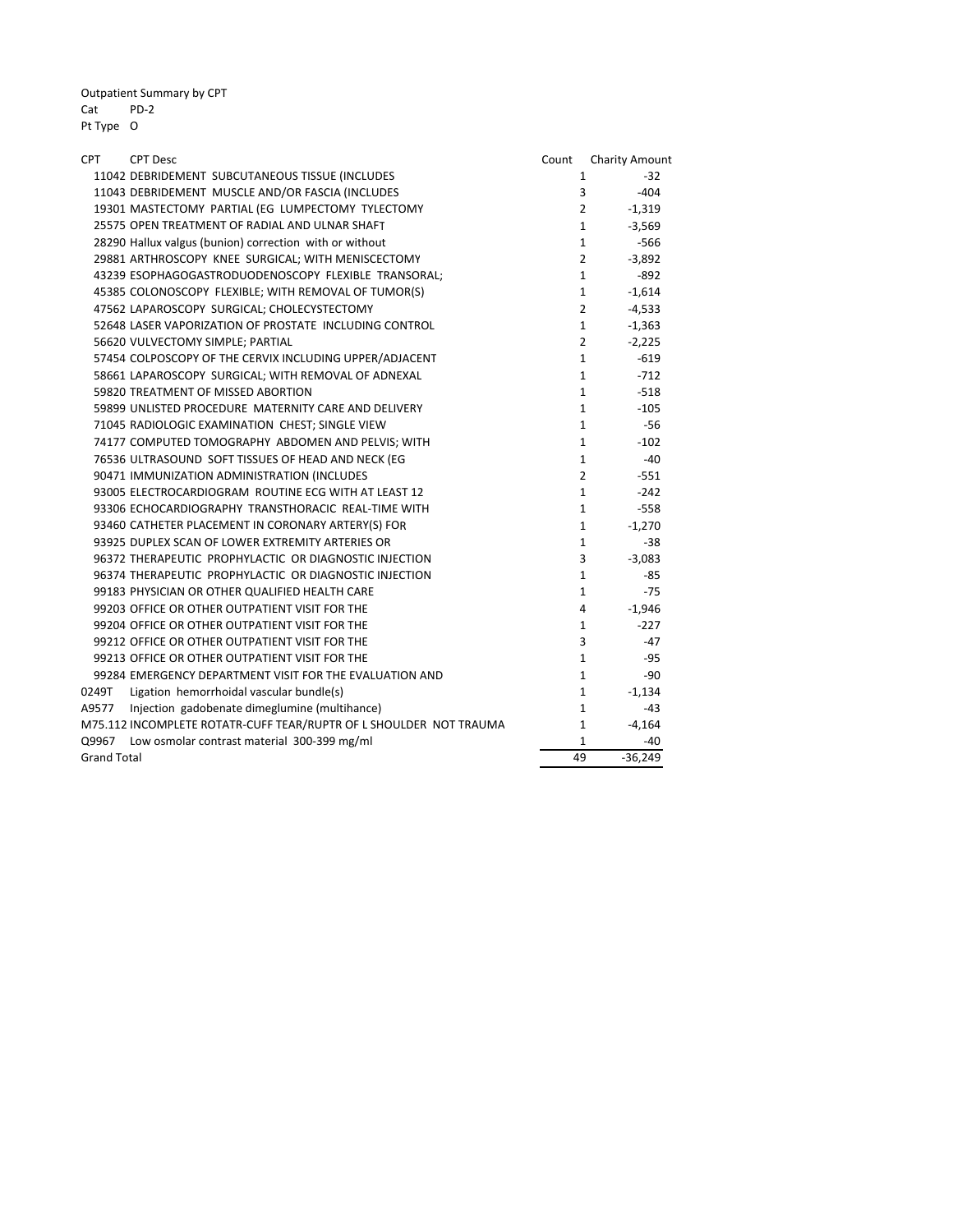Cat PD‐3 Pt TypeI

|            |                                                                      |                | Charity   |
|------------|----------------------------------------------------------------------|----------------|-----------|
| <b>DRG</b> | <b>DRG Description</b>                                               | Count          | Amount    |
| 23         | CRANIOTOMY W MAJOR DEVICE IMPLANT OR ACUTE CNS PDX W MCC OR CHEMOTHE | $\mathbf{1}$   | $-1,340$  |
| 25         | CRANIOTOMY & ENDOVASCULAR INTRACRANIAL PROCEDURES W MCC              | $\mathbf{1}$   | $-1,340$  |
| 27         | CRANIOTOMY & ENDOVASCULAR INTRACRANIAL PROCEDURES W/O CC/MCC         | $\mathbf{1}$   | $-1,408$  |
| 38         | EXTRACRANIAL PROCEDURES W CC                                         | $\mathbf{1}$   | $-900$    |
| 47         | Transient ischemia                                                   | $\mathbf{1}$   | 27        |
| 56         | DEGENERATIVE NERVOUS SYSTEM DISORDERS W MCC                          | $\overline{2}$ | $-3,764$  |
| 57         | DEGENERATIVE NERVOUS SYSTEM DISORDERS W/O MCC                        | 3              | $-764$    |
| 61         | ISCHEMIC STROKE, PRECEREBRAL OCCLUSION OR TRANSIENT ISCHEMIA W THROM | $\overline{2}$ | $-4,936$  |
| 62         | <b>ISCHEMIC STROKE</b>                                               | 3              | $-4,224$  |
| 64         | INTRACRANIAL HEMORRHAGE OR CEREBRAL INFARCTION W MCC                 | $\overline{7}$ | $-12,703$ |
| 65         | INTRACRANIAL HEMORRHAGE OR CEREBRAL INFARCTION W CC OR TPA IN 24 HRS | 3              | $-3,904$  |
| 65         | INTRACRANIAL HEMORRHAGE OR CEREBRAL INFARCTION WITH CC OR TPA IN 24  | $\mathbf{1}$   | $-1,408$  |
| 69         | TRANSIENT ISCHEMIA W/O THROMBOLYTIC                                  | $\mathbf{1}$   | $-1,316$  |
| 70         | NONSPECIFIC CEREBROVASCULAR DISORDERS W MCC                          | 3              | $-3,747$  |
| 92         | OTHER DISORDERS OF NERVOUS SYSTEM W CC                               | $\mathbf{1}$   | $-600$    |
| 101        | SEIZURES W/O MCC                                                     | $\mathbf{1}$   | $-1,316$  |
| 149        | DYSEQUILIBRIUM                                                       | $\mathbf{1}$   | $-800$    |
| 176        | PULMONARY EMBOLISM W/O MCC                                           | $\mathbf{1}$   | $-1,408$  |
| 177        | <b>RESPIRATORY INFECTIONS &amp; INFLAMMATIONS W MCC</b>              | 4              | $-5,967$  |
| 180        | RESPIRATORY NEOPLASMS W MCC                                          | $\overline{2}$ | $-1,741$  |
| 187        | PLEURAL EFFUSION W CC                                                | $\mathbf{1}$   | $-900$    |
| 190        | CHRONIC OBSTRUCTIVE PULMONARY DISEASE W MCC                          | $\overline{2}$ | $-2,608$  |
| 191        | CHRONIC OBSTRUCTIVE PULMONARY DISEASE W CC                           | 4              | $-3,005$  |
| 193        | SIMPLE PNEUMONIA & PLEURISY W MCC                                    | $\overline{2}$ | $-2,308$  |
| 194        | SIMPLE PNEUMONIA & PLEURISY W CC                                     | $\mathbf{1}$   | $-900$    |
| 202        | BRONCHITIS & ASTHMA W CC/MCC                                         | $\mathbf{1}$   | $-1,408$  |
| 203        | BRONCHITIS & ASTHMA W/O CC/MCC                                       | $\mathbf{1}$   | $-1,408$  |
| 207        | RESPIRATORY SYSTEM DIAGNOSIS W VENTILATOR SUPPORT > 96 HOURS         | $\mathbf{1}$   | $-2,400$  |
| 208        | RESPIRATORY SYSTEM DIAGNOSIS W VENTILATOR SUPPORT <= 96 HOURS        | 3              | $-3,248$  |
| 243        | PERMANENT CARDIAC PACEMAKER IMPLANT W CC                             | $\overline{2}$ | $-3,764$  |
| 246        | PERCUTANEOUS CARDIOVASCULAR PROCEDURES W DRUG-ELUTING STENT W MCC OR | $\overline{2}$ | $-2,728$  |
| 247        | PERC CARDIOVASC PROC W DRUG-ELUTING STENT W/O MCC                    | $\overline{2}$ | $-2,704$  |
| 248        | PERCUTANEOUS CARDIOVASCULAR PROCEDURES W NON-DRUG-ELUTING STENT W MC | $\mathbf{1}$   | $-1,408$  |
| 280        | ACUTE MYOCARDIAL INFARCTION                                          | 1              | $-1,000$  |
| 286        | CIRCULATORY DISORDERS EXCEPT AMI                                     | 1              | -887      |
| 291        | HEART FAILURE & SHOCK W MCC                                          | $\overline{7}$ | $-5,033$  |
| 292        | HEART FAILURE & SHOCK W CC                                           | $\mathbf{1}$   | $-350$    |
| 293        | HEART FAILURE & SHOCK W/O CC/MCC                                     | 1              | $-1,408$  |
| 300        | PERIPHERAL VASCULAR DISORDERS W CC                                   | 1              | $-1,408$  |
| 304        | <b>HYPERTENSION W MCC</b>                                            | $\mathbf{1}$   | $-1,408$  |
| 308        | CARDIAC ARRHYTHMIA & CONDUCTION DISORDERS W MCC                      | $\overline{2}$ | $-1,484$  |
| 310        | CARDIAC ARRHYTHMIA & CONDUCTION DISORDERS W/O CC/MCC                 | 1              | $-1,364$  |
| 312        | <b>SYNCOPE &amp; COLLAPSE</b>                                        | 3              | $-4,319$  |
| 313        | <b>CHEST PAIN</b>                                                    | 5              | $-2,171$  |
| 314        | OTHER CIRCULATORY SYSTEM DIAGNOSES W MCC                             | $\mathbf{1}$   | $-1,316$  |
| 327        | <b>STOMACH</b>                                                       | 1              | $-1,364$  |
| 328        | <b>STOMACH</b>                                                       | 1              | $-1,364$  |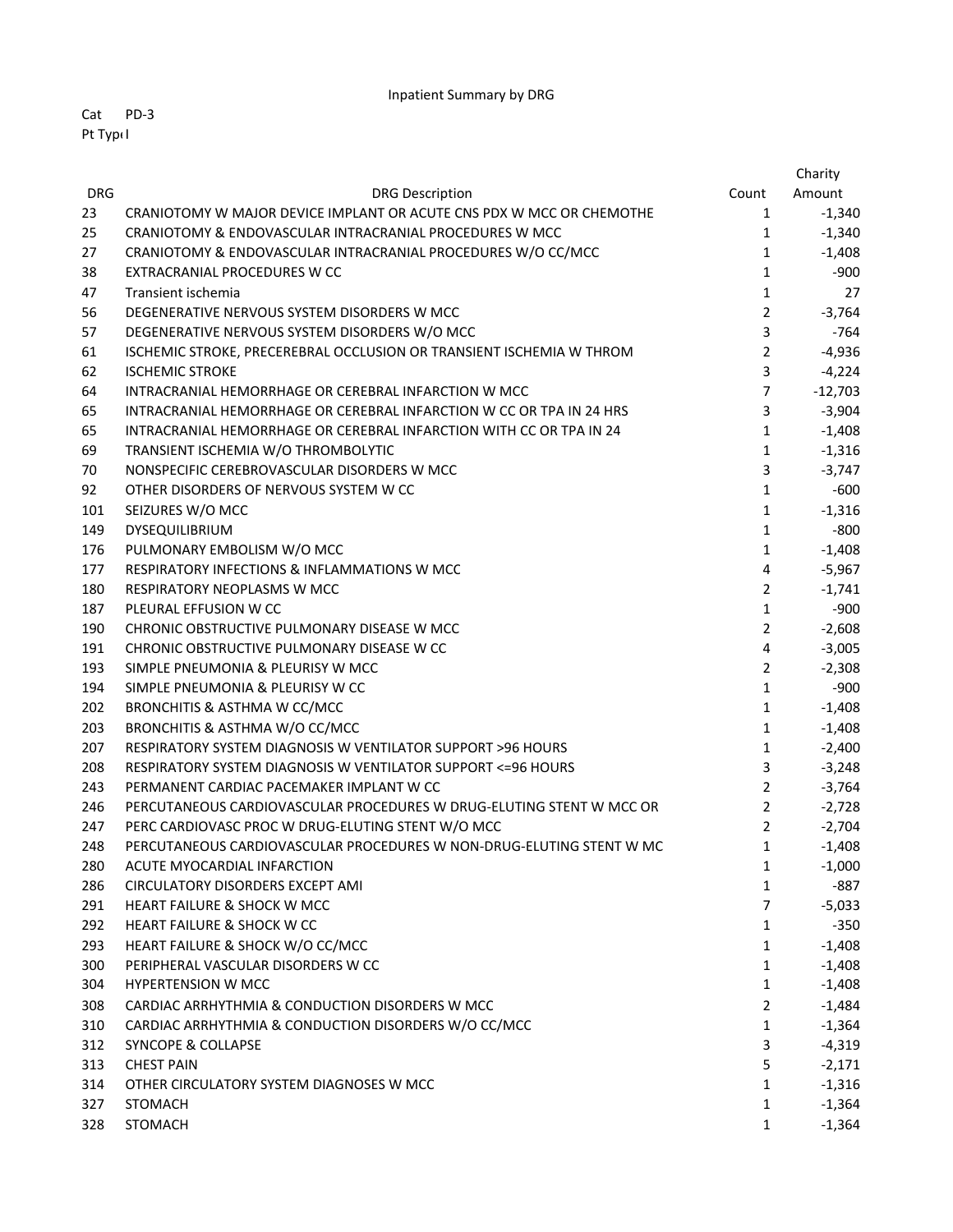|            |                                                                                       |                | Charity   |
|------------|---------------------------------------------------------------------------------------|----------------|-----------|
| <b>DRG</b> | <b>DRG Description</b>                                                                | Count          | Amount    |
| 330        | MAJOR SMALL & LARGE BOWEL PROCEDURES W CC                                             | 4              | -5,458    |
| 331        | MAJOR SMALL & LARGE BOWEL PROCEDURES W/O CC/MCC                                       | 1              | $-2,400$  |
| 338        | APPENDECTOMY W COMPLICATED PRINCIPAL DIAG W MCC                                       | $\mathbf{1}$   | $-2,400$  |
| 354        | HERNIA PROCEDURES EXCEPT INGUINAL & FEMORAL W CC                                      | $\mathbf{1}$   | $-1,364$  |
| 355        | HERNIA PROCEDURES EXCEPT INGUINAL & FEMORAL W/O CC/MCC                                | $\mathbf{1}$   | $-20$     |
| 357        | OTHER DIGESTIVE SYSTEM O.R. PROCEDURES W CC                                           | $\mathbf{1}$   | $-1,364$  |
| 372        | MAJOR GASTROINTESTINAL DISORDERS & PERITONEAL INFECTIONS W CC                         | $\mathbf{1}$   | $-1,364$  |
| 375        | DIGESTIVE MALIGNANCY W CC                                                             | $\mathbf{1}$   | $-480$    |
| 381        | COMPLICATED PEPTIC ULCER W CC                                                         | 1              | $-1,364$  |
| 386        | INFLAMMATORY BOWEL DISEASE W CC                                                       | $\mathbf{1}$   | $-1,340$  |
| 389        | <b>G.I. OBSTRUCTION W CC</b>                                                          | $\mathbf{1}$   | -893      |
| 390        | G.I. OBSTRUCTION W/O CC/MCC                                                           | $\mathbf{1}$   | $-1,364$  |
| 392        | <b>ESOPHAGITIS</b>                                                                    | 3              | $-5,253$  |
| 392        | ESOPHAGITIS, GASTROENT & MISC DIGEST DISORDERS W/O MCC                                | $\overline{2}$ | $-2,748$  |
| 394        | OTHER DIGESTIVE SYSTEM DIAGNOSES W CC                                                 | 1              | $-1,408$  |
| 417        | LAPAROSCOPIC CHOLECYSTECTOMY W/O C.D.E. W MCC                                         | 1              | $-1,408$  |
| 418        | LAPAROSCOPIC CHOLECYSTECTOMY W/O C.D.E. W CC                                          | $\overline{2}$ | $-1,449$  |
| 419        | LAPAROSCOPIC CHOLECYSTECTOMY W/O C.D.E. W/O CC/MCC                                    | $\overline{2}$ | 0         |
| 422        | HEPATOBILIARY DIAGNOSTIC PROCEDURES W/O CC/MCC                                        | $\mathbf{1}$   | $-1,113$  |
|            | DISORDERS OF PANCREAS EXCEPT MALIGNANCY W CC                                          | $\mathbf{1}$   |           |
| 439<br>440 |                                                                                       | $\mathbf{1}$   | $-1,408$  |
| 442        | DISORDERS OF PANCREAS EXCEPT MALIGNANCY W/O CC/MCC<br>DISORDERS OF LIVER EXCEPT MALIG | $\mathbf{1}$   | $-1,408$  |
|            |                                                                                       |                | $-1,364$  |
| 445        | DISORDERS OF THE BILIARY TRACT W CC                                                   | 1              | $-1,364$  |
| 454        | COMBINED ANTERIOR/POSTERIOR SPINAL FUSION W CC                                        | 1              | $-1,408$  |
| 463        | Kidney & urinary tract infections                                                     | $\mathbf{1}$   | 112       |
| 470        | MAJOR HIP AND KNEE JOINT REPLACEMENT OR REATTACHMENT OF LOWER EXTREM                  | 11             | $-15,369$ |
| 470        | MAJOR JOINT REPLACEMENT OR REATTACHMENT OF LOWER EXTREMITY W/O MCC                    | $\mathbf{1}$   | $-1,316$  |
| 489        | KNEE PROCEDURES W/O PDX OF INFECTION W/O CC/MCC                                       | $\mathbf{1}$   | $-5,100$  |
| 510        | <b>SHOULDER</b>                                                                       | $\mathbf{1}$   | $-2,400$  |
| 516        | OTHER MUSCULOSKELET SYS & CONN TISS O.R. PROC W CC                                    | 1              | $-1,364$  |
| 517        | OTHER MUSCULOSKELET SYS & CONN TISS O.R. PROC W/O CC/MCC                              | $\mathbf{1}$   | $-557$    |
| 519        | BACK & NECK PROC EXC SPINAL FUSION W CC                                               | 1              | $-900$    |
| 520        | BACK & NECK PROC EXC SPINAL FUSION W/O CC/MCC                                         | $\mathbf{1}$   | $-630$    |
| 552        | MEDICAL BACK PROBLEMS W/O MCC                                                         | 2              | $-2,214$  |
| 554        | BONE DISEASES & ARTHROPATHIES W/O MCC                                                 | 1              | $-1,408$  |
| 556        | SIGNS & SYMPTOMS OF MUSCULOSKELETAL SYSTEM & CONN TISSUE W/O MCC                      | 1              | $-1,364$  |
| 560        | Vaginal delivery                                                                      | $\mathbf{1}$   | $-2,500$  |
| 580        | OTHER SKIN, SUBCUT TISS & BREAST PROC W CC                                            | $\mathbf{1}$   | -1,364    |
| 596        | MAJOR SKIN DISORDERS W/O MCC                                                          | $\mathbf{1}$   | $-1,865$  |
| 603        | CELLULITIS W/O MCC                                                                    | 5              | $-6,796$  |
| 603        | CELLULITIS WITHOUT MCC                                                                | 1              | $-1,408$  |
| 607        | Neonate bwt 1250-1499g w resp dist synd/oth maj resp or maj anom                      | 1              | $-48,210$ |
| 621        | O.R. PROCEDURES FOR OBESITY W/O CC/MCC                                                | 4              | $-3,045$  |
| 623        | SKIN GRAFTS & WOUND DEBRID FOR ENDOC                                                  | $\mathbf{1}$   | $-1,044$  |
| 629        | <b>OTHER ENDOCRINE</b>                                                                | $\mathbf{1}$   | $-1,340$  |
| 637        | DIABETES W MCC                                                                        | $\overline{2}$ | $-2,772$  |
| 638        | DIABETES W CC                                                                         | 3              | $-2,204$  |
| 640        | MISC DISORDERS OF NUTRITION, METABOLISM, FLUIDS/ELECTROLYTES W MCC                    | 1              | $-1,364$  |
| 641        | MISC DISORDERS OF NUTRITION                                                           | $\overline{2}$ | $-1,708$  |
| 641        | MISC DISORDERS OF NUTRITION, METABOLISM, FLUIDS/ELECTROLYTES W/O MCC                  | $\overline{2}$ | $-3,008$  |
| 644        | <b>ENDOCRINE DISORDERS W CC</b>                                                       | 1              | $-1,152$  |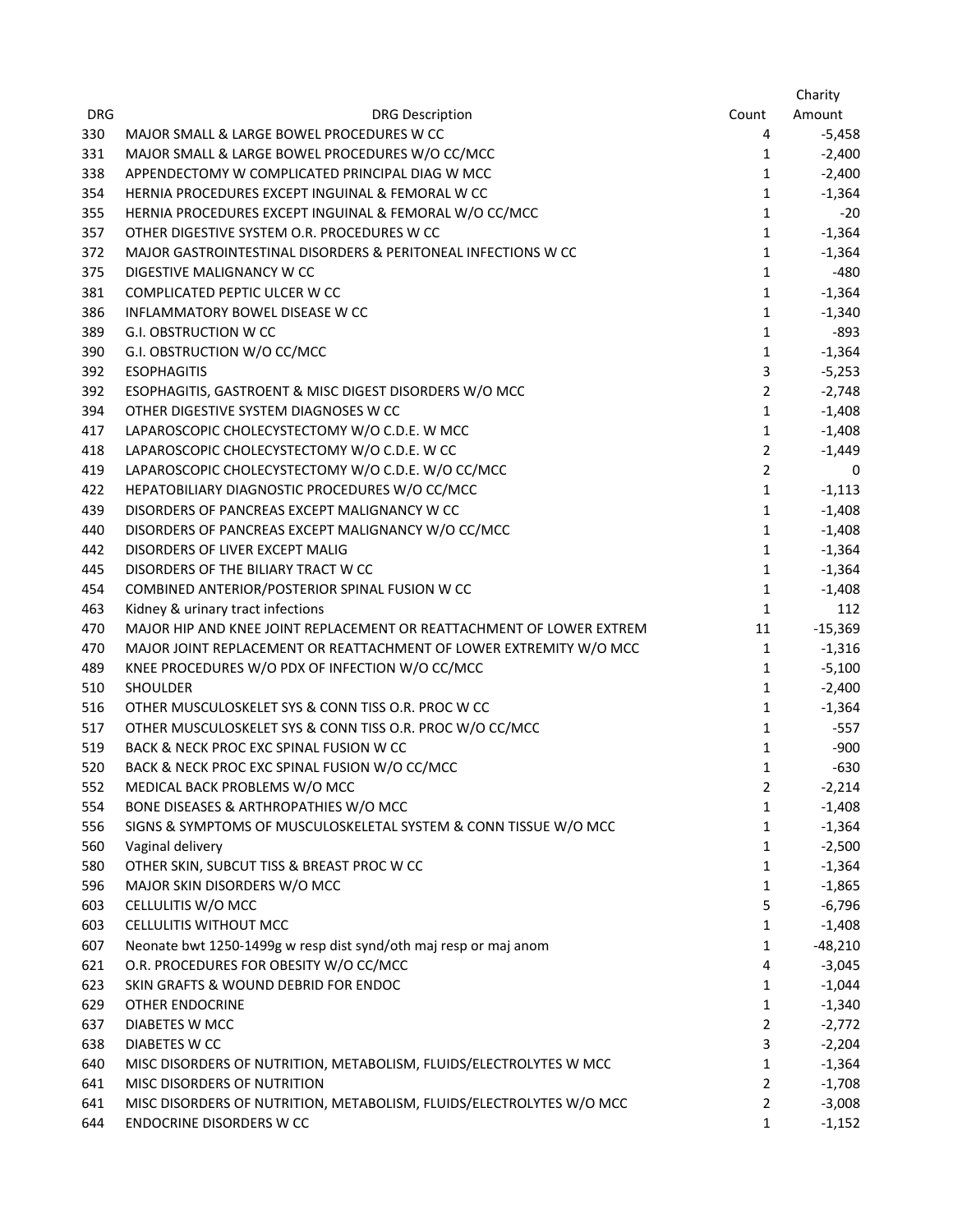|                    |                                                                   |                | Charity    |
|--------------------|-------------------------------------------------------------------|----------------|------------|
| <b>DRG</b>         | <b>DRG Description</b>                                            | Count          | Amount     |
| 660                | KIDNEY & URETER PROCEDURES FOR NON-NEOPLASM W CC                  | $\mathbf{1}$   | $-1,408$   |
| 673                | OTHER KIDNEY & URINARY TRACT PROCEDURES W MCC                     | $\mathbf{1}$   | $-500$     |
| 682                | RENAL FAILURE W MCC                                               | 3              | $-2,772$   |
| 683                | RENAL FAILURE W CC                                                | 6              | $-7,214$   |
| 689                | KIDNEY & URINARY TRACT INFECTIONS W MCC                           | 4              | $-4,108$   |
| 690                | KIDNEY & URINARY TRACT INFECTIONS W/O MCC                         | $\overline{4}$ | $-5,632$   |
| 741                | <b>UTERINE</b>                                                    | $\mathbf{1}$   | $-1,364$   |
| 742                | UTERINE & ADNEXA PROC FOR NON-MALIGNANCY W CC/MCC                 | $\mathbf{1}$   | $-875$     |
| 743                | UTERINE & ADNEXA PROC FOR NON-MALIGNANCY W/O CC/MCC               | $\mathbf{1}$   | -950       |
| 744                | D&C CONIZATION LAPAROSCOPY & TUBAL INTERRUPTION W CC/MCC          | $\overline{2}$ | $-5,473$   |
| 755                | MALIGNANCY, FEMALE REPRODUCTIVE SYSTEM W CC                       | $\mathbf 1$    | $-1,408$   |
| 766                | CESAREAN SECTION W/O CC/MCC                                       | $\overline{2}$ | $-5,530$   |
| 775                | VAGINAL DELIVERY W/O COMPLICATING DIAGNOSES                       | 3              | -546       |
| 778                | <b>THREATENED ABORTION</b>                                        | $\mathbf{1}$   | $-855$     |
| 786                | CESAREAN SECTION W/O STERILIZATION W MCC                          | 3              | $-4,593$   |
| 788                | CESAREAN SECTION W/O STERILIZATION W/O CC/MCC                     | 10             | $-12,277$  |
| 790                | EXTREME IMMATURITY OR RESPIRATORY DISTRESS SYNDROME               | $\mathbf{1}$   | $-215,325$ |
| 793                | <b>FULL TERM NEONATE W MAJOR PROBLEMS</b>                         | $\mathbf{1}$   | $-999$     |
| 794                | NEONATE W OTHER SIGNIFICANT PROBLEMS                              | 3              | $-1,862$   |
| 795                | <b>NORMAL NEWBORN</b>                                             | 3              | $-2,465$   |
| 798                | VAGINAL DELIVERY W STERILIZATION/D&C W/O CC/MCC                   | $\mathbf{1}$   | $-1,411$   |
| 806                | VAGINAL DELIVERY W/O STERILIZATION/D&C W CC                       | $\overline{2}$ | $-5,245$   |
| 807                | VAGINAL DELIVERY W/O STERILIZATION/D&C W/O CC/MCC                 | 25             | $-37,472$  |
| 812                | RED BLOOD CELL DISORDERS W/O MCC                                  | 3              | $-2,999$   |
| 853                | INFECTIOUS & PARASITIC DISEASES W O.R. PROCEDURE W MCC            | $\overline{2}$ | $-1,514$   |
| 854                | INFECTIOUS & PARASITIC DISEASES W O.R. PROCEDURE W CC             | $\mathbf{1}$   | $-1,408$   |
| 870                | SEPTICEMIA OR SEVERE SEPSIS W MV >96 HOURS                        | $\mathbf{1}$   | $-1,408$   |
| 871                | SEPTICEMIA OR SEVERE SEPSIS W/O MV >96 HOURS W MCC                | $10\,$         | $-6,744$   |
| 872                | SEPTICEMIA OR SEVERE SEPSIS W/O MV >96 HOURS W/O MCC              | 5              | $-10,110$  |
| 884                | ORGANIC DISTURBANCES & INTELLECTUAL DISABILITY                    | $\mathbf{1}$   | $-1,500$   |
| 896                | ALCOHOL/DRUG ABUSE OR DEPENDENCE W/O REHABILITATION THERAPY W MCC | $\mathbf 1$    | $-1,364$   |
| 919                | <b>COMPLICATIONS OF TREATMENT W MCC</b>                           | $\mathbf 1$    | $-1,408$   |
| 922                | OTHER INJURY, POISONING & TOXIC EFFECT DIAG W MCC                 | $\mathbf{1}$   | $-1,408$   |
| 948                | SIGNS & SYMPTOMS W/O MCC                                          | $\mathbf{1}$   | $-1,340$   |
| 988                | NON-EXTENSIVE O.R. PROC UNRELATED TO PRINCIPAL DIAGNOSIS W CC     | $\mathbf{1}$   | -450       |
| <b>Grand Total</b> |                                                                   | 280            | $-611,593$ |

| Inpatient   |       | $-611,593$ |
|-------------|-------|------------|
| ER          |       | $-162,820$ |
| Outpatient  |       | $-66,570$  |
|             | Total | $-840,983$ |
|             |       |            |
| Recap Total |       | -840,983   |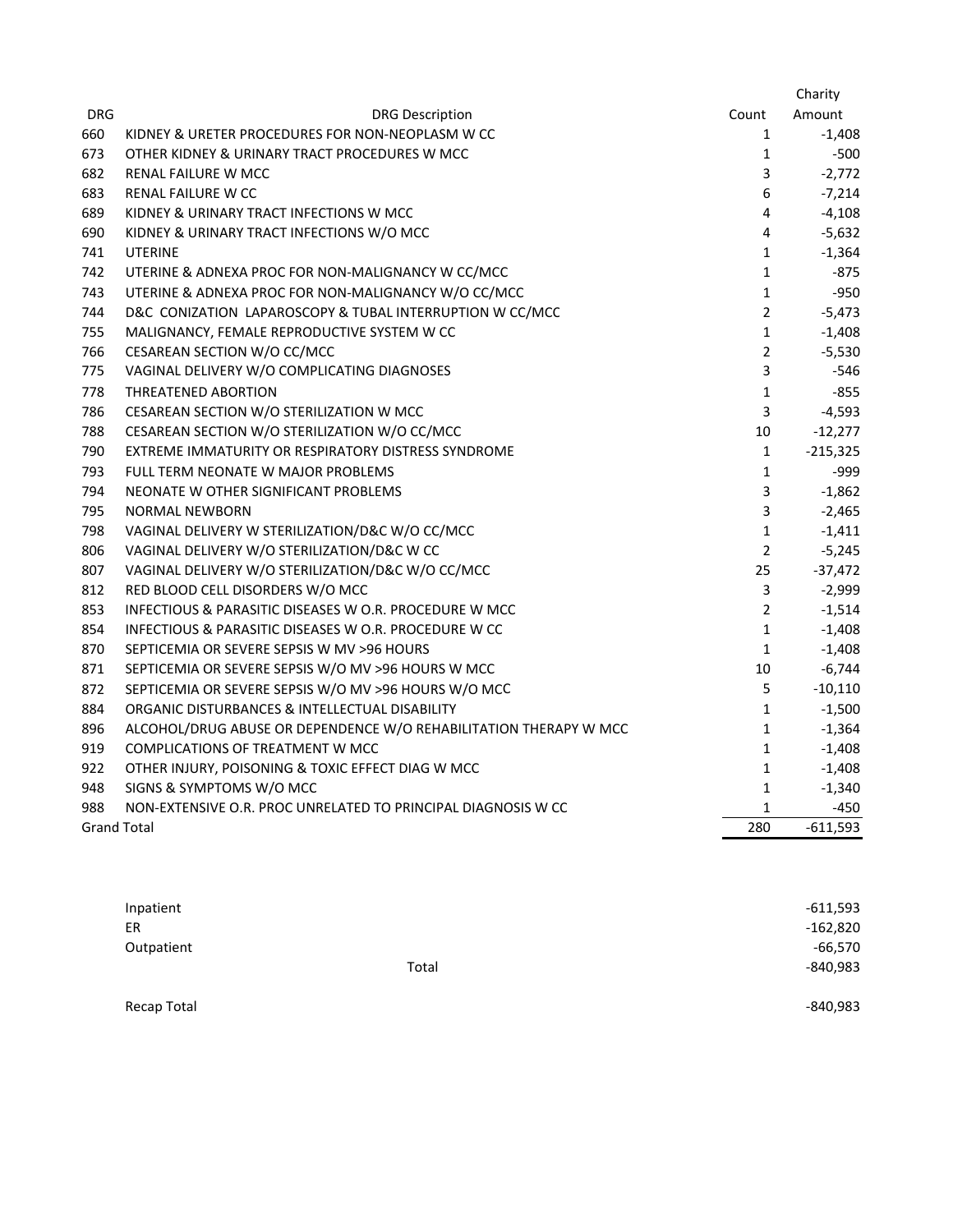ER Summary by CPT

Cat PD‐3 Pt Type E

|                    |                                                    |                | Charity    |
|--------------------|----------------------------------------------------|----------------|------------|
| <b>CPT</b>         | <b>CPT Desc</b>                                    | Count          | Amount     |
| 11740              | EVACUATION OF SUBUNGUAL HEMATOMA                   | $\mathbf{1}$   | $-213$     |
| 12001              | SIMPLE REPAIR OF SUPERFICIAL WOUNDS OF SCALP       | 11             | $-2,361$   |
| 12002              | SIMPLE REPAIR OF SUPERFICIAL WOUNDS OF SCALP       | 4              | $-360$     |
| 12004              | SIMPLE REPAIR OF SUPERFICIAL WOUNDS OF SCALP       | $\mathbf{1}$   | -90        |
| 12005              | SIMPLE REPAIR OF SUPERFICIAL WOUNDS OF SCALP       | $\mathbf{1}$   | $-245$     |
| 12011              | SIMPLE REPAIR OF SUPERFICIAL WOUNDS OF FACE EARS   | $\overline{7}$ | $-897$     |
| 12013              | SIMPLE REPAIR OF SUPERFICIAL WOUNDS OF FACE EARS   | $\overline{2}$ | $-210$     |
| 12015              | SIMPLE REPAIR OF SUPERFICIAL WOUNDS OF FACE EARS   | $\mathbf{1}$   | $-109$     |
| 16020              | DRESSINGS AND/OR DEBRIDEMENT OF PARTIAL-THICKNESS  | $\overline{2}$ | $-200$     |
| 20605              | ARTHROCENTESIS ASPIRATION AND/OR INJECTION         | $\mathbf 1$    | -79        |
| 20610              | ARTHROCENTESIS ASPIRATION AND/OR INJECTION MAJOR   | $\mathbf 1$    | $-114$     |
| 21480              | CLOSED TREATMENT OF TEMPOROMANDIBULAR DISLOCATION; | $\mathbf 1$    | $-948$     |
| 23650              | CLOSED TREATMENT OF SHOULDER DISLOCATION WITH      | $\mathbf{1}$   | -90        |
| 25605              | CLOSED TREATMENT OF DISTAL RADIAL FRACTURE (EG     | $\mathbf{1}$   | $-359$     |
| 29105              | APPLICATION OF LONG ARM SPLINT (SHOULDER TO HAND)  | 3              | $-422$     |
| 29125              | APPLICATION OF SHORT ARM SPLINT (FOREARM TO HAND); | 8              | $-1,548$   |
| 29130              | APPLICATION OF FINGER SPLINT; STATIC               | $\mathbf 1$    | $-30$      |
| 29505              | APPLICATION OF LONG LEG SPLINT (THIGH TO ANKLE OR  | $\overline{7}$ | $-4,116$   |
| 29515              | APPLICATION OF SHORT LEG SPLINT (CALF TO FOOT)     | 3              | $-345$     |
| 29530              | STRAPPING; KNEE                                    | $\mathbf{1}$   | $-13$      |
| 29540              | STRAPPING; ANKLE AND/OR FOOT                       | 3              | $-603$     |
| 31500              | INTUBATION ENDOTRACHEAL EMERGENCY PROCEDURE        | $\mathbf{1}$   | $-75$      |
| 36430              | TRANSFUSION BLOOD OR BLOOD COMPONENTS              | $\mathbf{1}$   | $-364$     |
| 43753              | GASTRIC INTUBATION AND ASPIRATION(S) THERAPEUTIC   | $\mathbf{1}$   | $-90$      |
| 43762              | REPLACEMENT OF GASTROSTOMY TUBE PERCUTANEOUS       | 5              | $-350$     |
| 51702              | INSERTION OF TEMPORARY INDWELLING BLADDER          | 6              | $-564$     |
| 69209              | REMOVAL IMPACTED CERUMEN USING IRRIGATION/LAVAGE   | $\mathbf{1}$   | $-125$     |
| 90471              | IMMUNIZATION ADMINISTRATION (INCLUDES              | 14             | $-2,017$   |
| 90715              | TETANUS DIPHTHERIA TOXOIDS AND ACELLULAR           | $\overline{2}$ | -96        |
| 92950              | CARDIOPULMONARY RESUSCITATION (EG IN CARDIAC       | $\mathbf{1}$   | -90        |
| 94640              | PRESSURIZED OR NONPRESSURIZED INHALATION TREATMENT | 11             | $-2,877$   |
| 96372              | THERAPEUTIC PROPHYLACTIC OR DIAGNOSTIC INJECTION   | 52             | $-8,925$   |
| 96374              | THERAPEUTIC PROPHYLACTIC OR DIAGNOSTIC INJECTION   | 212            | $-49,790$  |
| 99281              | EMERGENCY DEPARTMENT VISIT FOR THE EVALUATION AND  | 32             | $-2,416$   |
| 99282              | EMERGENCY DEPARTMENT VISIT FOR THE EVALUATION AND  | 70             | $-10,905$  |
| 99283              | EMERGENCY DEPARTMENT VISIT FOR THE EVALUATION AND  | 136            | $-29,957$  |
| 99284              | EMERGENCY DEPARTMENT VISIT FOR THE EVALUATION AND  | 243            | $-40,158$  |
| 99285              | EMERGENCY DEPARTMENT VISIT FOR THE EVALUATION AND  | 4              | -580       |
| 99291              | CRITICAL CARE EVALUATION AND MANAGEMENT OF THE     | 1              | -90        |
| <b>Grand Total</b> |                                                    | 854            | $-162,820$ |
|                    |                                                    |                |            |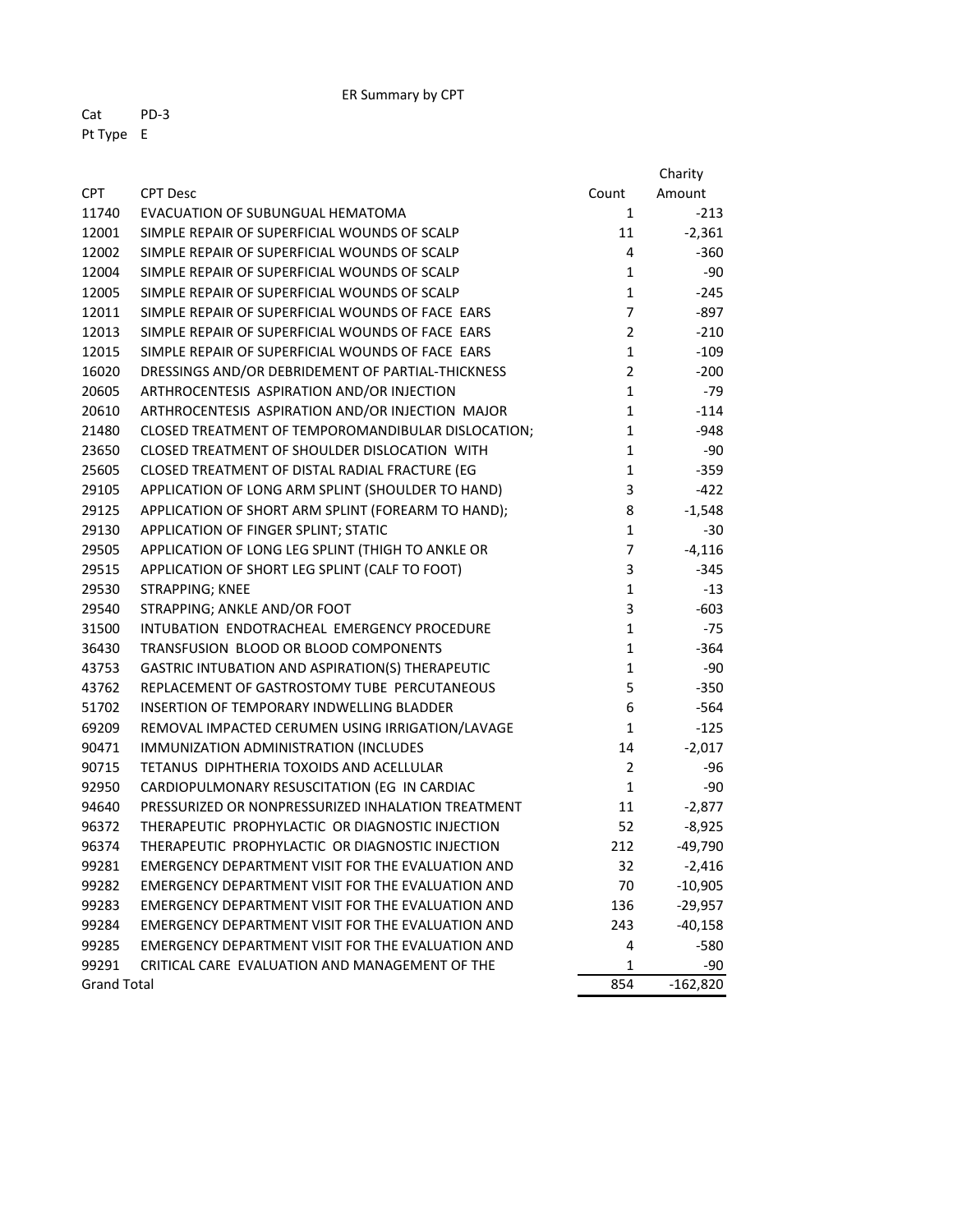Outpatient Summary by CPT

Cat PD‐3 Pt Type O

|            |                                                   |                | Charity  |
|------------|---------------------------------------------------|----------------|----------|
| <b>CPT</b> | <b>CPT Desc</b>                                   | Count          | Amount   |
| 11042      | DEBRIDEMENT SUBCUTANEOUS TISSUE (INCLUDES         | 1              | $-27$    |
| 11043      | DEBRIDEMENT MUSCLE AND/OR FASCIA (INCLUDES        | 9              | -824     |
| 11402      | EXCISION BENIGN LESION INCLUDING MARGINS EXCEPT   | $\mathbf{1}$   | $-531$   |
| 19120      | EXCISION OF CYST FIBROADENOMA OR OTHER BENIGN OR  | $\mathbf{1}$   | $-583$   |
| 19301      | MASTECTOMY PARTIAL (EG LUMPECTOMY TYLECTOMY       | $\overline{2}$ | $-820$   |
| 19303      | MASTECTOMY SIMPLE COMPLETE                        | $\mathbf{1}$   | $-1,231$ |
| 19307      | MASTECTOMY MODIFIED RADICAL INCLUDING AXILLARY    | $\mathbf{1}$   | $-1,291$ |
| 20225      | BIOPSY BONE TROCAR OR NEEDLE; DEEP (EG            | 1              | $-113$   |
| 22551      | ARTHRODESIS ANTERIOR INTERBODY INCLUDING DISC     | $\mathbf{1}$   | $-1,306$ |
| 24071      | EXCISION TUMOR SOFT TISSUE OF UPPER ARM OR ELBOW  | $\mathbf{1}$   | $-350$   |
| 25400      | REPAIR OF NONUNION OR MALUNION RADIUS OR ULNA;    | $\mathbf{1}$   | $-1,953$ |
| 26055      | TENDON SHEATH INCISION (EG FOR TRIGGER FINGER)    | $\mathbf{1}$   | $-696$   |
| 27570      | MANIPULATION OF KNEE JOINT UNDER GENERAL          | $\mathbf{1}$   | $-477$   |
| 28485      | OPEN TREATMENT OF METATARSAL FRACTURE INCLUDES    | $\mathbf{1}$   | $-125$   |
| 29881      | ARTHROSCOPY KNEE SURGICAL; WITH MENISCECTOMY      | $\mathbf{1}$   | $-121$   |
| 30520      | SEPTOPLASTY OR SUBMUCOUS                          | $\mathbf{1}$   | $-524$   |
| 31624      | BRONCHOSCOPY RIGID OR FLEXIBLE INCLUDING          | $\mathbf{1}$   | $-57$    |
| 33249      | INSERTION OR REPLACEMENT OF PERMANENT IMPLANTABLE | $\mathbf 1$    | $-10$    |
| 35903      | EXCISION OF INFECTED GRAFT; EXTREMITY             | $\mathbf{1}$   | $-861$   |
| 36430      | TRANSFUSION BLOOD OR BLOOD COMPONENTS             | 4              | $-1,996$ |
| 36558      | INSERTION OF TUNNELED CENTRALLY INSERTED CENTRAL  | 1              | $-178$   |
| 36589      | REMOVAL OF TUNNELED CENTRAL VENOUS CATHETER       | 1              | $-148$   |
| 36819      | ARTERIOVENOUS ANASTOMOSIS OPEN; BY UPPER ARM      | $\overline{2}$ | $-294$   |
| 36821      | ARTERIOVENOUS ANASTOMOSIS OPEN; DIRECT ANY SITE   | $\mathbf{1}$   | $-618$   |
| 36832      | REVISION OPEN ARTERIOVENOUS FISTULA; WITHOUT      | $\mathbf{1}$   | $-1,080$ |
| 36901      | INTRODUCTION OF NEEDLE(S) AND/OR CATHETER(S)      | $\mathbf{1}$   | $-52$    |
| 36905      | PERCUTANEOUS TRANSLUMINAL MECHANICAL THROMBECTOMY | $\mathbf{1}$   | $-25$    |
| 37221      | REVASCULARIZATION ENDOVASCULAR OPEN OR            | $\mathbf{1}$   | $-1,408$ |
| 38525      | BIOPSY OR EXCISION OF LYMPH NODE(S); OPEN DEEP    | 1              | $-659$   |
| 43237      | ESOPHAGOGASTRODUODENOSCOPY FLEXIBLE TRANSORAL;    | $\overline{2}$ | $-391$   |
| 43239      | ESOPHAGOGASTRODUODENOSCOPY FLEXIBLE TRANSORAL;    | 4              | $-652$   |
| 43275      | ENDOSCOPIC RETROGRADE CHOLANGIOPANCREATOGRAPHY    | $\overline{2}$ | $-164$   |
| 44388      | COLONOSCOPY THROUGH STOMA; DIAGNOSTIC INCLUDING   | 1              | $-104$   |
| 45331      | SIGMOIDOSCOPY FLEXIBLE; WITH BIOPSY SINGLE OR     | $\overline{2}$ | $-153$   |
| 45378      | COLONOSCOPY FLEXIBLE; DIAGNOSTIC INCLUDING        | 1              | -180     |
| 45385      | COLONOSCOPY FLEXIBLE; WITH REMOVAL OF TUMOR(S)    | $\mathbf{1}$   | $-335$   |
| 46922      | DESTRUCTION OF LESION(S) ANUS (EG CONDYLOMA       | $\overline{2}$ | $-746$   |
| 47562      | LAPAROSCOPY SURGICAL; CHOLECYSTECTOMY             | $\overline{2}$ | $-1,782$ |
| 49585      | REPAIR UMBILICAL HERNIA AGE 5 YEARS OR OLDER;     | $\mathbf{1}$   | $-711$   |
| 52204      | CYSTOURETHROSCOPY WITH BIOPSY(S)                  | $\mathbf{1}$   | -685     |
| 52310      | CYSTOURETHROSCOPY WITH REMOVAL OF FOREIGN BODY    | $\mathbf{1}$   | $-150$   |
| 52356      | CYSTOURETHROSCOPY WITH URETEROSCOPY AND/OR        | $\overline{2}$ | -237     |
| 54057      | DESTRUCTION OF LESION(S) ANUS (EG CONDYLOMA       | $\mathbf{1}$   | $-261$   |
| 57106      | VAGINECTOMY PARTIAL REMOVAL OF VAGINAL WALL;      | $\mathbf{1}$   | $-192$   |
| 57135      | EXCISION OF VAGINAL CYST OR TUMOR                 | 1              | $-170$   |
| 57288      | SLING OPERATION FOR STRESS INCONTINENCE (EG       | $\overline{2}$ | $-764$   |
| 57421      | COLPOSCOPY OF THE ENTIRE VAGINA WITH CERVIX IF    | 1              | $-100$   |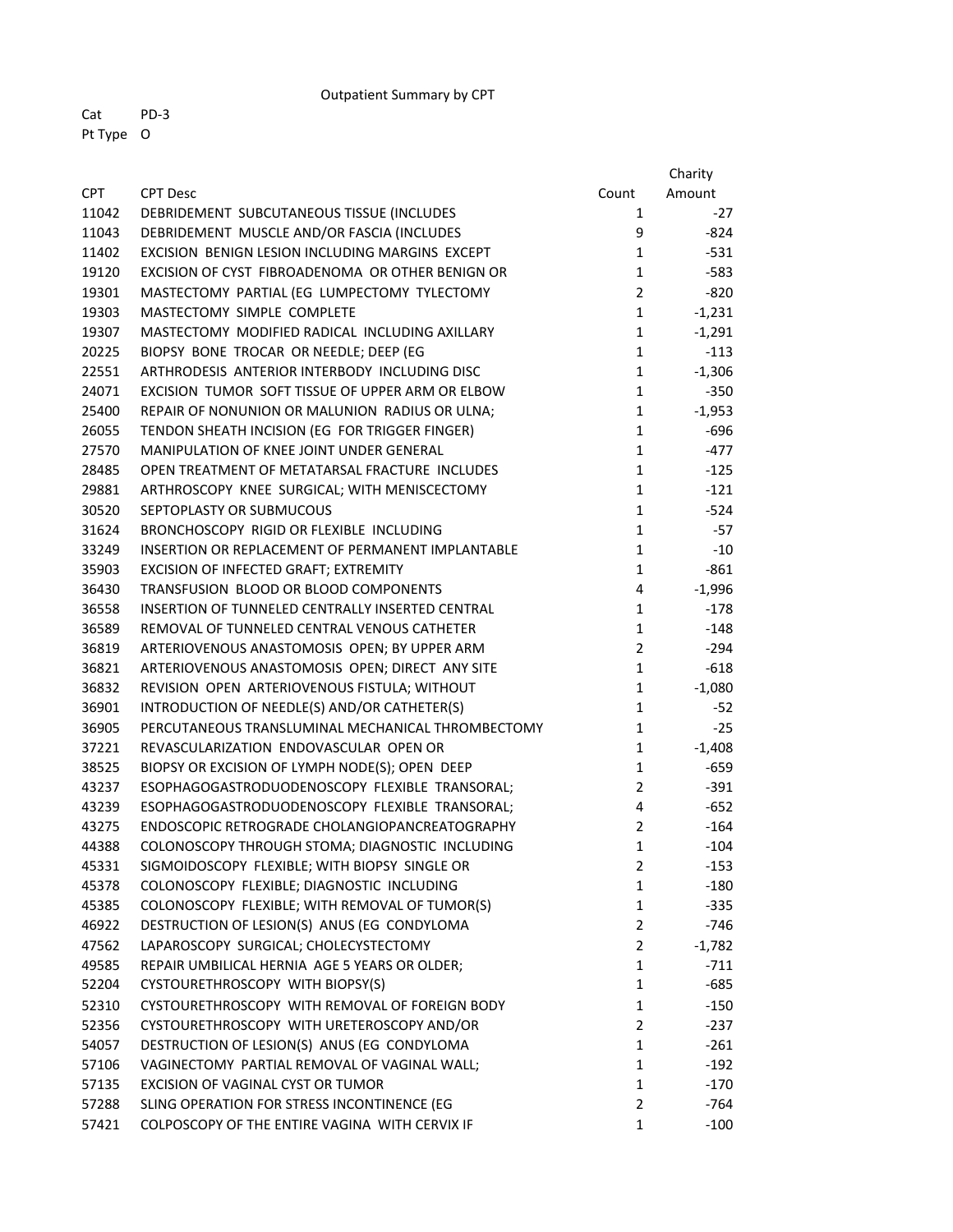|            |                                                    |                | Charity  |
|------------|----------------------------------------------------|----------------|----------|
| <b>CPT</b> | <b>CPT Desc</b>                                    | Count          | Amount   |
| 58263      | VAGINAL HYSTERECTOMY FOR UTERUS 250 G OR LESS;     | $\mathbf{1}$   | $-220$   |
| 58280      | VAGINAL HYSTERECTOMY WITH TOTAL OR PARTIAL         | $\mathbf{1}$   | $-402$   |
| 58552      | LAPAROSCOPY SURGICAL WITH VAGINAL HYSTERECTOMY     | $\mathbf{1}$   | $-213$   |
| 58563      | HYSTEROSCOPY SURGICAL; WITH ENDOMETRIAL ABLATION   | $\mathbf{1}$   | $-851$   |
| 59025      | FETAL NON-STRESS TEST                              | $\overline{2}$ | $-508$   |
| 59899      | UNLISTED PROCEDURE MATERNITY CARE AND DELIVERY     | 6              | $-2,227$ |
| 64721      | NEUROPLASTY AND/OR TRANSPOSITION; MEDIAN NERVE AT  | $\overline{2}$ | $-1,717$ |
| 64782      | <b>EXCISION OF NEUROMA</b>                         | $\mathbf{1}$   | $-1,316$ |
| 70553      | MAGNETIC RESONANCE (EG PROTON) IMAGING BRAIN       | $\mathbf{1}$   | $-2,077$ |
| 71045      | RADIOLOGIC EXAMINATION CHEST; SINGLE VIEW          | $\mathbf 1$    | $-40$    |
| 71046      | RADIOLOGIC EXAMINATION CHEST; 2 VIEWS              | 3              | $-135$   |
| 72083      | RADIOLOGIC EXAMINATION SPINE ENTIRE THORACIC AND   | $\mathbf 1$    | $-1$     |
| 74181      | MAGNETIC RESONANCE (EG PROTON) IMAGING ABDOMEN;    | $\overline{2}$ | $-177$   |
| 74246      | RADIOLOGIC EXAMINATION UPPER GASTROINTESTINAL      | $\mathbf{1}$   | $-22$    |
| 74270      | RADIOLOGIC EXAMINATION COLON INCLUDING SCOUT       | $\mathbf 1$    | $-36$    |
| 76700      | ULTRASOUND ABDOMINAL REAL TIME WITH IMAGE          | $\mathbf{1}$   | $-12$    |
| 78264      | GASTRIC EMPTYING IMAGING STUDY (EG SOLID LIQUID    | $\mathbf{1}$   | $-83$    |
| 78306      | BONE AND/OR JOINT IMAGING; WHOLE BODY              | 5              | $-396$   |
| 78315      | BONE AND/OR JOINT IMAGING; 3 PHASE STUDY           | $\overline{2}$ | $-146$   |
| 78472      | CARDIAC BLOOD POOL IMAGING GATED EQUILIBRIUM;      | $\mathbf{1}$   | $-40$    |
| 85025      | BLOOD COUNT; COMPLETE (CBC) AUTOMATED (HGB HCT     | $\mathbf 1$    | $-100$   |
| 85610      | PROTHROMBIN TIME;                                  | $\mathbf{1}$   | $-16$    |
| 86710      | ANTIBODY; INFLUENZA VIRUS                          | $\mathbf{1}$   | $-1,177$ |
| 87205      | SMEAR PRIMARY SOURCE WITH INTERPRETATION; GRAM OR  | $\mathbf{1}$   | $-95$    |
| 88305      | LEVEL IV - SURGICAL PATHOLOGY GROSS AND            | $\mathbf{1}$   | $-56$    |
| 90471      | IMMUNIZATION ADMINISTRATION (INCLUDES              | $\mathbf 1$    | $-90$    |
| 92960      | CARDIOVERSION ELECTIVE ELECTRICAL CONVERSION OF    | $\overline{2}$ | $-127$   |
| 93005      | ELECTROCARDIOGRAM ROUTINE ECG WITH AT LEAST 12     | $\overline{2}$ | $-1,389$ |
| 93015      | CARDIOVASCULAR STRESS TEST USING MAXIMAL OR        | $\overline{2}$ | $-160$   |
| 93017      | CARDIOVASCULAR STRESS TEST USING MAXIMAL OR        | $\overline{2}$ | $-231$   |
| 93306      | ECHOCARDIOGRAPHY TRANSTHORACIC REAL-TIME WITH      | 13             | $-4,755$ |
| 93307      | ECHOCARDIOGRAPHY TRANSTHORACIC REAL-TIME WITH      | 1              | $-90$    |
| 93312      | ECHOCARDIOGRAPHY TRANSESOPHAGEAL REAL-TIME WITH    | 3              | $-2,265$ |
| 93454      | CATHETER PLACEMENT IN CORONARY ARTERY(S) FOR       | 1              | $-1,844$ |
| 93458      | CATHETER PLACEMENT IN CORONARY ARTERY(S) FOR       | $\overline{2}$ | $-591$   |
| 93460      | CATHETER PLACEMENT IN CORONARY ARTERY(S) FOR       | $\overline{2}$ | $-1,687$ |
| 93619      | COMPREHENSIVE ELECTROPHYSIOLOGIC EVALUATION WITH   | $\mathbf 1$    | $-1,192$ |
| 93653      | COMPREHENSIVE ELECTROPHYSIOLOGIC EVALUATION WITH   | $\overline{2}$ | $-363$   |
| 93880      | DUPLEX SCAN OF EXTRACRANIAL ARTERIES; COMPLETE     | $\overline{2}$ | $-76$    |
| 93922      | LIMITED BILATERAL NONINVASIVE PHYSIOLOGIC STUDIES  | 1              | $-44$    |
| 93970      | DUPLEX SCAN OF EXTREMITY VEINS INCLUDING RESPONSES | 1              | $-38$    |
| 93971      | DUPLEX SCAN OF EXTREMITY VEINS INCLUDING RESPONSES | 3              | $-71$    |
| 94618      | PULMONARY STRESS TESTING (EG 6-MINUTE WALK TEST)   | $\mathbf{1}$   | $-15$    |
| 96365      | INTRAVENOUS INFUSION FOR THERAPY PROPHYLAXIS OR    | $\overline{2}$ | $-1,909$ |
| 96372      | THERAPEUTIC PROPHYLACTIC OR DIAGNOSTIC INJECTION   | 3              | $-2,042$ |
| 96374      | THERAPEUTIC PROPHYLACTIC OR DIAGNOSTIC INJECTION   | 8              | $-1,766$ |
| 96375      | THERAPEUTIC PROPHYLACTIC OR DIAGNOSTIC INJECTION   | 2              | $-546$   |
| 97140      | MANUAL THERAPY TECHNIQUES (EG MOBILIZATION/        | 2              | $-15$    |
| 97167      | OCCUPATIONAL THERAPY EVALUATION HIGH COMPLEXITY    | 1              | $-2,587$ |
| 97530      | THERAPEUTIC ACTIVITIES DIRECT (ONE-ON-ONE)         | 1              | $-15$    |
| 99203      | OFFICE OR OTHER OUTPATIENT VISIT FOR THE           | 3              | $-208$   |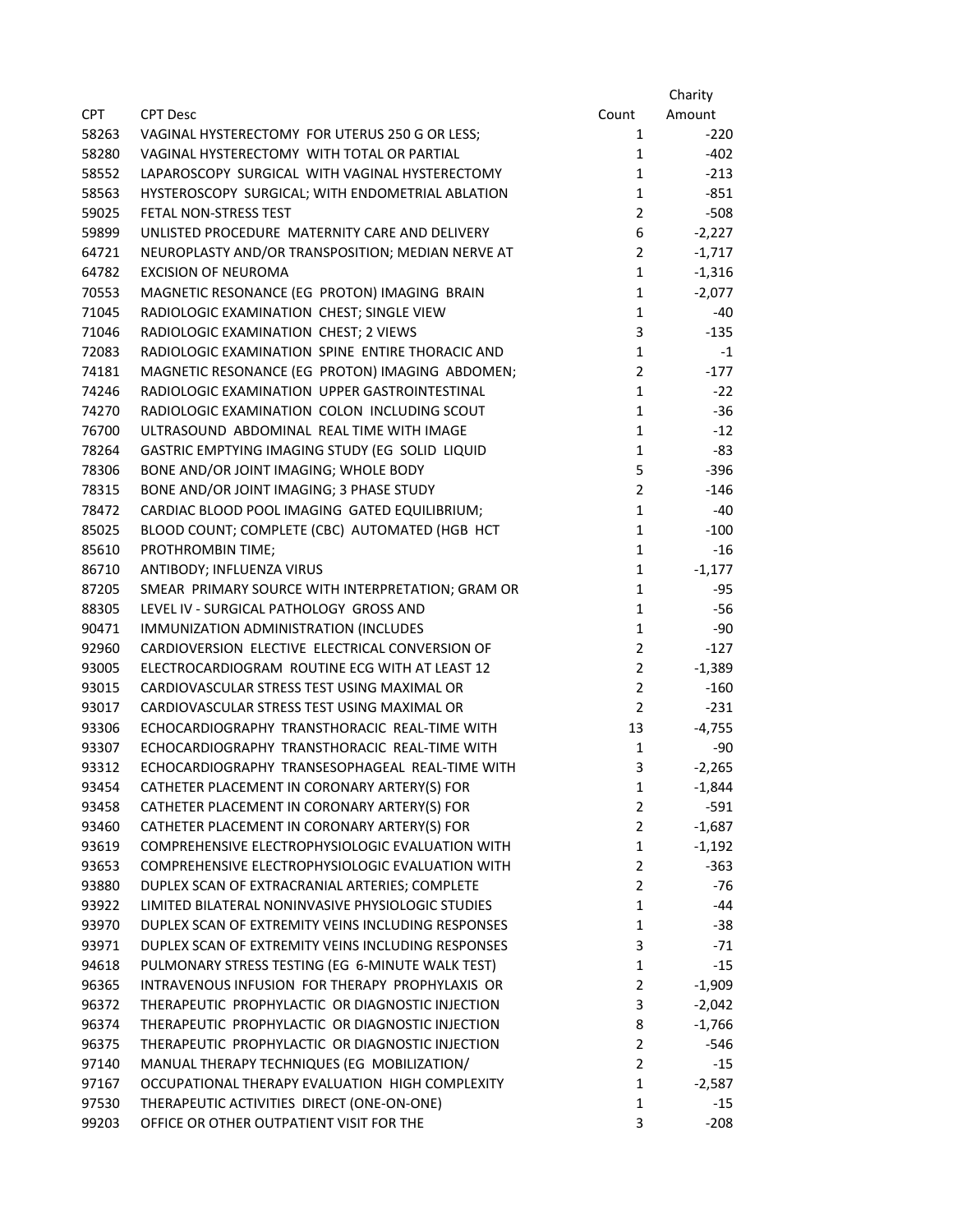|                    |                                                          |               | Charity   |
|--------------------|----------------------------------------------------------|---------------|-----------|
| <b>CPT</b>         | <b>CPT Desc</b>                                          | Count         | Amount    |
| 99204              | OFFICE OR OTHER OUTPATIENT VISIT FOR THE                 | 2             | -99       |
| 99212              | OFFICE OR OTHER OUTPATIENT VISIT FOR THE                 | 14            | -428      |
| 99213              | OFFICE OR OTHER OUTPATIENT VISIT FOR THE                 | 4             | $-41$     |
| 99218              | INITIAL OBSERVATION CARE PER DAY FOR THE                 | 5             | $-2,010$  |
| 99284              | EMERGENCY DEPARTMENT VISIT FOR THE EVALUATION AND        | 9             | $-900$    |
| 99285              | <b>FMERGENCY DEPARTMENT VISIT FOR THE EVALUATION AND</b> | 1             | -90       |
| A9577              | Injection gadobenate dimeglumine (multihance)            | $\mathfrak z$ | $-195$    |
| G0297              | Low dose ct scan (ldct) for lung cancer screening        | 1             | -86       |
| J1642              | Injection heparin sodium (heparin lock flush)            | 5             | $-77$     |
| J1940              | Injection furosemide up to 20 mg                         | 1             | $-29$     |
| J2001              | Injection lidocaine hcl for intravenous infusion         | $\mathfrak z$ | $-201$    |
| S5010              | 5% dextrose and 0.45% normal saline 1000 ml              | 1             | $-100$    |
| <b>Grand Total</b> |                                                          | 221           | $-66.570$ |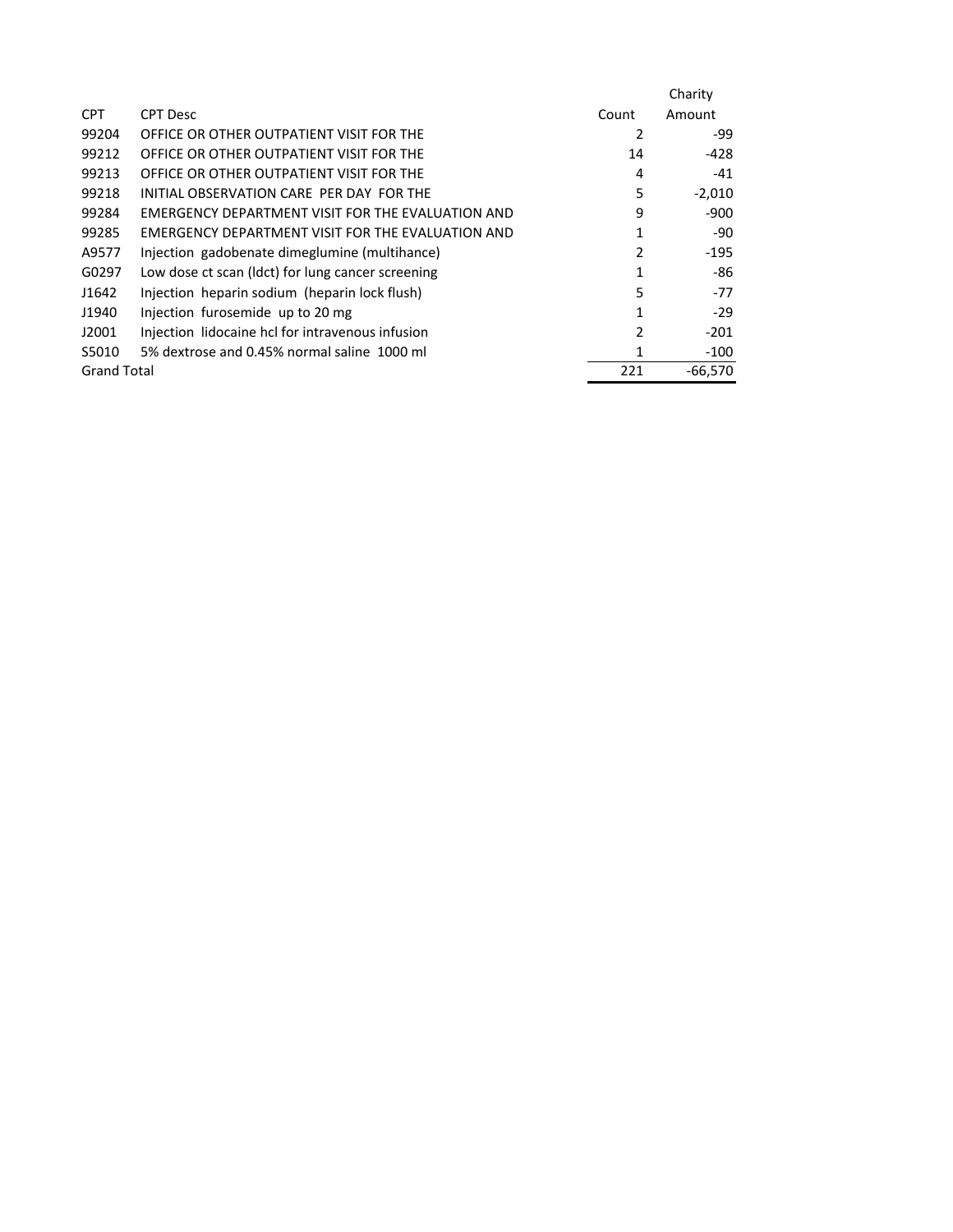## Inpatient Summary by DRG

## Cat PD‐4 Pt TypeI

|            |                                                      |                | Charity   |
|------------|------------------------------------------------------|----------------|-----------|
| <b>DRG</b> | <b>DRG Description</b>                               | Count          | Amount    |
| 46         | Nonspecific CVA & precerebral occlusion w/o infare   | 1              | $-7,859$  |
| 47         | Transient ischemia                                   | 1              | $-4,977$  |
| 50         | Non-bacterial infections of nervous system exc vira  | $\mathbf{1}$   | $-4,678$  |
| 53         | Seizure                                              | 2              | $-7,840$  |
| 54         | Migraine & other headaches                           | $\overline{2}$ | $-11,567$ |
| 58         | Other disorders of nervous system                    | $\mathbf{1}$   | $-8,049$  |
| 82         | Eye disorders except major infections                | $\mathbf{1}$   | $-4,458$  |
| 111        | Vertigo & other labyrinth disorders                  | $\overline{2}$ | $-6,138$  |
| 115        | Other ear, nose, mouth, throat & cranial/facial diag | 1              | $-3,021$  |
| 139        | Other pneumonia                                      | 1              | $-4,116$  |
| 140        | Chronic obstructive pulmonary disease                | $\mathbf{1}$   | $-2,423$  |
| 144        | Respiratory signs, symptoms & minor diagnoses        | $\overline{2}$ | $-7,026$  |
| 192        | Cardiac catheterization for ischemic heart disease   | $\mathbf{1}$   | $-6,078$  |
| 194        | <b>Heart failure</b>                                 | $\mathbf{1}$   | $-4,891$  |
| 196        | Cardiac arrest & shock                               | 1              | $-4,672$  |
| 197        | Peripheral & other vascular disorders                | $\mathbf{1}$   | $-2,295$  |
| 198        | Angina pectoris & coronary atherosclerosis           | 3              | $-9,528$  |
| 203        | <b>CHEST PAIN</b>                                    | 5              | $-17,162$ |
| 204        | <b>SYNCOPE &amp; COLLAPSE</b>                        | 1              | $-3,642$  |
| 243        | Other esophageal disorders                           | 3              | $-17,276$ |
| 251        | Abdominal pain                                       | 1              | $-4,321$  |
| 254        | Other digestive system diagnoses                     | 1              | $-5,007$  |
| 263        | Laparoscopic cholecystectomy                         | $\overline{2}$ | $-14,187$ |
| 264        | OTHER CIRCULATORY SYSTEM O.R. PROCEDURES             | $\mathbf{1}$   | $-16,620$ |
| 274        | PERCUTANEOUS INTRACARDIAC PROCEDURES W/C             | $\mathbf{1}$   | $-5,173$  |
| 279        | Hepatic coma & other major acute liver disorders     | $\mathbf{1}$   | $-7,178$  |
| 282        | Disorders of pancreas except malignancy              | 1              | $-5,255$  |
| 316        | Hand & wrist procedures                              | 1              | $-5,350$  |
| 383        | Cellulitis & other bacterial skin infections         | $\overline{2}$ | $-4,477$  |
| 418        | LAPAROSCOPIC CHOLECYSTECTOMY W/O C.D.E. W            | 1              | $-5,067$  |
| 420        | <b>Diabetes</b>                                      | 5              | $-19,195$ |
| 424        | Other endocrine disorders                            | $\mathbf{1}$   | $-4,698$  |
| 465        | Urinary stones & acquired upper urinary tract obst   | 1              | $-3,253$  |
| 468        | Other kidney & urinary tract diagnoses, signs & syn  | 2              | $-7,537$  |
| 510        | Pelvic evisceration, radical hysterectomy & other ra | 1              | $-10,560$ |
| 512        | Uterine & adnexa procedures for non-ovarian & no     | $\mathbf{1}$   | $-7,857$  |
| 532        | Menstrual & other female reproductive system dis-    | $\mathbf{1}$   | $-3,092$  |
| 663        | Other anemia & disorders of blood & blood-formin     | 2              | $-8,885$  |
| 683        | RENAL FAILURE W CC                                   | $\mathbf{1}$   | $-1,404$  |
| 710        | Infectious & parasitic diseases including HIV w O.R. | 1              | $-5,150$  |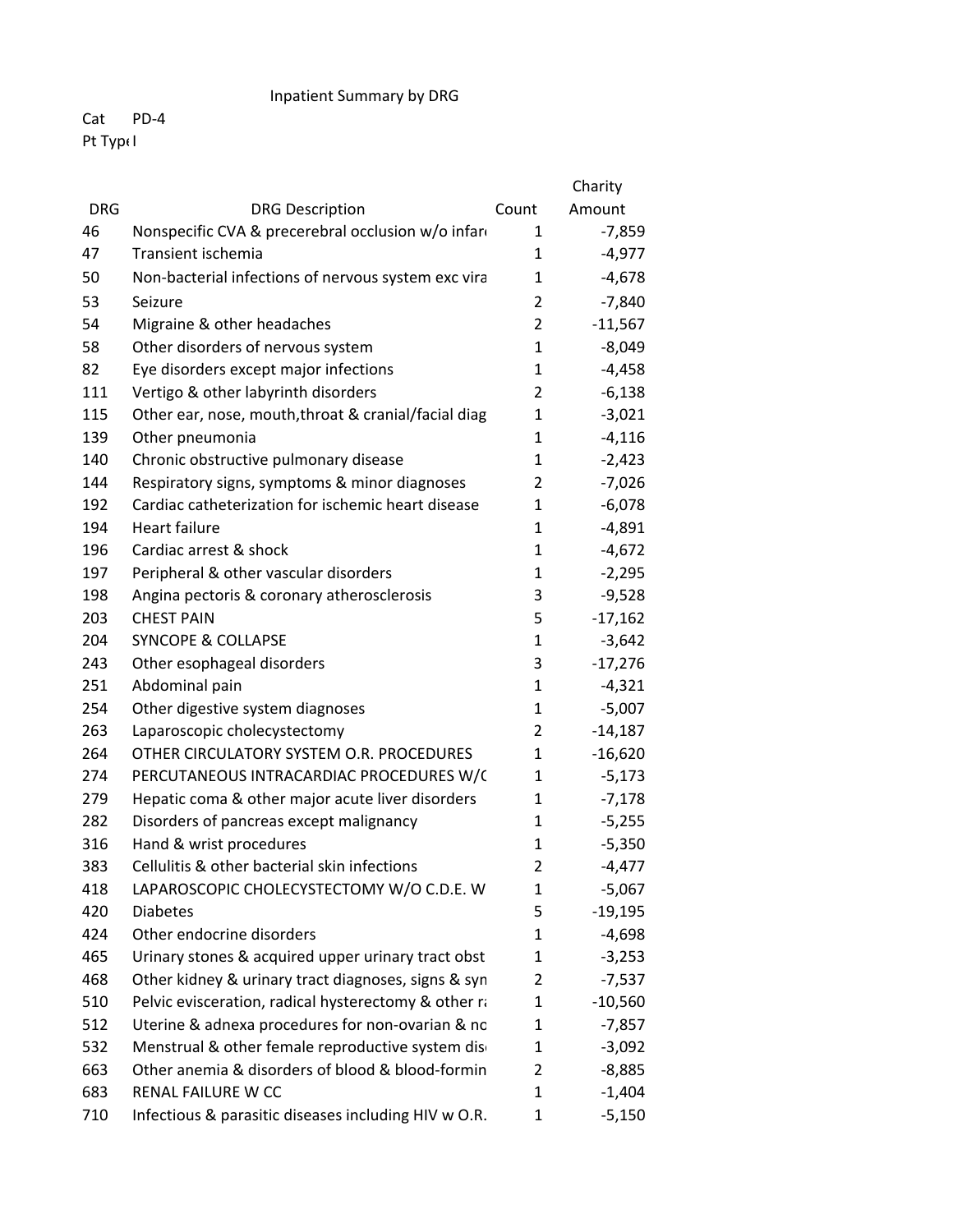|                    |                                                    |       | Charity    |
|--------------------|----------------------------------------------------|-------|------------|
| <b>DRG</b>         | <b>DRG Description</b>                             | Count | Amount     |
| 711                | Post-op, post-trauma, other device infections w O. |       | $-9,096$   |
| 720                | Septicemia & disseminated infections               | 2     | $-5.161$   |
| 776                | Other drug abuse & dependence                      |       | $-2.348$   |
| <b>Grand Total</b> |                                                    | 64    | $-298,564$ |

| Inpatient  |       | $-298,564$ |
|------------|-------|------------|
| ER         |       | $-141$     |
| Outpatient |       | $-4,109$   |
|            | Total | -302,814   |
|            |       |            |

Recap Total **Figure 2012**, Recap Total **Figure 2012**, 814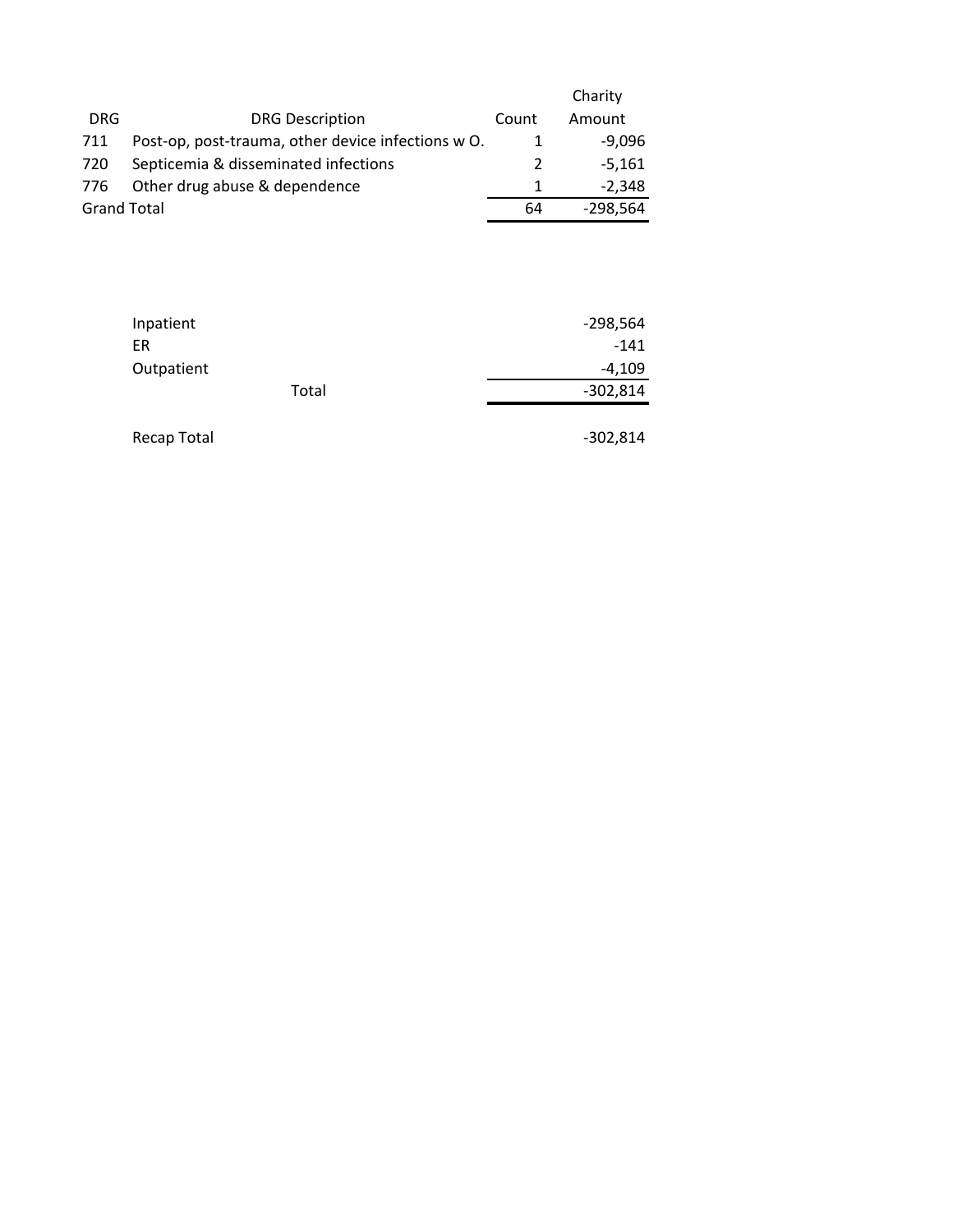ER Summary by CPT

Cat PD‐4 Pt Type E

|                    |                                            |       | Charity |
|--------------------|--------------------------------------------|-------|---------|
| <b>CPT</b>         | CPT Desc                                   | Count | Amount  |
| 99281              | EMERGENCY DEPARTMENT VISIT FOR THE EVALUAT | 1     | -50     |
| 99283              | EMERGENCY DEPARTMENT VISIT FOR THE EVALUAT |       | -91     |
| <b>Grand Total</b> |                                            |       | -141    |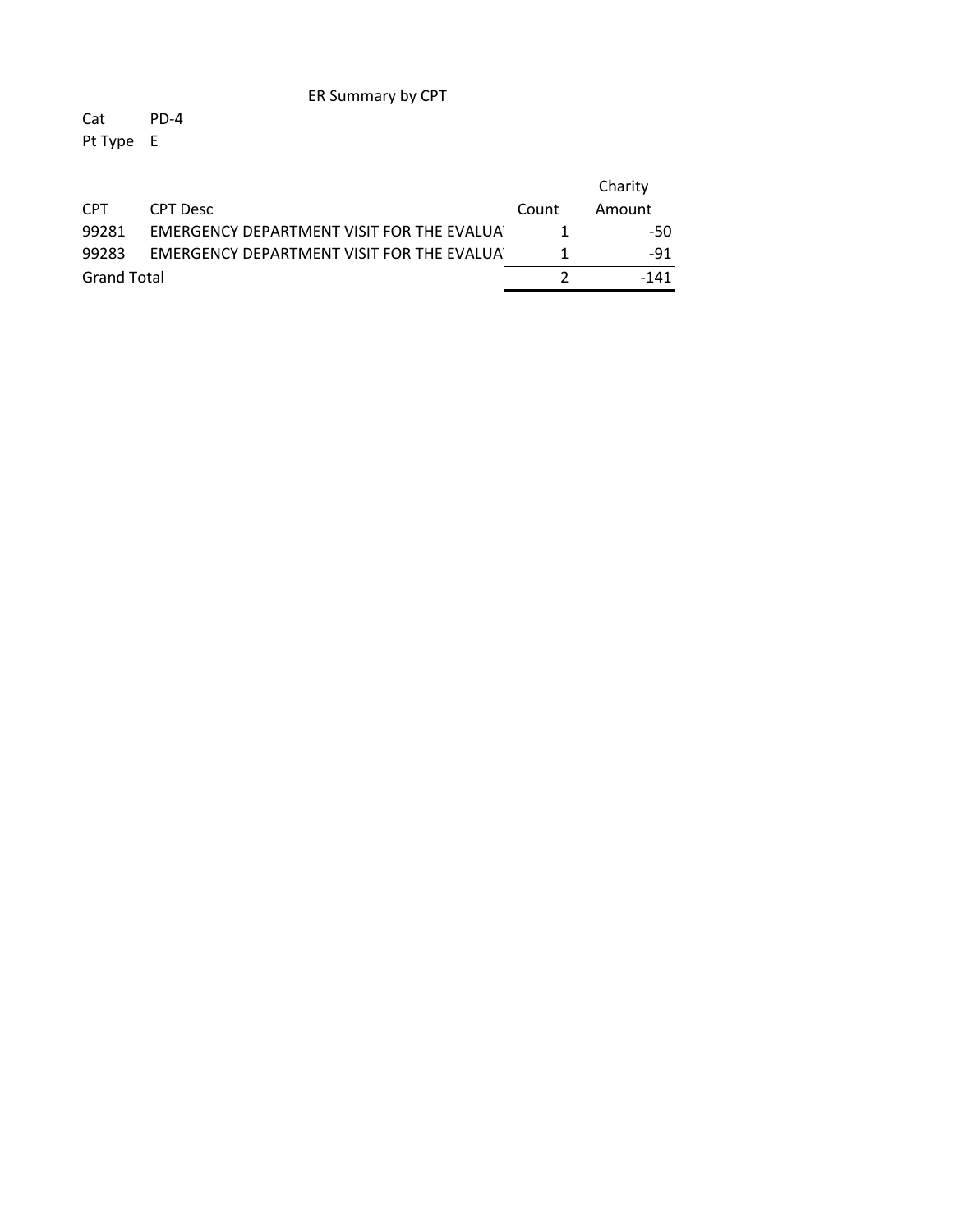## **Outpatient Summary by CPT**

 $Cat$  $PD-4$ Pt Type O

|                    |                                                     |       | Charity |
|--------------------|-----------------------------------------------------|-------|---------|
| <b>CPT</b>         | CPT Desc                                            | Count | Amount  |
|                    | A9577 Injection gadobenate dimeglumine (multihance) |       | -4.109  |
| <b>Grand Total</b> |                                                     |       | -4.109  |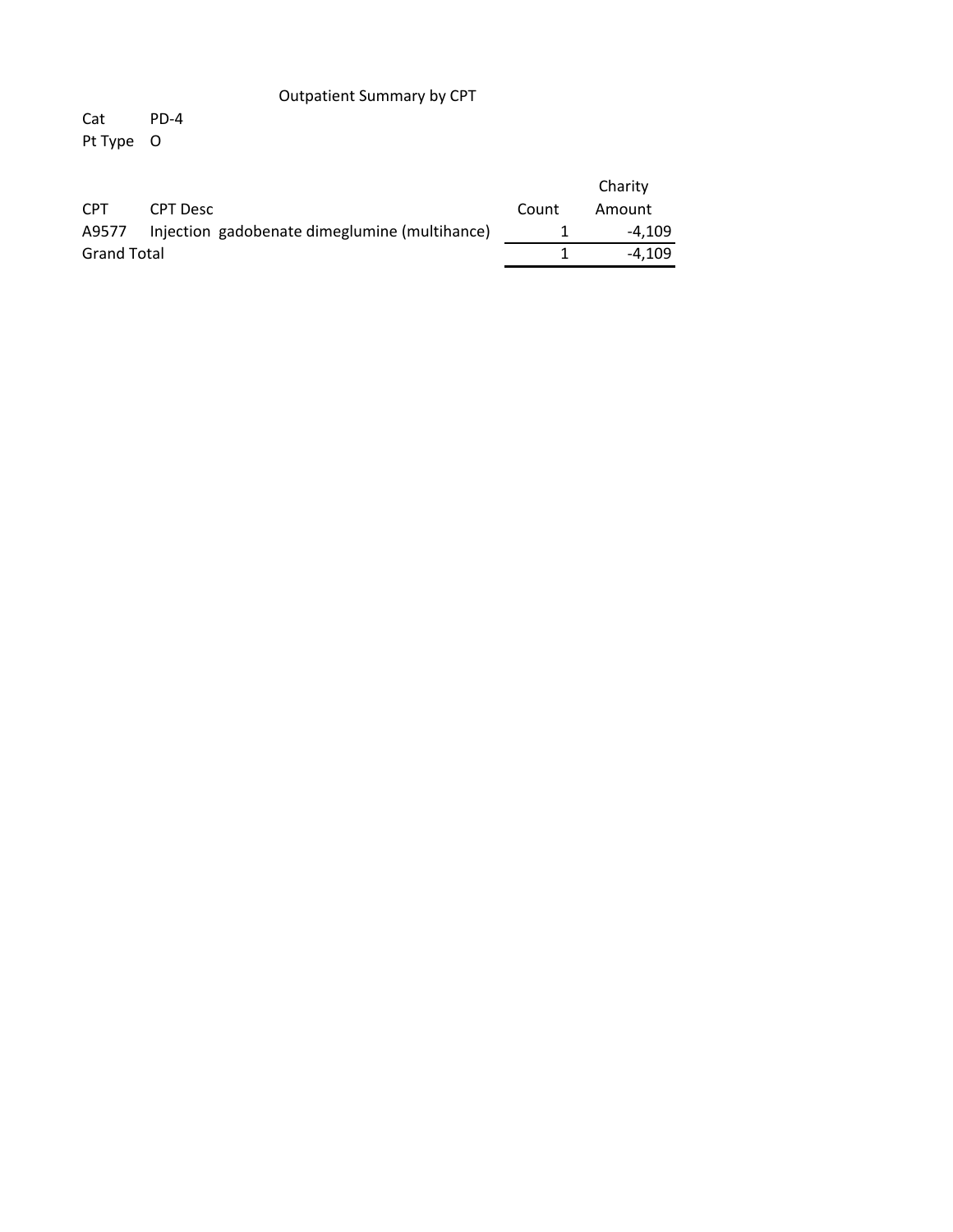| <b>DRG</b> | <b>DRG Description</b>                                               | Count          | <b>Charity Amount</b> |
|------------|----------------------------------------------------------------------|----------------|-----------------------|
| 3          | ECMO OR TRACH W MV >96 HRS OR PDX EXC FACE MOUTH & NECK W MAJ O.R.   | 4              | $-5,280$              |
| 4          | TRACH W MV >96 HRS OR PDX EXC FACE MOUTH & NECK W/O MAJ O.R.         | $\overline{7}$ | $-26,356$             |
| 20         | INTRACRANIAL VASCULAR PROCEDURES W PDX HEMORRHAGE W MCC              | $\mathbf{1}$   | $-1,364$              |
| 23         | CRANIOTOMY W MAJOR DEVICE IMPLANT OR ACUTE COMPLEX CNS PDX W MCC OR  | $\overline{2}$ | $-2,772$              |
| 25         | CRANIOTOMY & ENDOVASCULAR INTRACRANIAL PROCEDURES W MCC              | $\mathbf{1}$   | $-1,408$              |
| 34         | CAROTID ARTERY STENT PROCEDURE W MCC                                 | $\mathbf{1}$   | -84                   |
| 36         | CAROTID ARTERY STENT PROCEDURE W/O CC/MCC                            | $\mathbf{1}$   | $-1,364$              |
| 39         | EXTRACRANIAL PROCEDURES W/O CC/MCC                                   | $\mathbf{1}$   | -570                  |
| 54         | NERVOUS SYSTEM NEOPLASMS W MCC                                       | $\overline{2}$ | $-2,816$              |
| 55         | NERVOUS SYSTEM NEOPLASMS W/O MCC                                     | $\overline{2}$ | -329                  |
| 56         | DEGENERATIVE NERVOUS SYSTEM DISORDERS W MCC                          | 4              | $-5,588$              |
| 58         | MULTIPLE SCLEROSIS & CEREBELLAR ATAXIA W MCC                         | $\overline{2}$ | $-1,590$              |
| 59         | MULTIPLE SCLEROSIS & CEREBELLAR ATAXIA W CC                          | $\mathbf{1}$   | $-15$                 |
| 61         | ISCHEMIC STROKE PRECEREBRAL OCCLUSION OR TRANSIENT ISCHEMIA W THRO   | $\mathbf{1}$   | $-1,408$              |
| 62         | ISCHEMIC STROKE PRECEREBRAL OCCLUSION OR TRANSIENT ISCHEMIA W THROM  | 1              | $-1,408$              |
| 64         | INTRACRANIAL HEMORRHAGE OR CEREBRAL INFARCTION W MCC                 | 20             | $-28,028$             |
| 65         | INTRACRANIAL HEMORRHAGE OR CEREBRAL INFARCTION W CC OR TPA IN 24 HRS | 12             | $-14,700$             |
| 67         | NONSPECIFIC CVA & PRECEREBRAL OCCLUSION W/O INFARCT W MCC            | 3              | $-1,999$              |
| 69         | TRANSIENT ISCHEMIA W/O THROMBOLYTIC                                  | 12             | $-14,871$             |
| 70         | NONSPECIFIC CEREBROVASCULAR DISORDERS W MCC                          | 1              | $-1,364$              |
| 73         | CRANIAL AND PERIPHERAL NERVE DISORDERS WITH MCC                      | $\mathbf{1}$   | $-150$                |
| 74         | CRANIAL & PERIPHERAL NERVE DISORDERS W/O MCC                         | 4              | $-4,355$              |
| 78         | HYPERTENSIVE ENCEPHALOPATHY W CC                                     | $\mathbf{1}$   | $-939$                |
| 82         | TRAUMATIC STUPOR & COMA COMA >1 HR W MCC                             | 3              | $-3,783$              |
| 83         | TRAUMATIC STUPOR & COMA COMA >1 HR W CC                              | 3              | $-3,437$              |
| 85         | TRAUMATIC STUPOR & COMA COMA <1 HR W MCC                             | 3              | -4,136                |
| 86         | TRAUMATIC STUPOR & COMA COMA <1 HR W CC                              | 8              | $-6,090$              |
| 87         | TRAUMATIC STUPOR & COMA COMA <1 HR W/O CC/MCC                        | 1              | -844                  |
| 91         | OTHER DISORDERS OF NERVOUS SYSTEM W MCC                              | 3              | $-4,180$              |
| 92         | OTHER DISORDERS OF NERVOUS SYSTEM W CC                               | 5              | $-5,683$              |
| 100        | SEIZURES WITH MCC                                                    | 5              | $-6,832$              |
| 101        | SEIZURES WITHOUT MCC                                                 | 6              | $-6,961$              |
| 103        | HEADACHES W/O MCC                                                    | 1              | $-1,061$              |
| 110        | Ear nose mouth throat cranial/facial malignancies                    | 1              | -69                   |
| 111        | Vertigo & other labyrinth disorders                                  | 1              | $-43$                 |
| 116        | INTRAOCULAR PROCEDURES W CC/MCC                                      | $\overline{2}$ | $-621$                |
| 121        | ACUTE MAJOR EYE INFECTIONS W CC/MCC                                  | 1              | $-539$                |
| 125        | OTHER DISORDERS OF THE EYE WITHOUT MCC                               | $\mathbf{1}$   | $-1,408$              |
| 137        | MOUTH PROCEDURES W CC/MCC                                            | 1              | $-1,408$              |
| 139        | Other pneumonia                                                      | 1              | -171                  |
| 140        | Chronic obstructive pulmonary disease                                | $\overline{2}$ | 4                     |
| 141        | Asthma                                                               | 1              | $-15$                 |
| 149        | DYSEQUILIBRIUM                                                       | 5              | $-1,978$              |
| 151        | EPISTAXIS W/O MCC                                                    | 1              | $-1,255$              |
| 154        | OTHER EAR NOSE MOUTH & THROAT DIAGNOSES W MCC                        | 2              | $-2,728$              |
| 155        | OTHER EAR NOSE MOUTH & THROAT DIAGNOSES W CC                         | 1              | $-335$                |
| 159        | DENTAL & ORAL DISEASES W/O CC/MCC                                    | 1              | $-1,050$              |
| 166        | OTHER RESP SYSTEM O.R. PROCEDURES W MCC                              | 2              | $-3,752$              |
| 168        | OTHER RESPIRATORY SYSTEM O.R. PROCEDURES WITHOUT CC/MCC              | 1              | $-1,408$              |
| 171        | Perm cardiac pacemaker implant w/o AMI heart failure or shock        | $\mathbf{1}$   | $-2,985$              |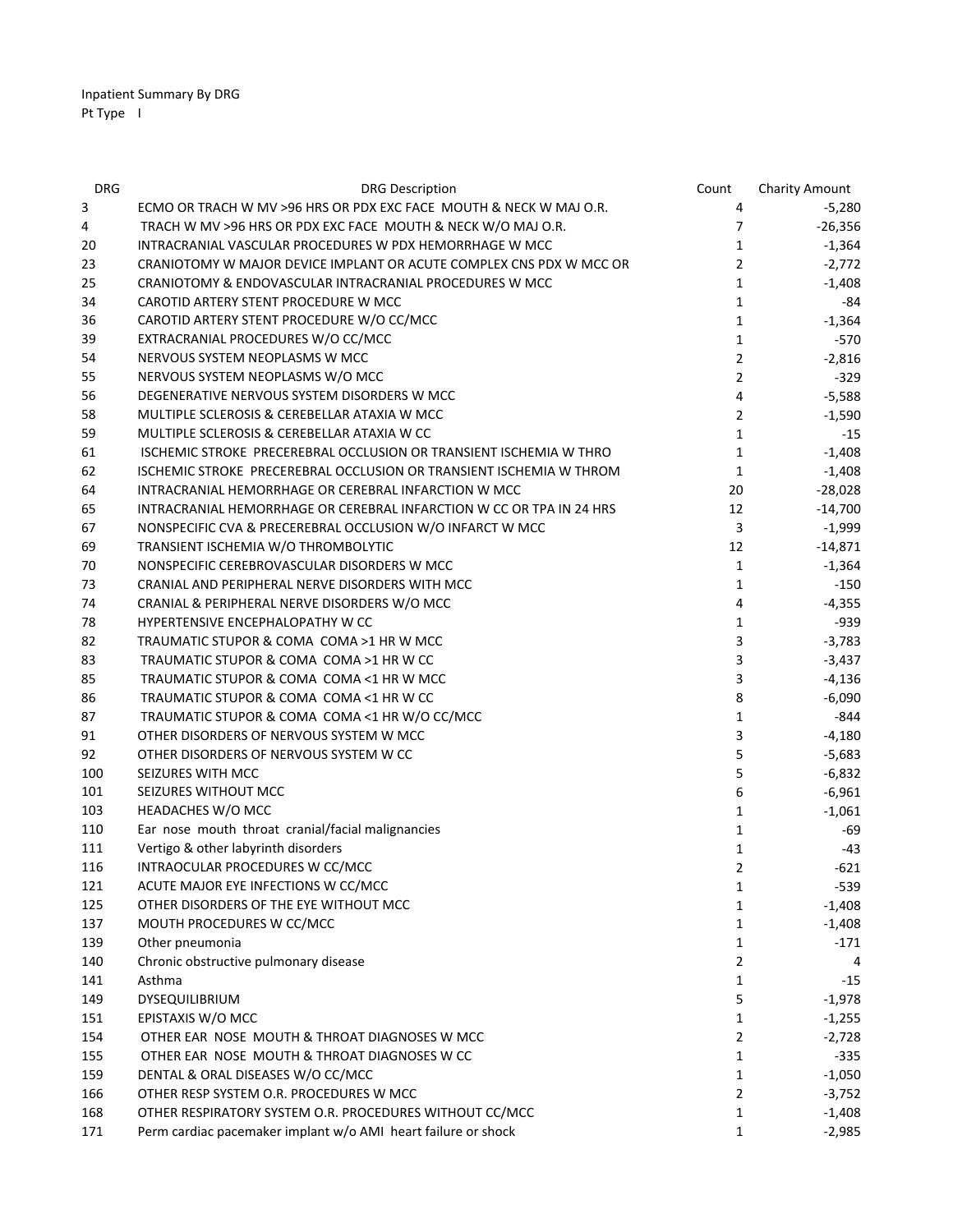| <b>DRG</b> | <b>DRG Description</b>                                                                       | Count               | <b>Charity Amount</b> |
|------------|----------------------------------------------------------------------------------------------|---------------------|-----------------------|
| 174        | Percutaneous coronary intervention w AMI                                                     | 1                   | $-2,758$              |
| 175        | PULMONARY EMBOLISM W MCC OR ACUTE COR PULMONALE                                              | $\mathbf{1}$        | $-1,408$              |
| 176        | PULMONARY EMBOLISM W/O MCC                                                                   | $\overline{2}$      | $-2,728$              |
| 177        | RESPIRATORY INFECTIONS AND INFLAMMATIONS WITH MCC                                            | 83                  | $-107,815$            |
| 178        | RESPIRATORY INFECTIONS & INFLAMMATIONS W CC                                                  | 3                   | $-4,224$              |
| 180        | RESPIRATORY NEOPLASMS W MCC                                                                  | $\overline{7}$      | $-9,768$              |
| 182        | Other peripheral vascular procedures                                                         | $\mathbf{1}$        | $-2,769$              |
| 183        | MAJOR CHEST TRAUMA W MCC                                                                     | $\mathbf{1}$        | $-1,364$              |
| 184        | MAJOR CHEST TRAUMA W CC                                                                      | $\mathbf{1}$        | $-1,408$              |
| 186        | PLEURAL EFFUSION W MCC                                                                       | $\mathbf{1}$        | -980                  |
| 189        | PULMONARY EDEMA & RESPIRATORY FAILURE                                                        | $\overline{7}$      | -8,487                |
| 190        | CHRONIC OBSTRUCTIVE PULMONARY DISEASE W MCC                                                  | $\overline{7}$      | $-6,032$              |
| 191        | CHRONIC OBSTRUCTIVE PULMONARY DISEASE W CC                                                   | 4                   | $-3,965$              |
| 192        | CHRONIC OBSTRUCTIVE PULMONARY DISEASE W/O CC/MCC                                             | $\mathbf{1}$        | -953                  |
| 193        | SIMPLE PNEUMONIA AND PLEURISY WITH MCC                                                       | 36                  | $-40,475$             |
| 194        | SIMPLE PNEUMONIA & PLEURISY W CC                                                             | 9                   | $-8,098$              |
| 195        | SIMPLE PNEUMONIA & PLEURISY W/O CC/MCC                                                       | 5                   | $-1,643$              |
| 196        | INTERSTITIAL LUNG DISEASE WITH MCC                                                           | 3                   | $-4,180$              |
| 198        | Angina pectoris & coronary atherosclerosis                                                   | 3                   | -526                  |
| 199        | PNEUMOTHORAX W MCC                                                                           | $\mathbf{1}$        | $-1,408$              |
| 201        | Cardiac arrhythmia & conduction disorders                                                    | 1                   | -146                  |
| 202        | BRONCHITIS & ASTHMA W CC/MCC                                                                 | 8                   | $-7,464$              |
| 203        | BRONCHITIS & ASTHMA W/O CC/MCC                                                               | 4                   | $-2,394$              |
| 204        | <b>RESPIRATORY SIGNS &amp; SYMPTOMS</b>                                                      | 3                   | -859                  |
| 205        | OTHER RESPIRATORY SYSTEM DIAGNOSES W MCC                                                     | $\overline{2}$      | $-2,772$              |
| 206        | OTHER RESPIRATORY SYSTEM DIAGNOSES W/O MCC                                                   | $\mathbf{1}$        | -939                  |
| 207        | RESPIRATORY SYSTEM DIAGNOSIS W VENTILATOR SUPPORT >96 HOURS                                  | 12                  | $-23,607$             |
| 208        | RESPIRATORY SYSTEM DIAGNOSIS W VENTILATOR SUPPORT <= 96 HOURS                                | 12                  | $-18,084$             |
| 226        | CARDIAC DEFIBRILLATOR IMPLANT W/O CARDIAC CATH W MCC                                         | 6                   | -7,485                |
| 227        | CARDIAC DEFIBRILLATOR IMPLANT W/O CARDIAC CATH W/O MCC                                       | $\mathbf{1}$        | $-1,364$              |
| 236        | CORONARY BYPASS W/O CARDIAC CATH W/O MCC                                                     | $\mathbf{1}$        |                       |
| 239        | AMPUTATION FOR CIRCULATORY SYSTEM DISORDERS EXCEPT UPPER LIMB AND TO                         | $\overline{2}$      | $-1,408$              |
| 242        | PERMANENT CARDIAC PACEMAKER IMPLANT W MCC                                                    | 4                   | $-2,816$              |
| 243        | PERMANENT CARDIAC PACEMAKER IMPLANT W CC                                                     |                     | $-5,544$              |
| 244        | PERMANENT CARDIAC PACEMAKER IMPLANT WITHOUT CC/MCC                                           | 4<br>$\overline{2}$ | $-5,544$              |
| 246        | PERCUTANEOUS CARDIOVASCULAR PROCEDURES W DRUG-ELUTING STENT W MCC OR                         |                     | $-2,772$              |
| 247        | PERCUTANEOUS CARDIOVASCULAR PROCEDURES WITH DRUG-ELUTING STENT WITHO                         | 2                   | 0                     |
|            | Other gastroenteritis nausea & vomiting                                                      | 6                   | -4,920<br>-59         |
| 249        |                                                                                              | $\mathbf{1}$        |                       |
| 251        | PERC CARDIOVASC PROC W/O CORONARY ARTERY STENT W/O MCC<br>OTHER VASCULAR PROCEDURES WITH MCC | $\mathbf{1}$        | $-155$                |
| 252        |                                                                                              | 11                  | $-12,506$             |
| 253        | OTHER VASCULAR PROCEDURES W CC                                                               | $\mathbf{1}$        | $-1,408$              |
| 254        | OTHER VASCULAR PROCEDURES W/O CC/MCC                                                         | 1                   | $-1,408$              |
| 256        | UPPER LIMB & TOE AMPUTATION FOR CIRC SYSTEM DISORDERS W CC                                   | $\mathbf{1}$        | $-1,408$              |
| 263        | Cholecystectomy                                                                              | $\overline{2}$      | $-113$                |
| 264        | OTHER CIRCULATORY SYSTEM O.R. PROCEDURES<br>OTHER MAJOR CARDIOVASCULAR PROCEDURES WITH MCC   | $\mathbf{1}$        | $-1,364$              |
| 270        |                                                                                              | $\mathbf{1}$        | $-1,408$              |
| 280        | ACUTE MYOCARDIAL INFARCTION DISCHARGED ALIVE W MCC                                           | 6                   | -8,404                |
| 281        | ACUTE MYOCARDIAL INFARCTION DISCHARGED ALIVE W CC                                            | 4                   | $-5,544$              |
| 286        | CIRCULATORY DISORDERS EXCEPT AMI W CARD CATH W MCC                                           | $\overline{2}$      | $-2,772$              |
| 287        | CIRCULATORY DISORDERS EXCEPT AMI W CARD CATH W/O MCC                                         | 4                   | $-4,347$              |
| 289        | ACUTE & SUBACUTE ENDOCARDITIS W CC                                                           | $\mathbf{1}$        | $-1,364$              |
| 291        | HEART FAILURE & SHOCK W MCC OR PERIPHERAL EXTRACORPOREAL MEMBRANE OX                         | 52                  | $-62,828$             |
| 292        | HEART FAILURE & SHOCK W CC                                                                   | $\overline{7}$      | $-5,626$              |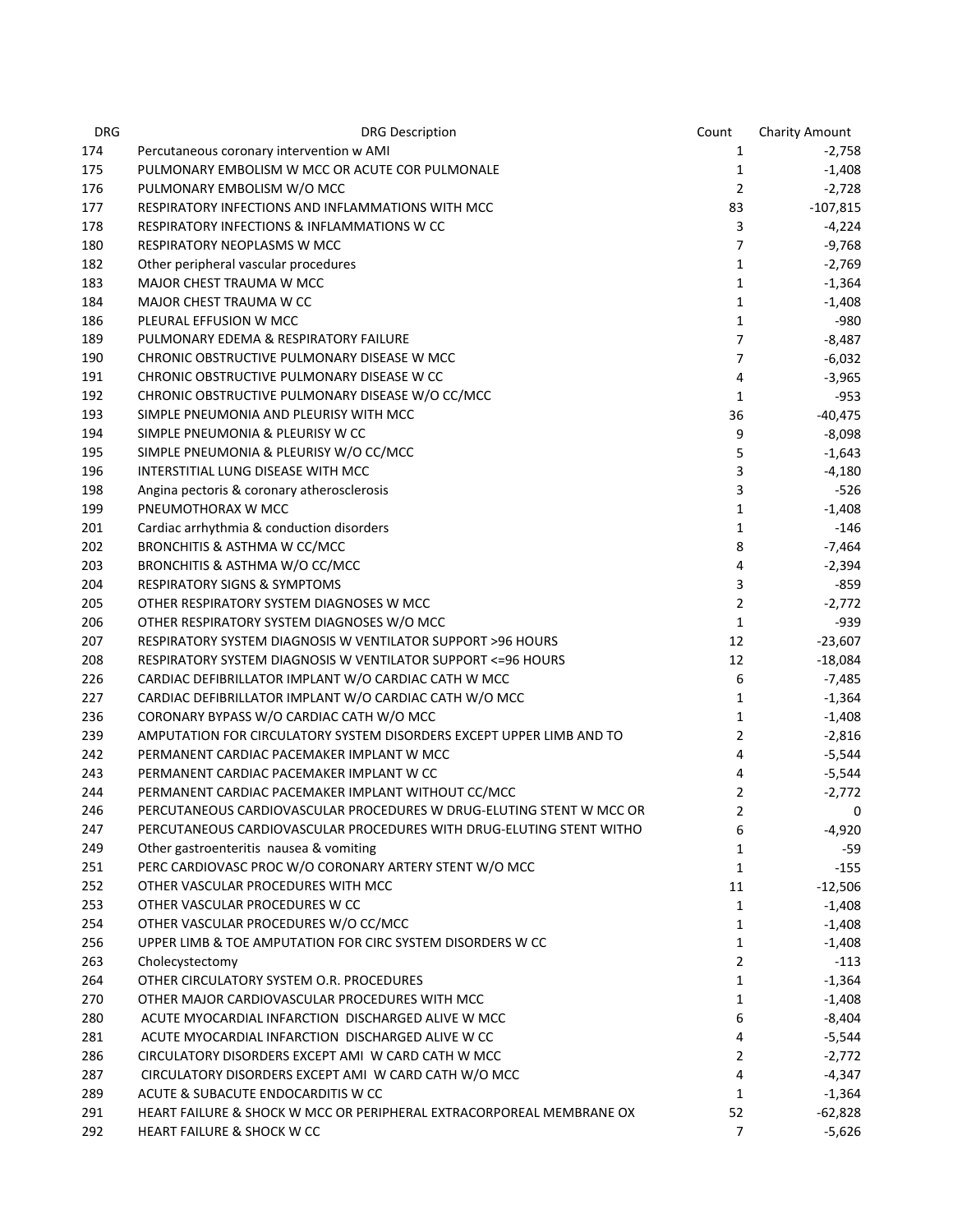| <b>DRG</b> | <b>DRG Description</b>                                         | Count          | <b>Charity Amount</b> |
|------------|----------------------------------------------------------------|----------------|-----------------------|
| 293        | HEART FAILURE & SHOCK W/O CC/MCC                               | 2              | $-1,955$              |
| 299        | PERIPHERAL VASCULAR DISORDERS W MCC                            | $\overline{2}$ | $-2,772$              |
| 300        | PERIPHERAL VASCULAR DISORDERS WITH CC                          | 9              | $-12,039$             |
| 301        | PERIPHERAL VASCULAR DISORDERS WITHOUT CC/MCC                   | $\mathbf{1}$   | $-1,408$              |
| 302        | ATHEROSCLEROSIS W MCC                                          | $\mathbf{1}$   | $-1,364$              |
| 305        | <b>HYPERTENSION W/O MCC</b>                                    | 8              | $-7,300$              |
| 308        | CARDIAC ARRHYTHMIA & CONDUCTION DISORDERS W MCC                | 3              | $-2,787$              |
| 309        | CARDIAC ARRHYTHMIA & CONDUCTION DISORDERS W CC                 | $\overline{7}$ | $-7,143$              |
| 310        | CARDIAC ARRHYTHMIA & CONDUCTION DISORDERS W/O CC/MCC           | 6              | $-3,101$              |
| 312        | SYNCOPE AND COLLAPSE                                           | 13             | $-13,172$             |
| 313        | <b>CHEST PAIN</b>                                              | 29             | $-22,094$             |
| 314        | OTHER CIRCULATORY SYSTEM DIAGNOSES WITH MCC                    | 9              | $-8,551$              |
| 315        | OTHER CIRCULATORY SYSTEM DIAGNOSES W CC                        | $\overline{2}$ | -734                  |
| 320        | Other musculoskeletal system & connective tissue procedures    | 4              | $-2,660$              |
| 326        | STOMACH ESOPHAGEAL AND DUODENAL PROCEDURES WITH MCC            | $\overline{2}$ | $-2,816$              |
| 327        | STOMACH ESOPHAGEAL & DUODENAL PROC W CC                        | $\overline{2}$ | $-2,816$              |
| 328        | STOMACH ESOPHAGEAL & DUODENAL PROC W/O CC/MCC                  | 3              | $-2,984$              |
| 329        | MAJOR SMALL & LARGE BOWEL PROCEDURES W MCC                     | $\overline{2}$ | $-2,772$              |
| 330        | MAJOR SMALL & LARGE BOWEL PROCEDURES W CC                      | $\overline{7}$ | $-3,208$              |
| 331        | MAJOR SMALL & LARGE BOWEL PROCEDURES W/O CC/MCC                | $\mathbf{1}$   | $-1,364$              |
| 335        | PERITONEAL ADHESIOLYSIS W MCC                                  | $\mathbf{1}$   | $-1,408$              |
| 336        | PERITONEAL ADHESIOLYSIS W CC                                   | $\mathbf{1}$   | $-1,408$              |
| 337        | PERITONEAL ADHESIOLYSIS W/O CC/MCC                             | $\mathbf{1}$   | $-1,408$              |
| 340        | APPENDECTOMY W COMPLICATED PRINCIPAL DIAG W/O CC/MCC           | $\overline{2}$ | $-1,198$              |
| 342        | APPENDECTOMY W/O COMPLICATED PRINCIPAL DIAG W CC               | 3              | $-1,914$              |
| 345        | MINOR SMALL & LARGE BOWEL PROCEDURES W CC                      | $\mathbf{1}$   | $-1,408$              |
| 348        | ANAL & STOMAL PROCEDURES W CC                                  | $\overline{2}$ | $-1,954$              |
| 354        | HERNIA PROCEDURES EXCEPT INGUINAL & FEMORAL W CC               | $\mathbf{1}$   | -613                  |
| 355        | HERNIA PROCEDURES EXCEPT INGUINAL & FEMORAL W/O CC/MCC         | $\mathbf{1}$   | $-1,408$              |
| 356        | OTHER DIGESTIVE SYSTEM O.R. PROCEDURES W MCC                   | $\mathbf{1}$   | $-1,408$              |
| 357        | OTHER DIGESTIVE SYSTEM O.R. PROCEDURES W CC                    | $\mathbf{1}$   | $-1,408$              |
| 358        | OTHER DIGESTIVE SYSTEM O.R. PROCEDURES W/O CC/MCC              | $\mathbf{1}$   | $-1,219$              |
| 368        | MAJOR ESOPHAGEAL DISORDERS W MCC                               | $\mathbf{1}$   | $-1,364$              |
| 371        | MAJOR GASTROINTESTINAL DISORDERS & PERITONEAL INFECTIONS W MCC | $\mathbf{1}$   | $-1,408$              |
| 374        | DIGESTIVE MALIGNANCY W MCC                                     | 2              | $-2,772$              |
| 375        | DIGESTIVE MALIGNANCY W CC                                      | 3              | $-1,882$              |
| 377        | GASTROINTESTINAL HEMORRHAGE WITH MCC                           | 10             | $-11,172$             |
| 378        | G.I. HEMORRHAGE W CC                                           | 12             | $-13,088$             |
| 379        | G.I. HEMORRHAGE W/O CC/MCC                                     | $\mathbf{1}$   | $-1,408$              |
| 388        | G.I. OBSTRUCTION W MCC                                         | $\mathbf{1}$   | $-1,364$              |
| 389        | <b>G.I. OBSTRUCTION W CC</b>                                   | 5              | $-5,150$              |
| 390        | G.I. OBSTRUCTION W/O CC/MCC                                    | $\overline{2}$ | -488                  |
| 391        | ESOPHAGITIS GASTROENT & MISC DIGEST DISORDERS W MCC            | 4              | $-2,836$              |
| 391        | ESOPHAGITIS GASTROENT & MISC DIGEST DISORDERS W MCC            | 3              | $-3,062$              |
| 392        | ESOPHAGITIS GASTROENT & MISC DIGEST DISORDERS W/O MCC          | 13             | $-11,655$             |
| 393        | OTHER DIGESTIVE SYSTEM DIAGNOSES WITH MCC                      | 4              | $-2,816$              |
| 394        | OTHER DIGESTIVE SYSTEM DIAGNOSES W CC                          | 8              | -8,074                |
| 394        | OTHER DIGESTIVE SYSTEM DIAGNOSES WITH CC                       | $\overline{2}$ | $-2,816$              |
| 395        | OTHER DIGESTIVE SYSTEM DIAGNOSES W/O CC/MCC                    | 5              | $-4,718$              |
| 406        | PANCREAS LIVER & SHUNT PROCEDURES W CC                         | $\mathbf{1}$   | $-1,408$              |
| 409        | BILIARY TRACT PROC EXCEPT ONLY CHOLECYST W OR W/O C.D.E. W CC  | 1              | $-1,364$              |
| 418        | LAPAROSCOPIC CHOLECYSTECTOMY W/O C.D.E. W CC                   | 6              | $-6,799$              |
| 419        | LAPAROSCOPIC CHOLECYSTECTOMY W/O C.D.E. W/O CC/MCC             | 3              | $-3,042$              |
|            |                                                                |                |                       |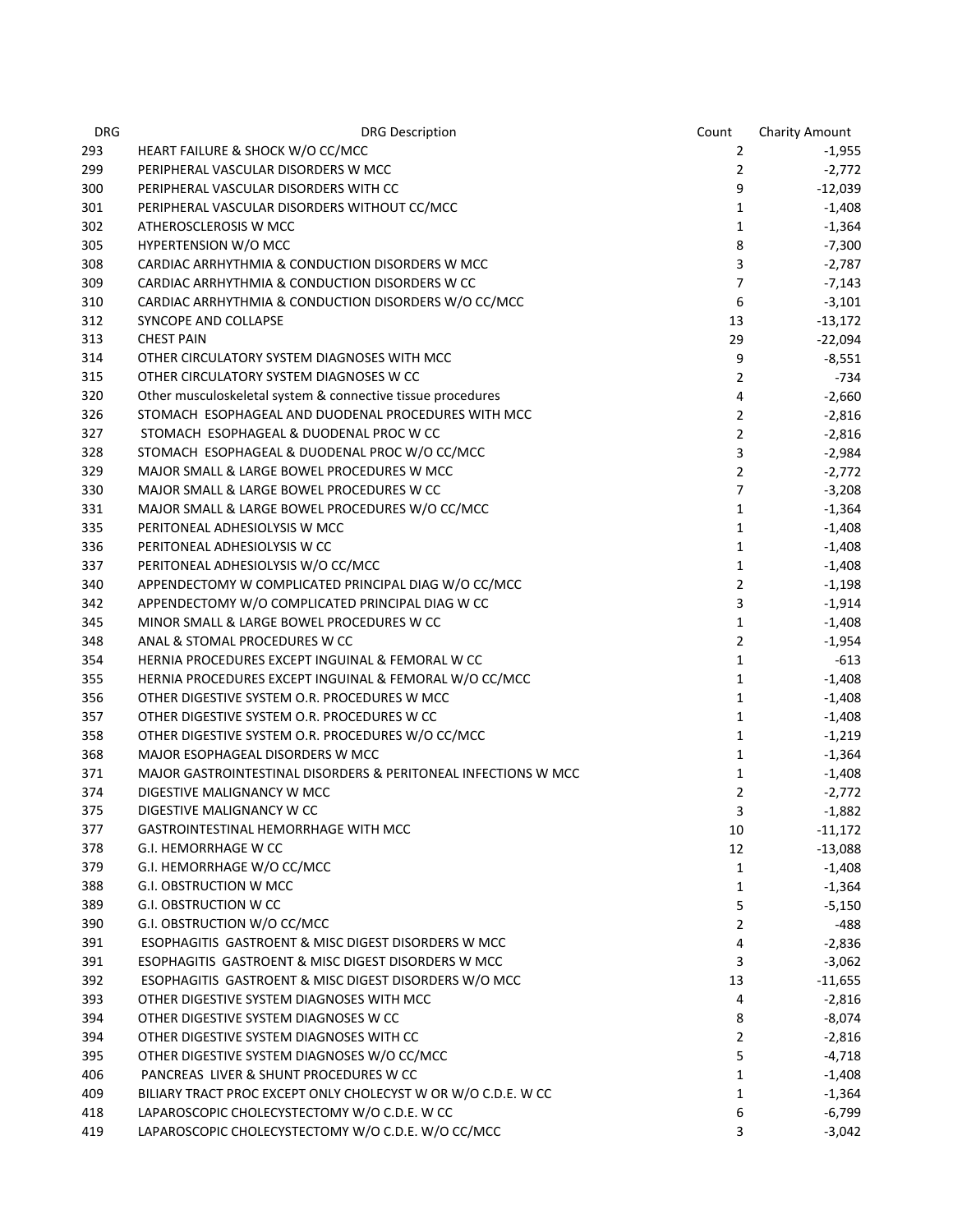| <b>DRG</b> | <b>DRG Description</b>                                               | Count          | Charity Amount |
|------------|----------------------------------------------------------------------|----------------|----------------|
| 420        | <b>Diabetes</b>                                                      | 1              | -91            |
| 423        | OTHER HEPATOBILIARY OR PANCREAS O.R. PROCEDURES W MCC                | $\mathbf{1}$   | $-4,224$       |
| 425        | OTHER HEPATOBILIARY OR PANCREAS O.R. PROCEDURES W/O CC/MCC           | $\mathbf{1}$   | -54            |
| 432        | CIRRHOSIS & ALCOHOLIC HEPATITIS W MCC                                | $\mathbf{1}$   | $-1,408$       |
| 433        | CIRRHOSIS & ALCOHOLIC HEPATITIS W CC                                 | $\mathbf{1}$   | $-1,408$       |
| 435        | MALIGNANCY OF HEPATOBILIARY SYSTEM OR PANCREAS W MCC                 | $\mathbf{1}$   | $-1,408$       |
| 438        | DISORDERS OF PANCREAS EXCEPT MALIGNANCY W MCC                        | 3              | $-3,798$       |
| 439        | DISORDERS OF PANCREAS EXCEPT MALIGNANCY W CC                         | 3              | $-1,110$       |
| 440        | DISORDERS OF PANCREAS EXCEPT MALIGNANCY W/O CC/MCC                   | $\mathbf{1}$   | $-1,054$       |
| 441        | DISORDERS OF LIVER EXCEPT MALIG CIRR ALC HEPA W MCC                  | $\mathbf{1}$   | $-1,408$       |
| 445        | DISORDERS OF THE BILIARY TRACT W CC                                  | 5              | $-4,357$       |
| 453        | COMBINED ANTERIOR/POSTERIOR SPINAL FUSION W MCC                      | 1              | $-1,364$       |
| 454        | COMBINED ANTERIOR AND POSTERIOR SPINAL FUSION WITH CC                | 6              | $-8,448$       |
| 455        | COMBINED ANTERIOR AND POSTERIOR SPINAL FUSION WITHOUT CC/MCC         | 1              | $-1,408$       |
| 456        | SPINAL FUS EXC CERV W SPINAL CURV/MALIG/INFEC OR EXT FUS W MCC       | $\mathbf{1}$   | $-4,492$       |
| 458        | SPINAL FUSION EXCEPT CERVICAL WITH SPINAL CURVATURE MALIGNANCY INF   | $\mathbf{1}$   | $-1,087$       |
| 460        | SPINAL FUSION EXCEPT CERVICAL W/O MCC                                | 12             | $-16,701$      |
| 463        | WND DEBRID & SKN GRFT EXC HAND FOR MUSCULO-CONN TISS DIS W MCC       | $\overline{4}$ | $-1,750$       |
| 464        | WND DEBRID & SKN GRFT EXC HAND FOR MUSCULO-CONN TISS DIS W CC        | $\mathbf{1}$   | $-1,408$       |
| 465        | WOUND DEBRIDEMENT AND SKIN GRAFT EXCEPT HAND FOR MUSCULOSKELETAL AND | $\mathbf{1}$   | $-1,408$       |
| 467        | REVISION OF HIP OR KNEE REPLACEMENT W CC                             | $\overline{2}$ | $-2,772$       |
| 468        | REVISION OF HIP OR KNEE REPLACEMENT W/O CC/MCC                       | $\overline{2}$ | $-2,772$       |
| 469        | MAJOR HIP AND KNEE JOINT REPLACEMENT OR REATTACHMENT OF LOWER EXTREM | 3              | $-4,457$       |
| 470        | MAJOR HIP AND KNEE JOINT REPLACEMENT OR REATTACHMENT OF LOWER EXTREM | 37             | $-46,448$      |
| 472        | CERVICAL SPINAL FUSION W CC                                          | 3              | $-3,996$       |
| 473        | CERVICAL SPINAL FUSION W/O CC/MCC                                    | 3              | $-4,026$       |
| 479        | BIOPSIES OF MUSCULOSKELETAL SYSTEM & CONNECTIVE TISSUE W/O CC/MCC    | $\mathbf{1}$   | $-1,408$       |
| 480        | HIP & FEMUR PROCEDURES EXCEPT MAJOR JOINT W MCC                      | $\mathbf{1}$   | $-1,364$       |
| 481        | HIP AND FEMUR PROCEDURES EXCEPT MAJOR JOINT WITH CC                  | 4              | $-4,014$       |
| 482        | HIP & FEMUR PROCEDURES EXCEPT MAJOR JOINT W/O CC/MCC                 | $\mathbf{1}$   | $-1,408$       |
| 483        | MAJOR JOINT/LIMB REATTACHMENT PROCEDURE OF UPPER EXTREMITIES         | $\overline{2}$ | $-2,816$       |
| 488        | KNEE PROCEDURES W/O PDX OF INFECTION W CC/MCC                        | $\mathbf{1}$   | $-1,364$       |
| 489        | KNEE PROCEDURES W/O PDX OF INFECTION W/O CC/MCC                      | $\mathbf{1}$   | $-1,333$       |
| 492        | LOWER EXTREM & HUMER PROC EXCEPT HIP FOOT FEMUR W MCC                | $\mathbf{1}$   | 1,364          |
| 493        | LOWER EXTREM & HUMER PROC EXCEPT HIP FOOT FEMUR W CC                 | $\mathbf{1}$   | $-1,364$       |
| 494        | LOWER EXTREM & HUMER PROC EXCEPT HIP FOOT FEMUR W/O CC/MCC           | $\overline{2}$ | $-2,772$       |
| 501        | SOFT TISSUE PROCEDURES W CC                                          | 1              | $-1,446$       |
| 502        | SOFT TISSUE PROCEDURES W/O CC/MCC                                    | 1              | -420           |
| 511        | SHOULDER ELBOW OR FOREARM PROC EXC MAJOR JOINT PROC W CC             | 1              | $-682$         |
| 512        | SHOULDER ELBOW OR FOREARM PROC EXC MAJOR JOINT PROC W/O CC/MCC       | 1              | $-1,408$       |
| 513        | Uterine & adnexa procedures for non-malignancy except leiomyoma      | 2              | $-1,350$       |
| 515        | OTHER MUSCULOSKELET SYS & CONN TISS O.R. PROC W MCC                  | 1              | $-1,056$       |
| 517        | OTHER MUSCULOSKELET SYS & CONN TISS O.R. PROC W/O CC/MCC             | 1              | $-1,408$       |
| 518        | Other female reproductive system & related procedures                | 1              | $-12$          |
| 520        | BACK & NECK PROC EXC SPINAL FUSION W/O CC/MCC                        | 1              | $-583$         |
| 522        | HIP REPLACEMENT WITH PRINCIPAL DIAGNOSIS OF HIP FRACTURE WITHOUT MCC | 2              | $-2,816$       |
| 530        | Female reproductive system malignancy                                | 1              | $-78$          |
| 533        | FRACTURES OF FEMUR W MCC                                             | 1              | $-1,408$       |
| 535        | FRACTURES OF HIP & PELVIS W MCC                                      | 1              | $-1,408$       |
| 536        | FRACTURES OF HIP & PELVIS W/O MCC                                    | 6              | $-5,934$       |
| 540        | OSTEOMYELITIS W CC                                                   | 1              | $-1,030$       |
| 543        | PATHOLOGICAL FRACTURES & MUSCULOSKELET & CONN TISS MALIG W CC        | 3              | $-1,452$       |
| 544        | PATHOLOGICAL FRACTURES & MUSCULOSKELET & CONN TISS MALIG W/O CC/MCC  | 2              | $-2,772$       |
|            |                                                                      |                |                |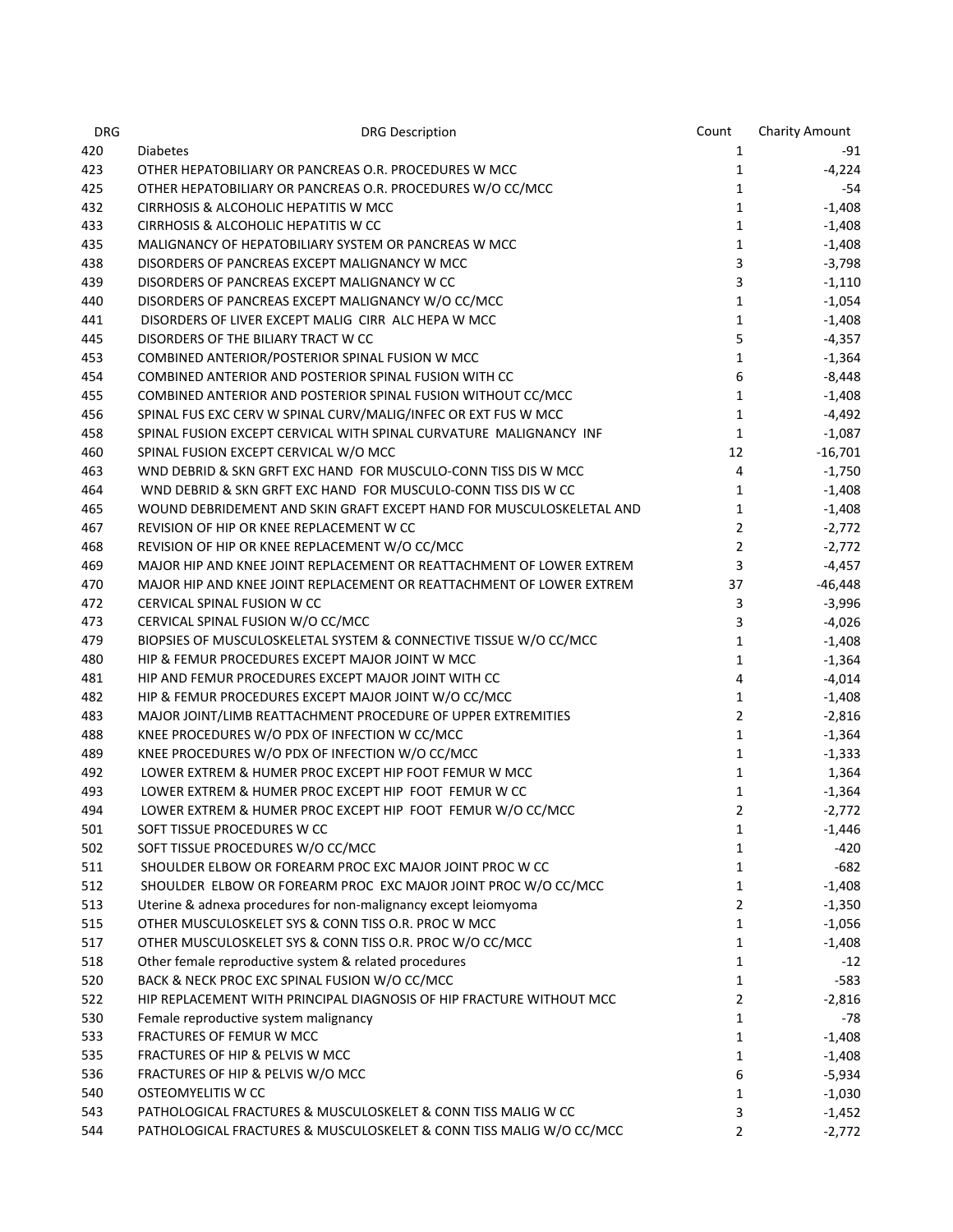| <b>DRG</b> | <b>DRG Description</b>                                             | Count                          | <b>Charity Amount</b> |
|------------|--------------------------------------------------------------------|--------------------------------|-----------------------|
| 546        | <b>CONNECTIVE TISSUE DISORDERS WITH CC</b>                         | 1                              | $-1,408$              |
| 551        | MEDICAL BACK PROBLEMS W MCC                                        | 3                              | $-2,786$              |
| 552        | MEDICAL BACK PROBLEMS W/O MCC                                      | $\overline{7}$                 | $-7,078$              |
| 554        | BONE DISEASES & ARTHROPATHIES W/O MCC                              | $\overline{2}$                 | $-2,332$              |
| 555        | SIGNS & SYMPTOMS OF MUSCULOSKELETAL SYSTEM & CONN TISSUE W MCC     | $\overline{2}$                 | $-2,816$              |
| 556        | SIGNS & SYMPTOMS OF MUSCULOSKELETAL SYSTEM & CONN TISSUE W/O MCC   | 3                              | $-3,992$              |
| 558        | TENDONITIS MYOSITIS & BURSITIS W/O MCC                             | $\mathbf{1}$                   | $-322$                |
| 562        | FX SPRN STRN & DISL EXCEPT FEMUR HIP PELVIS & THIGH W MCC          | $\mathbf{1}$                   | $-4,370$              |
| 563        | FX SPRN STRN & DISL EXCEPT FEMUR HIP PELVIS & THIGH W/O MCC        | 3                              | $-2,798$              |
| 564        | OTHER MUSCULOSKELETAL SYS & CONNECTIVE TISSUE DIAGNOSES W MCC      | $\mathbf{1}$                   | $-1,408$              |
| 566        | OTHER MUSCULOSKELETAL SYS & CONNECTIVE TISSUE DIAGNOSES W/O CC/MCC | 1                              | -83                   |
| 570        | SKIN DEBRIDEMENT W MCC                                             | 1                              | $-1,364$              |
| 573        | SKIN GRAFT FOR SKIN ULCER OR CELLULITIS W MCC                      | 1                              | $-8,800$              |
| 579        | OTHER SKIN SUBCUTANEOUS TISSUE AND BREAST PROCEDURES WITH MCC      | $\overline{2}$                 | $-2,816$              |
| 580        | OTHER SKIN SUBCUTANEOUS TISSUE AND BREAST PROCEDURES WITH CC       | $\overline{2}$                 | $-2,772$              |
| 592        | SKIN ULCERS W MCC                                                  | $\mathbf{1}$                   | $-1,364$              |
| 596        | MAJOR SKIN DISORDERS WITHOUT MCC                                   | 1                              | $-1,015$              |
| 598        | MALIGNANT BREAST DISORDERS W CC                                    | 1                              | -670                  |
| 602        | CELLULITIS W MCC                                                   | 8                              | $-11,064$             |
| 603        | CELLULITIS W/O MCC                                                 | 10                             | $-9,923$              |
| 605        | TRAUMA TO THE SKIN SUBCUT TISS & BREAST W/O MCC                    | $\mathbf{2}$                   | $-2,772$              |
|            |                                                                    |                                |                       |
| 606        | MINOR SKIN DISORDERS W MCC                                         | $\mathbf{1}$<br>$\overline{2}$ | $-1,364$              |
| 607        | MINOR SKIN DISORDERS WITHOUT MCC                                   |                                | $-1,855$              |
| 616        | AMPUTAT OF LOWER LIMB FOR ENDOCRINE NUTRIT & METABOL DIS W MCC     | $\mathbf{1}$                   | $-1,408$              |
| 617        | AMPUTAT OF LOWER LIMB FOR ENDOCRINE NUTRIT & METABOL DIS W CC      | $\overline{2}$                 | $-2,772$              |
| 619        | O.R. PROCEDURES FOR OBESITY W MCC                                  | $\mathbf{1}$                   | $-1,408$              |
| 620        | O.R. PROCEDURES FOR OBESITY W CC                                   | $\mathbf{1}$                   | $-1,408$              |
| 621        | O.R. PROCEDURES FOR OBESITY WITHOUT CC/MCC                         | $\mathbf{2}$                   | $-2,772$              |
| 623        | SKIN GRAFTS & WOUND DEBRID FOR ENDOC NUTRIT & METAB DIS W CC       | 4                              | $-5,588$              |
| 628        | OTHER ENDOCRINE NUTRIT & METAB O.R. PROC W MCC                     | $\overline{2}$                 | $-4,433$              |
| 631        | Neonate birthwt >2499g w other major procedure                     | $\mathbf{1}$                   | -236                  |
| 637        | DIABETES W MCC                                                     | 5                              | $-4,760$              |
| 638        | DIABETES W CC                                                      | 9                              | $-8,480$              |
| 640        | MISC DISORDERS OF NUTRITION METABOLISM FLUIDS/ELECTROLYTES W MCC   | 11                             | $-15,400$             |
| 641        | MISC DISORDERS OF NUTRITION METABOLISM FLUIDS/ELECTROLYTES W/O MC  | 15                             | $-13,644$             |
| 643        | <b>ENDOCRINE DISORDERS WITH MCC</b>                                | 5                              | $-6,996$              |
| 644        | <b>ENDOCRINE DISORDERS W CC</b>                                    | 1                              | $-1,408$              |
| 645        | ENDOCRINE DISORDERS W/O CC/MCC                                     | 1                              | $-881$                |
| 660        | KIDNEY & URETER PROCEDURES FOR NON-NEOPLASM W CC                   | 2                              | $-2,772$              |
| 670        | TRANSURETHRAL PROCEDURES W/O CC/MCC                                | 1                              | $-1,364$              |
| 673        | OTHER KIDNEY AND URINARY TRACT PROCEDURES WITH MCC                 | 4                              | $-5,632$              |
| 674        | OTHER KIDNEY & URINARY TRACT PROCEDURES W CC                       | 1                              | $-1,364$              |
| 682        | RENAL FAILURE WITH MCC                                             | 14                             | $-18,108$             |
| 683        | RENAL FAILURE WITH CC                                              | 19                             | $-14,985$             |
| 684        | RENAL FAILURE W/O CC/MCC                                           | $\overline{2}$                 | $-812$                |
| 689        | KIDNEY & URINARY TRACT INFECTIONS W MCC                            | 16                             | $-19,874$             |
| 690        | KIDNEY & URINARY TRACT INFECTIONS W/O MCC                          | 12                             | $-11,229$             |
| 691        | URINARY STONES W ESW LITHOTRIPSY W CC/MCC                          | 1                              | $-1,340$              |
| 696        | KIDNEY & URINARY TRACT SIGNS & SYMPTOMS W/O MCC                    | 1                              | -84                   |
| 698        | OTHER KIDNEY & URINARY TRACT DIAGNOSES W MCC                       | 5                              | $-11,285$             |
| 699        | OTHER KIDNEY & URINARY TRACT DIAGNOSES W CC                        | 4                              | $-5,586$              |
| 710        | Infectious & parasitic diseases including HIV w O.R. procedure     | 1                              | 1,736                 |
| 720        | Septicemia & disseminated infections                               | 8                              | 20                    |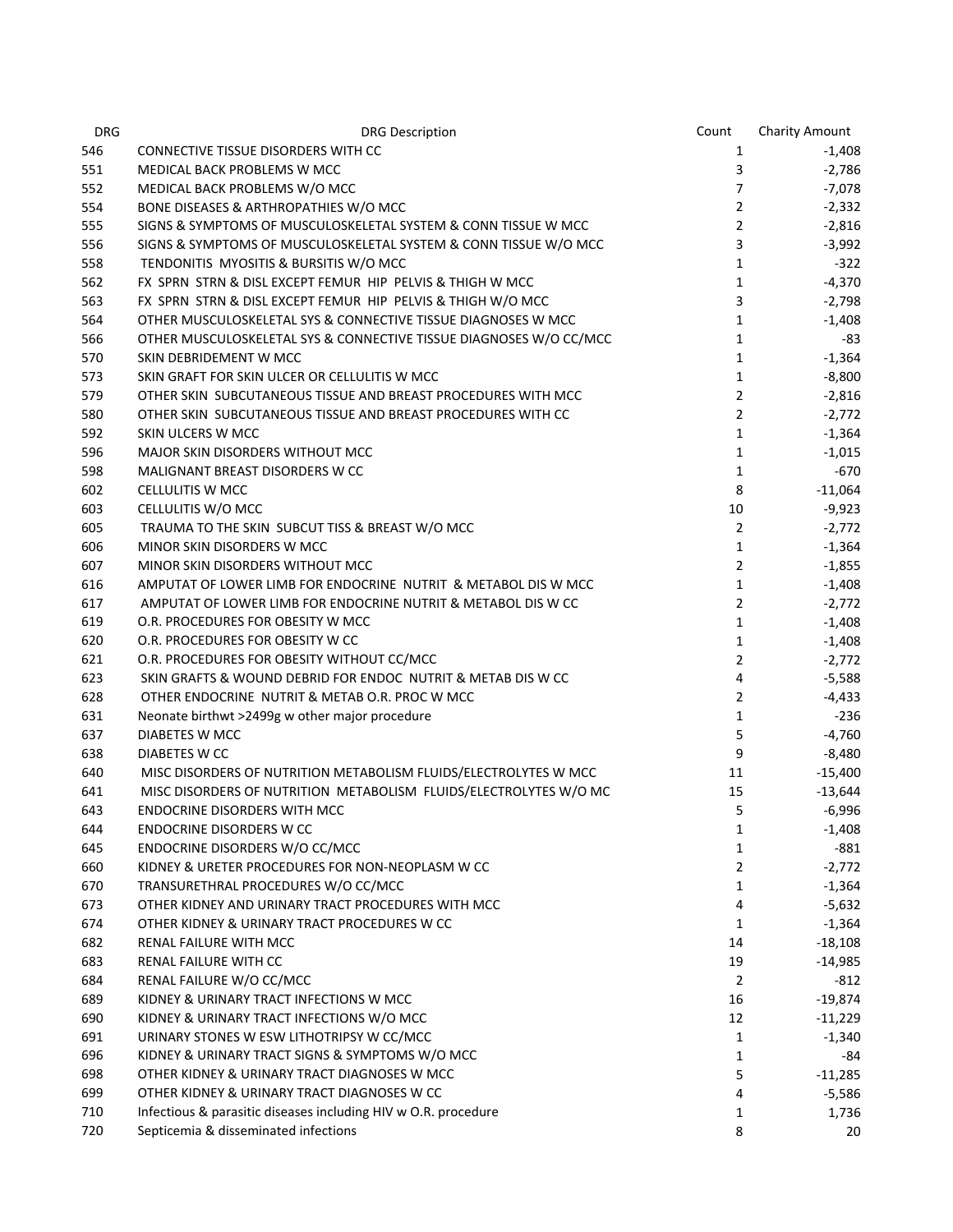| <b>DRG</b>         | <b>DRG Description</b>                                               | Count          | <b>Charity Amount</b> |
|--------------------|----------------------------------------------------------------------|----------------|-----------------------|
| 737                | UTERINE & ADNEXA PROC FOR OVARIAN OR ADNEXAL MALIGNANCY W CC         | 1              | $-1,364$              |
| 740                | UTERINE ADNEXA PROC FOR NON-OVARIAN/ADNEXAL MALIG W CC               | $\overline{2}$ | 0                     |
| 742                | UTERINE & ADNEXA PROC FOR NON-MALIGNANCY W CC/MCC                    | $2^{\circ}$    | $-2,424$              |
| 743                | UTERINE AND ADNEXA PROCEDURES FOR NON-MALIGNANCY WITHOUT CC/MCC      | 6              | $-6,549$              |
| 744                | D&C CONIZATION LAPAROSCOPY & TUBAL INTERRUPTION W CC/MCC             | 4              | $-5,500$              |
| 746                | VAGINA CERVIX & VULVA PROCEDURES W CC/MCC                            | 1              | $-1,136$              |
| 747                | VAGINA CERVIX AND VULVA PROCEDURES WITHOUT CC/MCC                    | $\overline{2}$ | $-1,995$              |
| 756                | Acute anxiety & delirium states                                      | $\mathbf{1}$   | $-223$                |
| 800                | SPLENECTOMY W CC                                                     | $\mathbf{1}$   | $-3,168$              |
| 802                | OTHER O.R. PROCEDURES OF THE BLOOD AND BLOOD FORMING ORGANS WITH MCC | 1              | $-704$                |
| 808                | MAJOR HEMATOL/IMMUN DIAG EXC SICKLE CELL CRISIS & COAGUL W MCC       | 1              | $-1,408$              |
| 809                | MAJOR HEMATOL/IMMUN DIAG EXC SICKLE CELL CRISIS & COAGUL W CC        | 1              | $-1,408$              |
| 812                | RED BLOOD CELL DISORDERS WITHOUT MCC                                 | 15             | $-11,004$             |
| 813                | <b>COAGULATION DISORDERS</b>                                         | $\overline{2}$ | $-1,447$              |
| 814                | RETICULOENDOTHELIAL & IMMUNITY DISORDERS W MCC                       | $\mathbf{1}$   | $-1,364$              |
| 829                | MYELOPROLIFERATIVE DISORDERS OR POORLY DIFFERENTIATED NEOPLASMS W OT | $\mathbf{1}$   | $-1,408$              |
| 840                | LYMPHOMA & NON-ACUTE LEUKEMIA W MCC                                  | $\mathbf{1}$   | $-1,408$              |
| 843                | OTHER MYELOPROLIF DIS OR POORLY DIFF NEOPL DIAG W MCC                | $\mathbf{1}$   | $-1,408$              |
| 853                | INFECTIOUS AND PARASITIC DISEASES WITH O.R. PROCEDURES WITH MCC.     | 13             | $-29,421$             |
| 854                | INFECTIOUS AND PARASITIC DISEASES WITH O.R. PROCEDURES WITH CC       | 6              | $-7,493$              |
| 856                | POSTOPERATIVE OR POST-TRAUMATIC INFECTIONS W O.R. PROC W MCC         | 1              | $-1,408$              |
| 862                | POSTOPERATIVE & POST-TRAUMATIC INFECTIONS W MCC                      | $\overline{2}$ | $-2,816$              |
| 863                | POSTOPERATIVE & POST-TRAUMATIC INFECTIONS W/O MCC                    | $\mathbf{1}$   | -84                   |
| 864                | FEVER AND INFLAMMATORY CONDITIONS                                    | $\overline{2}$ | $-2,816$              |
| 865                | VIRAL ILLNESS W MCC                                                  | 3              | $-4,104$              |
| 866                | VIRAL ILLNESS W/O MCC                                                | 1              | -920                  |
| 870                | SEPTICEMIA OR SEVERE SEPSIS W MV >96 HOURS OR PERIPHERAL EXTRACORPOR | 27             | $-44,440$             |
| 871                | SEPTICEMIA OR SEVERE SEPSIS W/O MV >96 HOURS W MCC                   | 112            | $-140,694$            |
| 872                | SEPTICEMIA OR SEVERE SEPSIS W/O MV >96 HOURS W/O MCC                 | 20             | $-26,162$             |
| 880                | ACUTE ADJUSTMENT REACTION & PSYCHOSOCIAL DYSFUNCTION                 | 1              | $-494$                |
| 885                | <b>PSYCHOSES</b>                                                     | $\mathbf{1}$   | $-1,340$              |
| 897                | ALCOHOL/DRUG ABUSE OR DEPENDENCE W/O REHABILITATION THERAPY W/O MCC  | 4              | $-3,531$              |
| 902                | WOUND DEBRIDEMENTS FOR INJURIES W CC                                 | 1              | $-3,069$              |
| 908                | OTHER O.R. PROCEDURES FOR INJURIES W CC                              | $\overline{2}$ | $-886$                |
| 917                | POISONING & TOXIC EFFECTS OF DRUGS W MCC                             | 5              | $-3,254$              |
| 918                | POISONING & TOXIC EFFECTS OF DRUGS W/O MCC                           | 3              | $-2,425$              |
| 919                | COMPLICATIONS OF TREATMENT W MCC                                     | 2              | $-2,816$              |
| 920                | COMPLICATIONS OF TREATMENT W CC                                      | 1              | $-1,408$              |
| 948                | SIGNS & SYMPTOMS W/O MCC                                             | 3              | $-3,321$              |
| 956                | LIMB REATTACHMENT HIP & FEMUR PROC FOR MULTIPLE SIGNIFICANT TRAUMA   | 1              | $-1,408$              |
| 975                | HIV W MAJOR RELATED CONDITION W CC                                   | 1              | $-27$                 |
| 977                | HIV W OR W/O OTHER RELATED CONDITION                                 | 1              | $-1,364$              |
| 981                | EXTENSIVE O.R. PROCEDURE UNRELATED TO PRINCIPAL DIAGNOSIS W MCC      | 4              | $-5,588$              |
| 982                | EXTENSIVE O.R. PROCEDURE UNRELATED TO PRINCIPAL DIAGNOSIS W CC       | 2              | $-2,772$              |
| 987                | NON-EXTENSIVE O.R. PROC UNRELATED TO PRINCIPAL DIAGNOSIS W MCC       | 1              | $-1,358$              |
| 988                | NON-EXTENSIVE O.R. PROC UNRELATED TO PRINCIPAL DIAGNOSIS W CC        | 1              | $-1,364$              |
|                    |                                                                      | 4              | $-1,646$              |
| <b>Grand Total</b> |                                                                      | 1,327          | $-1,546,222$          |

| Inpatient | $-1,546,222$ |
|-----------|--------------|
| ER        | $-175,400$   |
|           |              |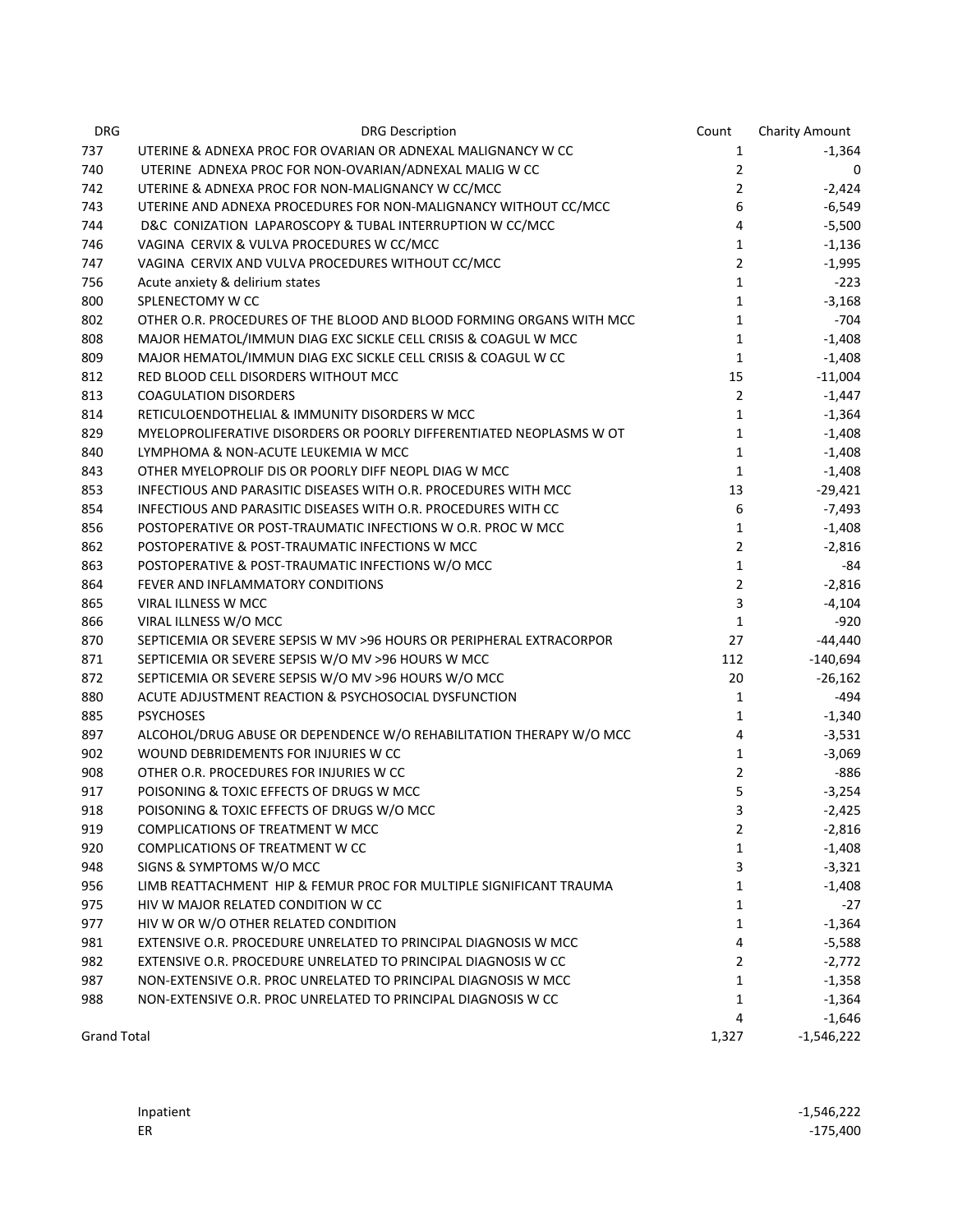| <b>DRG</b> |                                    | <b>DRG Description</b> | Count    | <b>Charity Amount</b> |
|------------|------------------------------------|------------------------|----------|-----------------------|
|            | Outpatient                         |                        |          | $-435,131$            |
|            |                                    | Total                  |          | $-2,156,752$          |
|            | Medi-Medi Total @ 35% unreimbursed |                        |          | -754,863              |
|            | Recap Total                        |                        | 2020 MM- | -786,418              |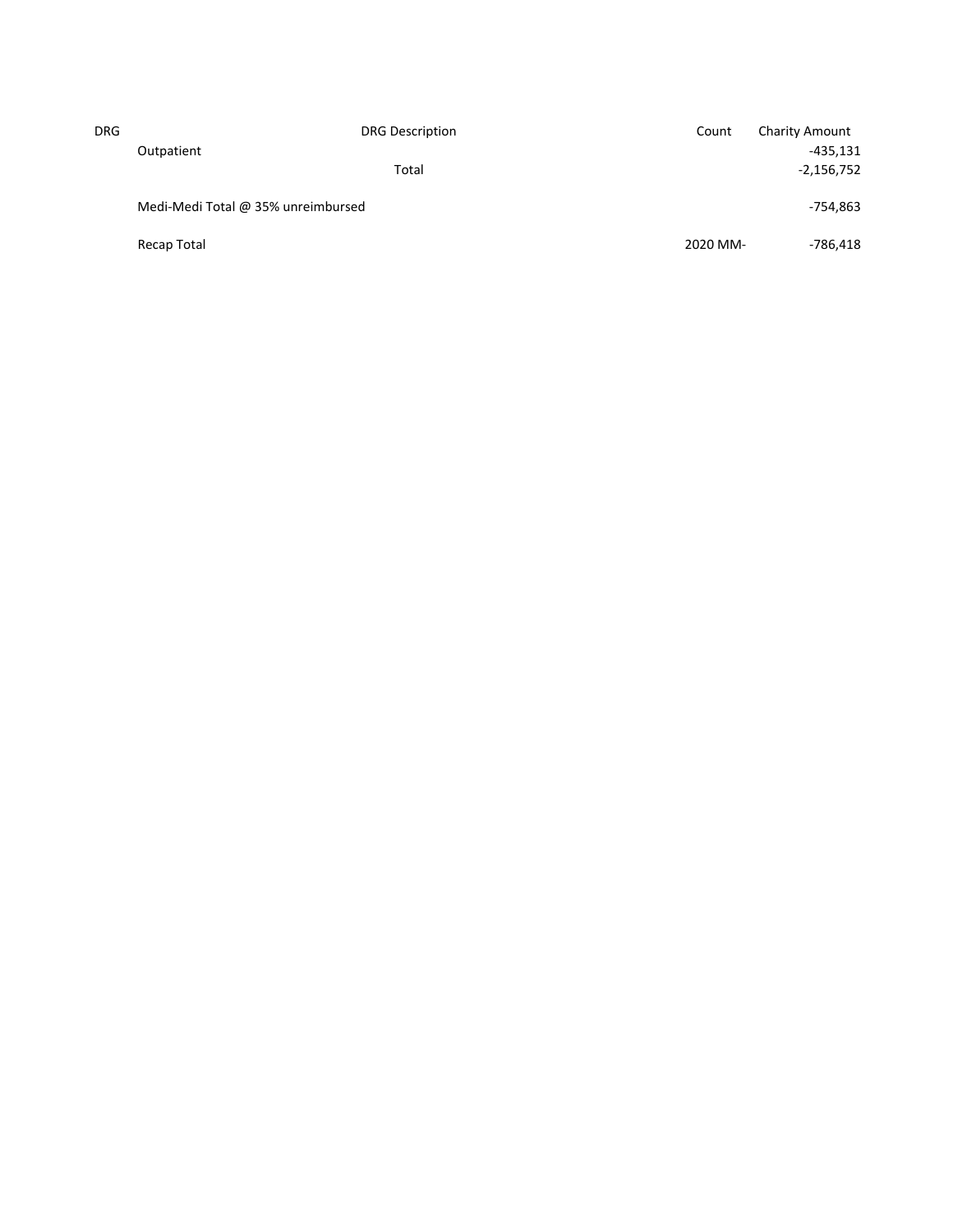ER Summary By CPT Pt Type E

|            |                                                    |                | Charity   |
|------------|----------------------------------------------------|----------------|-----------|
| <b>DRG</b> | <b>CPT Desc</b>                                    | Count          | Amount    |
| 10060      | INCISION AND DRAINAGE OF ABSCESS (EG CARBUNCLE     | 1              | $-71$     |
| 10061      | INCISION AND DRAINAGE OF ABSCESS (EG CARBUNCLE     | $\mathbf{1}$   | $-306$    |
| 10160      | PUNCTURE ASPIRATION OF ABSCESS HEMATOMA BULLA      | $\mathbf{1}$   | $-103$    |
| 12001      | SIMPLE REPAIR OF SUPERFICIAL WOUNDS OF SCALP       | 13             | $-1,136$  |
| 12002      | SIMPLE REPAIR OF SUPERFICIAL WOUNDS OF SCALP       | 5              | $-336$    |
| 12004      | SIMPLE REPAIR OF SUPERFICIAL WOUNDS OF SCALP       | $\overline{2}$ | $-238$    |
| 12011      | SIMPLE REPAIR OF SUPERFICIAL WOUNDS OF FACE EARS   | 6              | -810      |
| 12013      | SIMPLE REPAIR OF SUPERFICIAL WOUNDS OF FACE EARS   | 6              | $-459$    |
| 12015      | SIMPLE REPAIR OF SUPERFICIAL WOUNDS OF FACE EARS   | $\overline{2}$ | $-255$    |
| 12020      | TREATMENT OF SUPERFICIAL WOUND DEHISCENCE; SIMPLE  | $\mathbf{1}$   | -147      |
| 12032      | REPAIR INTERMEDIATE WOUNDS OF SCALP AXILLAE        | $\mathbf{1}$   | -278      |
| 12034      | REPAIR INTERMEDIATE WOUNDS OF SCALP AXILLAE        | $\mathbf{1}$   | $-201$    |
| 12052      | REPAIR INTERMEDIATE WOUNDS OF FACE EARS            | 1              | $-228$    |
| 23650      | CLOSED TREATMENT OF SHOULDER DISLOCATION WITH      | $\mathbf{1}$   | $-260$    |
| 24605      | TREATMENT OF CLOSED ELBOW DISLOCATION; REQUIRING   | $\mathbf{1}$   | $-319$    |
| 25605      | CLOSED TREATMENT OF DISTAL RADIAL FRACTURE (EG     | 5              | $-1,593$  |
| 26742      | CLOSED TREATMENT OF ARTICULAR FRACTURE INVOLVING   | $\mathbf{1}$   | $-319$    |
| 26770      | CLOSED TREATMENT OF INTERPHALANGEAL JOINT          | $\mathbf{1}$   | $-133$    |
| 28190      | REMOVAL OF FOREIGN BODY FOOT; SUBCUTANEOUS         | 1              | $-222$    |
| 29105      | APPLICATION OF LONG ARM SPLINT (SHOULDER TO HAND)  | 6              | $-706$    |
| 29125      | APPLICATION OF SHORT ARM SPLINT (FOREARM TO HAND); | 6              | $-517$    |
| 29505      | APPLICATION OF LONG LEG SPLINT (THIGH TO ANKLE OR  | 7              | -772      |
| 29515      | APPLICATION OF SHORT LEG SPLINT (CALF TO FOOT)     | 3              | -289      |
| 29530      | STRAPPING; KNEE                                    | 4              | -289      |
| 29540      | STRAPPING; ANKLE AND/OR FOOT                       | 4              | -411      |
| 30903      | CONTROL NASAL HEMORRHAGE ANTERIOR COMPLEX          | 4              | $-314$    |
| 31500      | INTUBATION ENDOTRACHEAL EMERGENCY PROCEDURE        | 4              | -959      |
| 31502      | TRACHEOTOMY TUBE CHANGE PRIOR TO ESTABLISHMENT OF  | 1              | -48       |
| 36430      | TRANSFUSION BLOOD OR BLOOD COMPONENTS              | 1              | $-141$    |
| 41800      | DRAINAGE OF ABSCESS CYST HEMATOMA FROM             | 1              | $-30$     |
| 43760      | Change of gastrostomy tube percutaneous without    | 3              | $-179$    |
| 43762      | REPLACEMENT OF GASTROSTOMY TUBE PERCUTANEOUS       | 57             | $-5,582$  |
| 49083      | ABDOMINAL PARACENTESIS (DIAGNOSTIC OR              | 3              | $-700$    |
| 51701      | INSERTION OF NON-INDWELLING BLADDER CATHETER (EG   | 1              | -112      |
| 51702      | INSERTION OF TEMPORARY INDWELLING BLADDER          | 22             | $-1,668$  |
| 55100      | DRAINAGE OF SCROTAL WALL ABSCESS                   | 1              | -323      |
| 69209      | REMOVAL IMPACTED CERUMEN USING IRRIGATION/LAVAGE   | 1              | -52       |
| 90471      | IMMUNIZATION ADMINISTRATION (INCLUDES              | 24             | $-2,362$  |
| 92950      | CARDIOPULMONARY RESUSCITATION (EG IN CARDIAC       | 20             | $-4,737$  |
| 94002      | VENTILATION ASSIST AND MANAGEMENT INITIATION OF    | 1              | -148      |
| 94640      | PRESSURIZED OR NONPRESSURIZED INHALATION TREATMENT | 6              | $-915$    |
| 96365      | INTRAVENOUS INFUSION FOR THERAPY PROPHYLAXIS OR    | 3              | $-7$      |
| 96372      | THERAPEUTIC PROPHYLACTIC OR DIAGNOSTIC INJECTION   | 67             | -4,932    |
| 96374      | THERAPEUTIC PROPHYLACTIC OR DIAGNOSTIC INJECTION   | 445            | $-63,916$ |
| 99281      | EMERGENCY DEPARTMENT VISIT FOR THE EVALUATION AND  | 69             | $-2,401$  |
| 99282      | EMERGENCY DEPARTMENT VISIT FOR THE EVALUATION AND  | 58             | $-2,069$  |
| 99283      | EMERGENCY DEPARTMENT VISIT FOR THE EVALUATION AND  | 183            | $-11,492$ |
| 99284      | EMERGENCY DEPARTMENT VISIT FOR THE EVALUATION AND  | 623            | $-59,523$ |
| 99285      | EMERGENCY DEPARTMENT VISIT FOR THE EVALUATION AND  | 18             | $-2,235$  |
| 99291      | CRITICAL CARE EVALUATION AND MANAGEMENT OF THE     | 1              | $-157$    |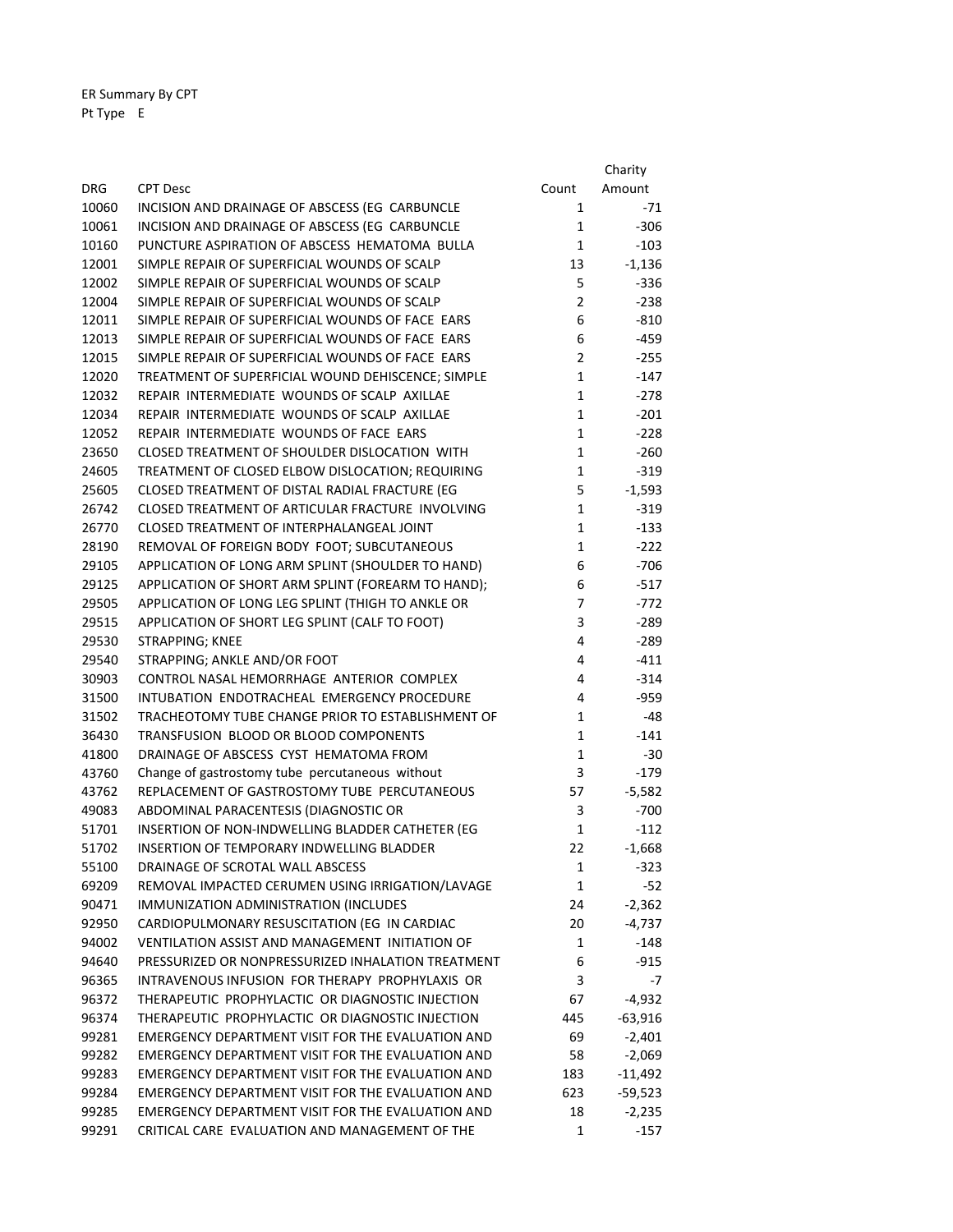**Grand Total** 

Charity DRG CPT Desc COUNTER COUNTER COUNTER Amount ‐175,400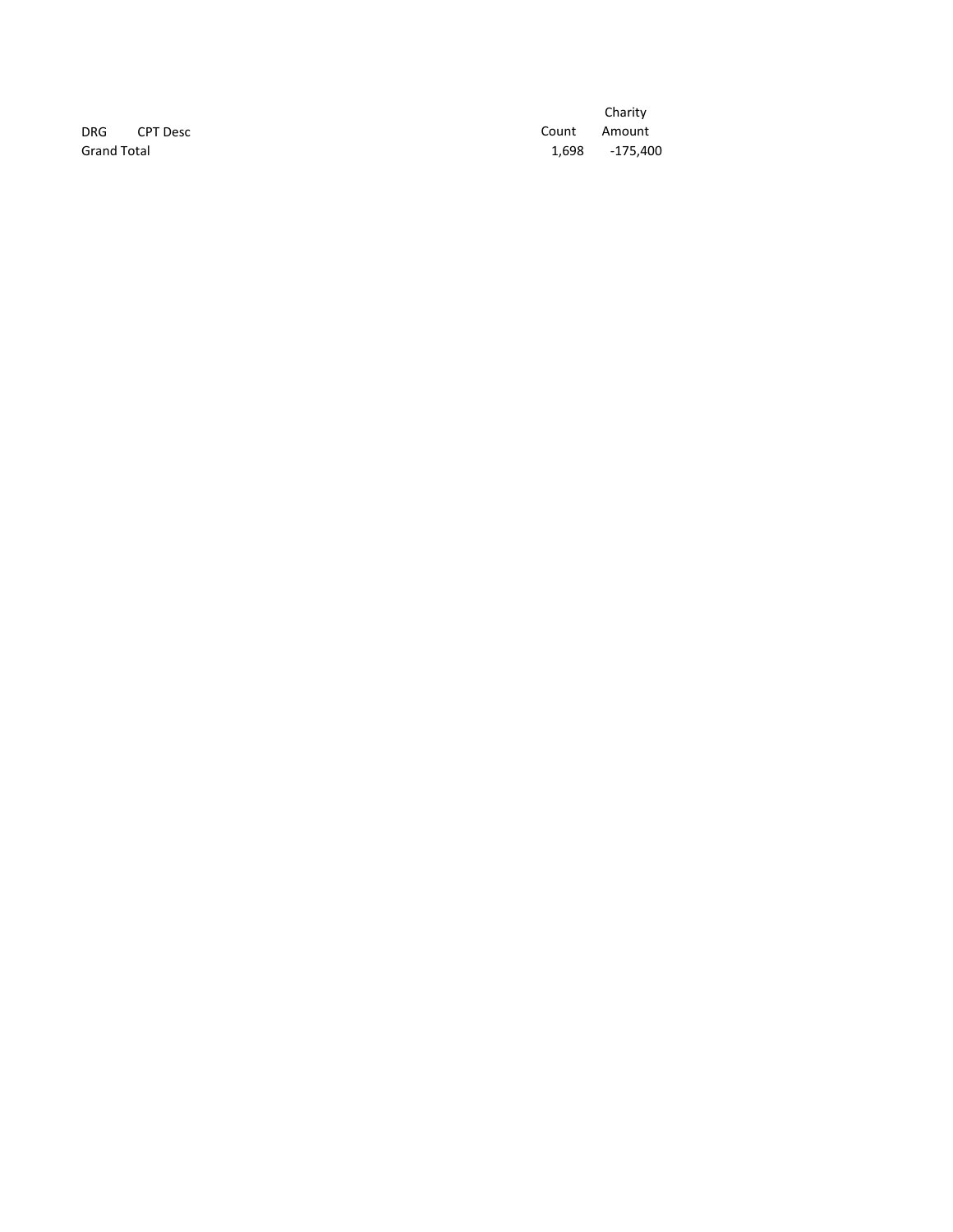|            |                                                    |                | Charity   |
|------------|----------------------------------------------------|----------------|-----------|
| <b>DRG</b> | <b>CPT Desc</b>                                    | Count          | Amount    |
| 10121      | INCISION AND REMOVAL OF FOREIGN BODY SUBCUTANEOUS  | 1              | $-322$    |
| 11042      | DEBRIDEMENT SUBCUTANEOUS TISSUE (INCLUDES          | 54             | $-8,537$  |
| 11043      | DEBRIDEMENT MUSCLE AND/OR FASCIA (INCLUDES         | 82             | $-18,973$ |
| 11044      | DEBRIDEMENT BONE (INCLUDES EPIDERMIS DERMIS        | 11             | $-3,721$  |
| 11422      | EXCISION BENIGN LESION INCLUDING MARGINS EXCEPT    | $\mathbf{1}$   | $-322$    |
| 11623      | EXCISION MALIGNANT LESION INCLUDING MARGINS        | $\mathbf{1}$   | $-322$    |
| 11626      | EXCISION MALIGNANT LESION INCLUDING MARGINS        | $\mathbf{1}$   | $-556$    |
| 14301      | ADJACENT TISSUE TRANSFER OR REARRANGEMENT ANY      | $\mathbf{1}$   | -884      |
| 15100      | SPLIT-THICKNESS AUTOGRAFT TRUNK ARMS LEGS;         | $\mathbf{1}$   | $-544$    |
| 15220      | FULL THICKNESS GRAFT FREE INCLUDING DIRECT         | $\mathbf{1}$   | $-440$    |
| 15271      | APPLICATION OF SKIN SUBSTITUTE GRAFT TO TRUNK      | 3              | $-2,431$  |
| 15273      | APPLICATION OF SKIN SUBSTITUTE GRAFT TO TRUNK      | 4              | 0         |
| 15275      | APPLICATION OF SKIN SUBSTITUTE GRAFT TO FACE       | $\mathbf{1}$   | $-556$    |
| 19083      | BIOPSY BREAST WITH PLACEMENT OF BREAST             | $\mathbf{1}$   | -344      |
| 19301      | MASTECTOMY PARTIAL (EG LUMPECTOMY TYLECTOMY        | $\overline{2}$ | $-1,597$  |
| 19303      | MASTECTOMY SIMPLE COMPLETE                         | $\mathbf{1}$   | $-1,150$  |
| 20220      | BIOPSY BONE TROCAR OR NEEDLE; SUPERFICIAL (EG      | $\overline{2}$ | $-645$    |
| 20610      | ARTHROCENTESIS ASPIRATION AND/OR INJECTION MAJOR   | $\mathbf{1}$   | $-172$    |
| 20680      | REMOVAL OF IMPLANT; DEEP (EG BURIED WIRE PIN       | $\overline{2}$ | $-1,090$  |
| 22513      | PERCUTANEOUS VERTEBRAL AUGMENTATION INCLUDING      | $\mathbf{1}$   | $-1,406$  |
| 22514      | PERCUTANEOUS VERTEBRAL AUGMENTATION INCLUDING      | $\mathbf{1}$   | $-1,364$  |
| 22900      | EXCISION TUMOR SOFT TISSUE OF ABDOMINAL WALL       | $\mathbf{1}$   | $-545$    |
| 24076      | EXCISION TUMOR SOFT TISSUE OF UPPER ARM OR ELBOW   | $\mathbf{1}$   | $-556$    |
| 24586      | OPEN TREATMENT OF PERIARTICULAR FRACTURE AND/OR    | $\mathbf{1}$   | $-1,408$  |
| 25400      | REPAIR OF NONUNION OR MALUNION RADIUS OR ULNA;     | $\mathbf{1}$   | $-1,406$  |
| 25608      | OPEN TREATMENT OF DISTAL RADIAL INTRA-ARTICULAR    | $\mathbf{1}$   | $-1,333$  |
| 26320      | REMOVAL OF IMPLANT FROM FINGER OR HAND             | $\mathbf{1}$   | $-323$    |
| 27327      | EXCISION TUMOR SOFT TISSUE OF THIGH OR KNEE        | $\mathbf{1}$   | $-322$    |
| 28285      | CORRECTION HAMMERTOE (EG INTERPHALANGEAL FUSION    | $\mathbf{1}$   | $-643$    |
| 28306      | OSTEOTOMY WITH OR WITHOUT LENGTHENING SHORTENING   | $\mathbf{1}$   | $-1,406$  |
| 28308      | OSTEOTOMY WITH OR WITHOUT LENGTHENING SHORTENING   | $\mathbf{1}$   | $-643$    |
| 28485      | OPEN TREATMENT OF METATARSAL FRACTURE INCLUDES     | $\mathbf{1}$   | $-1,333$  |
| 28735      | ARTHRODESIS MIDTARSAL OR TARSOMETATARSAL           | $\mathbf{1}$   | $-1,408$  |
| 28810      | AMPUTATION METATARSAL WITH TOE SINGLE              | $\mathbf{1}$   | $-614$    |
| 28825      | AMPUTATION TOE; INTERPHALANGEAL JOINT              | $\mathbf{1}$   | $-643$    |
| 29580      | STRAPPING; UNNA BOOT                               | 7              | $-1,550$  |
| 29827      | ARTHROSCOPY SHOULDER SURGICAL; WITH ROTATOR CUFF   | 1              | $-1,408$  |
| 29881      | ARTHROSCOPY KNEE SURGICAL; WITH MENISCECTOMY       | $\mathbf{1}$   | -599      |
| 31623      | BRONCHOSCOPY RIGID OR FLEXIBLE INCLUDING           | $\mathbf{1}$   | $-744$    |
| 31624      | BRONCHOSCOPY RIGID OR FLEXIBLE INCLUDING           | $\mathbf{1}$   | $-641$    |
| 31652      | BRONCHOSCOPY RIGID OR FLEXIBLE INCLUDING           | $\mathbf{1}$   | $-690$    |
| 32405      | BIOPSY LUNG OR MEDIASTINUM PERCUTANEOUS NEEDLE     | $\mathbf{1}$   | $-323$    |
| 32555      | THORACENTESIS NEEDLE OR CATHETER ASPIRATION OF     | $\overline{2}$ | $-308$    |
| 33208      | INSERTION OF NEW OR REPLACEMENT OF PERMANENT       | 6              | $-7,317$  |
| 33216      | <b>INSERTION OF A SINGLE TRANSVENOUS ELECTRODE</b> | 1              | $-1,364$  |
| 33222      | RELOCATION OF SKIN POCKET FOR PACEMAKER            | 1              | $-381$    |
| 33228      | REMOVAL OF PERMANENT PACEMAKER PULSE GENERATOR     | 14             | $-16,664$ |
| 33229      | REMOVAL OF PERMANENT PACEMAKER PULSE GENERATOR     | 1              | $-1,408$  |
| 33231      | INSERTION OF IMPLANTABLE DEFIBRILLATOR PULSE       | 1              | $-1,408$  |
| 33249      | INSERTION OR REPLACEMENT OF PERMANENT IMPLANTABLE  | $\overline{2}$ | $-2,816$  |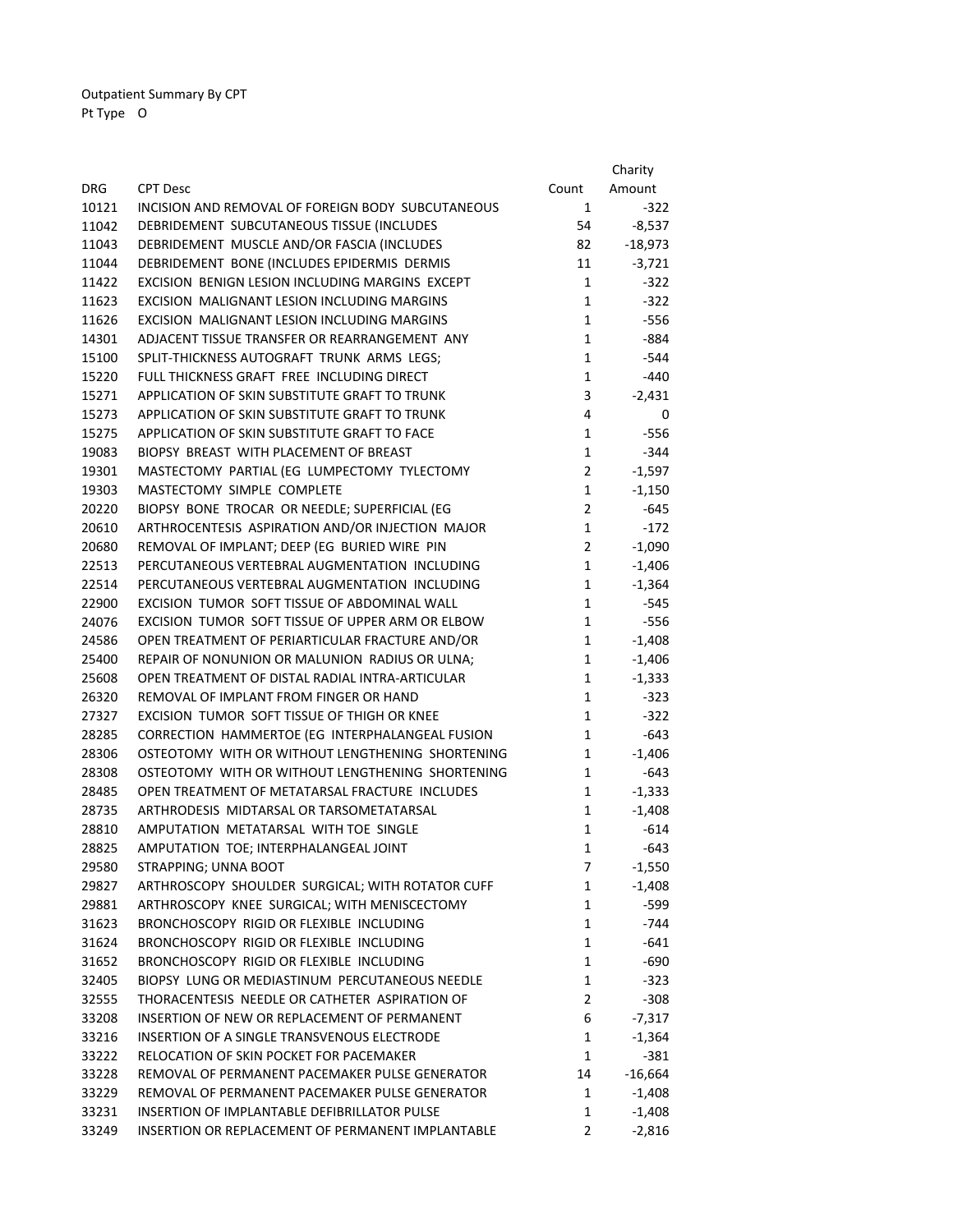|                |                                                                                             |                                | Charity            |
|----------------|---------------------------------------------------------------------------------------------|--------------------------------|--------------------|
| <b>DRG</b>     | <b>CPT Desc</b>                                                                             | Count                          | Amount             |
| 33263          | REMOVAL OF IMPLANTABLE DEFIBRILLATOR PULSE                                                  | $\mathbf{1}$                   | $-1,408$           |
| 33264          | REMOVAL OF IMPLANTABLE DEFIBRILLATOR PULSE                                                  | 2                              | $-2,816$           |
| 33274          | TRANSCATHETER INSERTION OR REPLACEMENT OF                                                   | $\overline{2}$                 | $-2,769$           |
| 33286          | REMOVAL SUBCUTANEOUS CARDIAC RHYTHM MONITOR                                                 | $\mathbf{1}$                   | $-31$              |
| 35903          | EXCISION OF INFECTED GRAFT; EXTREMITY                                                       | $\overline{2}$                 | $-1,303$           |
| 36200          | INTRODUCTION OF CATHETER AORTA                                                              | $\mathbf{1}$                   | $-651$             |
| 36222          | SELECTIVE CATHETER PLACEMENT COMMON CAROTID OR                                              | $\mathbf{1}$                   | $-1,081$           |
| 36224          | SELECTIVE CATHETER PLACEMENT INTERNAL CAROTID                                               | 3                              | $-3,188$           |
| 36226          | SELECTIVE CATHETER PLACEMENT VERTEBRAL ARTERY                                               | $\mathbf{1}$                   | $-1,080$           |
| 36246          | SELECTIVE CATHETER PLACEMENT ARTERIAL SYSTEM;                                               | $\mathbf{1}$                   | $-337$             |
| 36430          | TRANSFUSION BLOOD OR BLOOD COMPONENTS                                                       | 37                             | $-5,747$           |
| 36561          | INSERTION OF TUNNELED CENTRALLY INSERTED CENTRAL                                            | 4                              | $-2,967$           |
| 36573          | INSERTION OF PERIPHERALLY INSERTED CENTRAL VENOUS                                           | 5                              | $-668$             |
| 36589          | REMOVAL OF TUNNELED CENTRAL VENOUS CATHETER                                                 | 11                             | $-1,618$           |
| 36590          | REMOVAL OF TUNNELED CENTRAL VENOUS ACCESS DEVICE                                            | $\overline{2}$                 | $-796$             |
| 36819          | ARTERIOVENOUS ANASTOMOSIS OPEN; BY UPPER ARM                                                | 8                              | $-7,980$           |
| 36821          | ARTERIOVENOUS ANASTOMOSIS OPEN; DIRECT ANY SITE                                             | 22                             | $-11,685$          |
| 36830          | CREATION OF ARTERIOVENOUS FISTULA BY OTHER THAN                                             | 6                              | $-6,425$           |
| 36831          | THROMBECTOMY OPEN ARTERIOVENOUS FISTULA WITHOUT                                             | $\mathbf{1}$                   | $-1,024$           |
| 36832          | REVISION OPEN ARTERIOVENOUS FISTULA; WITHOUT                                                | $\overline{2}$                 | $-2,104$           |
| 36901          | INTRODUCTION OF NEEDLE(S) AND/OR CATHETER(S)                                                | 3                              | $-1,004$           |
| 36902          | INTRODUCTION OF NEEDLE(S) AND/OR CATHETER(S)                                                | 5                              | $-5,821$           |
| 36905          | PERCUTANEOUS TRANSLUMINAL MECHANICAL THROMBECTOMY                                           | $\mathbf 1$                    | $-1,408$           |
| 37215          | TRANSCATHETER PLACEMENT OF INTRAVASCULAR STENT(S)                                           | $\mathbf 1$                    | $-15$              |
| 37220          | REVASCULARIZATION ENDOVASCULAR OPEN OR                                                      | $\mathbf{1}$                   | $-1,049$           |
| 37236<br>37607 | TRANSCATHETER PLACEMENT OF AN INTRAVASCULAR                                                 | $\mathbf{1}$<br>$\overline{2}$ | $-1,364$           |
| 38222          | LIGATION OR BANDING OF ANGIOACCESS ARTERIOVENOUS<br>DIAGNOSTIC BONE MARROW; BIOPSY(IES) AND | $\mathbf{1}$                   | $-1,303$<br>$-545$ |
| 38720          | CERVICAL LYMPHADENECTOMY (COMPLETE)                                                         | $\mathbf{1}$                   | $-295$             |
| 42410          | EXCISION OF PAROTID TUMOR OR PAROTID GLAND;                                                 | 1                              | $-1,140$           |
| 43235          | ESOPHAGOGASTRODUODENOSCOPY FLEXIBLE TRANSORAL;                                              | 14                             | $-2,658$           |
| 43237          | ESOPHAGOGASTRODUODENOSCOPY FLEXIBLE TRANSORAL;                                              | $\overline{2}$                 | $-632$             |
| 43238          | ESOPHAGOGASTRODUODENOSCOPY FLEXIBLE TRANSORAL;                                              | $\overline{2}$                 | $-713$             |
| 43239          | ESOPHAGOGASTRODUODENOSCOPY FLEXIBLE TRANSORAL;                                              | 33                             | $-7,813$           |
| 43246          | ESOPHAGOGASTRODUODENOSCOPY FLEXIBLE TRANSORAL:                                              | 5                              | $-1,811$           |
| 43247          | ESOPHAGOGASTRODUODENOSCOPY FLEXIBLE TRANSORAL;                                              | 2                              | $-598$             |
| 43249          | ESOPHAGOGASTRODUODENOSCOPY FLEXIBLE TRANSORAL;                                              | 3                              | $-1,103$           |
| 43264          | ENDOSCOPIC RETROGRADE CHOLANGIOPANCREATOGRAPHY                                              | $\mathbf 1$                    | $-661$             |
| 43270          | ESOPHAGOGASTRODUODENOSCOPY FLEXIBLE TRANSORAL;                                              | $\mathbf 1$                    | $-366$             |
| 43274          | ENDOSCOPIC RETROGRADE CHOLANGIOPANCREATOGRAPHY                                              | 3                              | $-1,124$           |
| 43275          | ENDOSCOPIC RETROGRADE CHOLANGIOPANCREATOGRAPHY                                              | $\overline{2}$                 | $-1,410$           |
| 43282          | LAPAROSCOPY SURGICAL REPAIR OF PARAESOPHAGEAL                                               | $\mathbf{1}$                   | 1,340              |
| 43762          | REPLACEMENT OF GASTROSTOMY TUBE PERCUTANEOUS                                                | $\mathbf 1$                    | $-218$             |
| 44366          | SMALL INTESTINAL ENDOSCOPY ENTEROSCOPY BEYOND                                               | $\mathbf 1$                    | $-366$             |
| 45330          | SIGMOIDOSCOPY FLEXIBLE; DIAGNOSTIC INCLUDING                                                | 7                              | $-1,088$           |
| 45331          | SIGMOIDOSCOPY FLEXIBLE; WITH BIOPSY SINGLE OR                                               | $\mathbf 1$                    | $-269$             |
| 45378          | COLONOSCOPY FLEXIBLE; DIAGNOSTIC INCLUDING                                                  | 12                             | $-2,137$           |
| 45380          | COLONOSCOPY FLEXIBLE; WITH BIOPSY SINGLE OR                                                 | 13                             | $-3,483$           |
| 45382          | COLONOSCOPY FLEXIBLE; WITH CONTROL OF BLEEDING                                              | $\mathbf 1$                    | $-236$             |
| 45385          | COLONOSCOPY FLEXIBLE; WITH REMOVAL OF TUMOR(S)                                              | 6                              | $-2,490$           |
| 46221          | HEMORRHOIDECTOMY INTERNAL BY RUBBER BAND                                                    | $\mathbf 1$                    | $-180$             |
| 46280          | SURGICAL TREATMENT OF ANAL FISTULA                                                          | $\mathbf{1}$                   | $-573$             |
| 46600          | ANOSCOPY; DIAGNOSTIC INCLUDING COLLECTION OF                                                | $\mathbf{1}$                   | 20                 |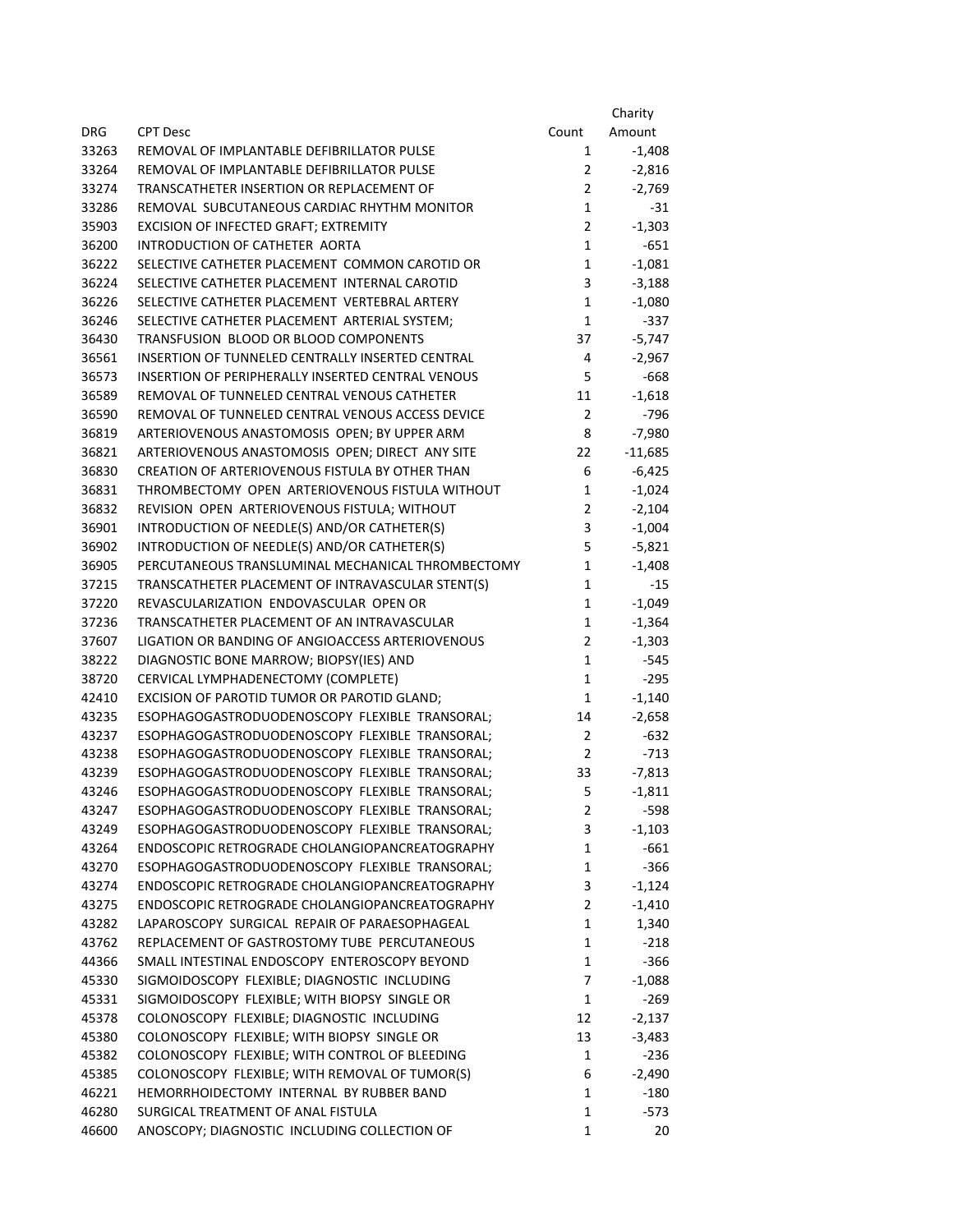|            |                                                    |                | Charity  |
|------------|----------------------------------------------------|----------------|----------|
| <b>DRG</b> | <b>CPT Desc</b>                                    | Count          | Amount   |
| 46945      | HEMORRHOIDECTOMY INTERNAL BY LIGATION OTHER THAN   | 1              | $-546$   |
| 47000      | BIOPSY OF LIVER NEEDLE; PERCUTANEOUS               | 3              | $-967$   |
| 47562      | LAPAROSCOPY SURGICAL; CHOLECYSTECTOMY              | 4              | $-3,944$ |
| 49083      | ABDOMINAL PARACENTESIS (DIAGNOSTIC OR              | 23             | $-6,575$ |
| 49324      | LAPAROSCOPY SURGICAL; WITH INSERTION OF TUNNELED   | $\overline{2}$ | $-2,253$ |
| 49329      | UNLISTED LAPAROSCOPY PROCEDURE ABDOMEN             | $\overline{2}$ | $-2,150$ |
| 49505      | REPAIR INITIAL INGUINAL HERNIA AGE 5 YEARS OR      | $\overline{2}$ | $-1,420$ |
| 49566      | REPAIR RECURRENT INCISIONAL OR VENTRAL HERNIA;     | $\mathbf{1}$   | $-1,075$ |
| 49650      | LAPAROSCOPY SURGICAL; REPAIR INITIAL INGUINAL      | $\overline{2}$ | $-2,211$ |
| 49653      | LAPAROSCOPY SURGICAL REPAIR VENTRAL UMBILICAL      | $\mathbf 1$    | $-1,136$ |
| 49654      | LAPAROSCOPY SURGICAL REPAIR INCISIONAL HERNIA      | 3              | $-4,179$ |
| 50431      | INJECTION PROCEDURE FOR ANTEGRADE NEPHROSTOGRAM    | $\mathbf{1}$   | $-131$   |
| 50435      | EXCHANGE NEPHROSTOMY CATHETER PERCUTANEOUS         | 3              | $-1,249$ |
| 52000      | CYSTOURETHROSCOPY (SEPARATE PROCEDURE)             | $\mathbf{1}$   | -132     |
| 52204      | CYSTOURETHROSCOPY WITH BIOPSY(S)                   | $\mathbf{1}$   | $-407$   |
| 52235      | CYSTOURETHROSCOPY WITH FULGURATION (INCLUDING      | $\mathbf{1}$   | $-709$   |
| 52276      | CYSTOURETHROSCOPY WITH DIRECT VISION INTERNAL      | $\mathbf{1}$   | $-416$   |
| 52281      | CYSTOURETHROSCOPY WITH CALIBRATION AND/OR          | $\mathbf{1}$   | $-416$   |
| 52317      | LITHOLAPAXY: CRUSHING OR FRAGMENTATION OF CALCULUS | $\mathbf{1}$   | $-941$   |
| 52332      | CYSTOURETHROSCOPY WITH INSERTION OF INDWELLING     | $\mathbf{1}$   | $-685$   |
| 52351      | CYSTOURETHROSCOPY WITH URETEROSCOPY AND/OR         | $\mathbf{1}$   | $-685$   |
| 52356      | CYSTOURETHROSCOPY WITH URETEROSCOPY AND/OR         | 3              | $-2,672$ |
| 52648      | LASER VAPORIZATION OF PROSTATE INCLUDING CONTROL   | $\mathbf{1}$   | $-941$   |
| 56625      | VULVECTOMY SIMPLE; COMPLETE                        | $\mathbf{1}$   | $-552$   |
| 57282      | COLPOPEXY VAGINAL; EXTRA-PERITONEAL APPROACH       | $\mathbf 1$    | $-1,364$ |
| 57421      | COLPOSCOPY OF THE ENTIRE VAGINA WITH CERVIX IF     | $\overline{2}$ | $-281$   |
| 58120      | DILATION AND CURETTAGE DIAGNOSTIC AND/OR           | $\mathbf{1}$   | $-587$   |
| 58262      | VAGINAL HYSTERECTOMY FOR UTERUS 250 G OR LESS;     | $\mathbf 1$    | $-1,061$ |
| 58552      | LAPAROSCOPY SURGICAL WITH VAGINAL HYSTERECTOMY     | $\overline{2}$ | $-2,748$ |
| 58558      | HYSTEROSCOPY SURGICAL; WITH SAMPLING (BIOPSY) OF   | 3              | $-1,450$ |
| 58561      | HYSTEROSCOPY SURGICAL; WITH REMOVAL OF             | $\mathbf 1$    | $-1,061$ |
| 58571      | LAPAROSCOPY SURGICAL WITH TOTAL HYSTERECTOMY       | 2              | $-2,350$ |
| 58661      | LAPAROSCOPY SURGICAL; WITH REMOVAL OF ADNEXAL      | 2              | $-2,430$ |
| 58662      | LAPAROSCOPY SURGICAL; WITH FULGURATION OR          | $\mathbf{1}$   | $-1,136$ |
| 60240      | THYROIDECTOMY TOTAL OR COMPLETE                    | $\overline{2}$ | $-2,207$ |
| 62270      | SPINAL PUNCTURE LUMBAR DIAGNOSTIC;                 | $\mathbf{1}$   | $-140$   |
| 62323      | INJECTION(S) OF DIAGNOSTIC OR THERAPEUTIC          | $\mathbf 1$    | $-264$   |
| 62328      | SPINAL PUNCTURE LUMBAR DIAGNOSTIC; WITH            | 2              | $-405$   |
| 63005      | LAMINECTOMY WITH EXPLORATION AND/OR DECOMPRESSION  | $\mathbf 1$    | $-1,333$ |
| 64483      | INJECTION(S) ANESTHETIC AGENT(S) AND/OR STEROID;   | 3              | $-668$   |
| 64493      | INJECTION(S) DIAGNOSTIC OR THERAPEUTIC AGENT       | 3              | -647     |
| 66984      | EXTRACAPSULAR CATARACT REMOVAL WITH INSERTION OF   | $\mathbf{1}$   | $-412$   |
| 70450      | COMPUTED TOMOGRAPHY HEAD OR BRAIN; WITHOUT         | 10             | $-370$   |
| 70491      | COMPUTED TOMOGRAPHY SOFT TISSUE NECK; WITH         | $\mathbf{1}$   | $-14$    |
| 70551      | MAGNETIC RESONANCE (EG PROTON) IMAGING BRAIN       | 6              | $-567$   |
| 70553      | MAGNETIC RESONANCE (EG PROTON) IMAGING BRAIN       | $\overline{2}$ | $-404$   |
| 71045      | RADIOLOGIC EXAMINATION CHEST; SINGLE VIEW          | 5              | -94      |
| 71046      | RADIOLOGIC EXAMINATION CHEST; 2 VIEWS              | 19             | $-419$   |
| 71250      | COMPUTED TOMOGRAPHY THORAX DIAGNOSTIC; WITHOUT     | 2              | $-55$    |
| 71260      | COMPUTED TOMOGRAPHY THORAX DIAGNOSTIC; WITH        | 7              | $-620$   |
| 71275      | COMPUTED TOMOGRAPHIC ANGIOGRAPHY CHEST             | 2              | $-185$   |
| 72040      | RADIOLOGIC EXAMINATION SPINE CERVICAL; 2 OR 3      | 4              | $-67$    |
| 72050      | RADIOLOGIC EXAMINATION SPINE CERVICAL; 4 OR 5      | 2              | $-45$    |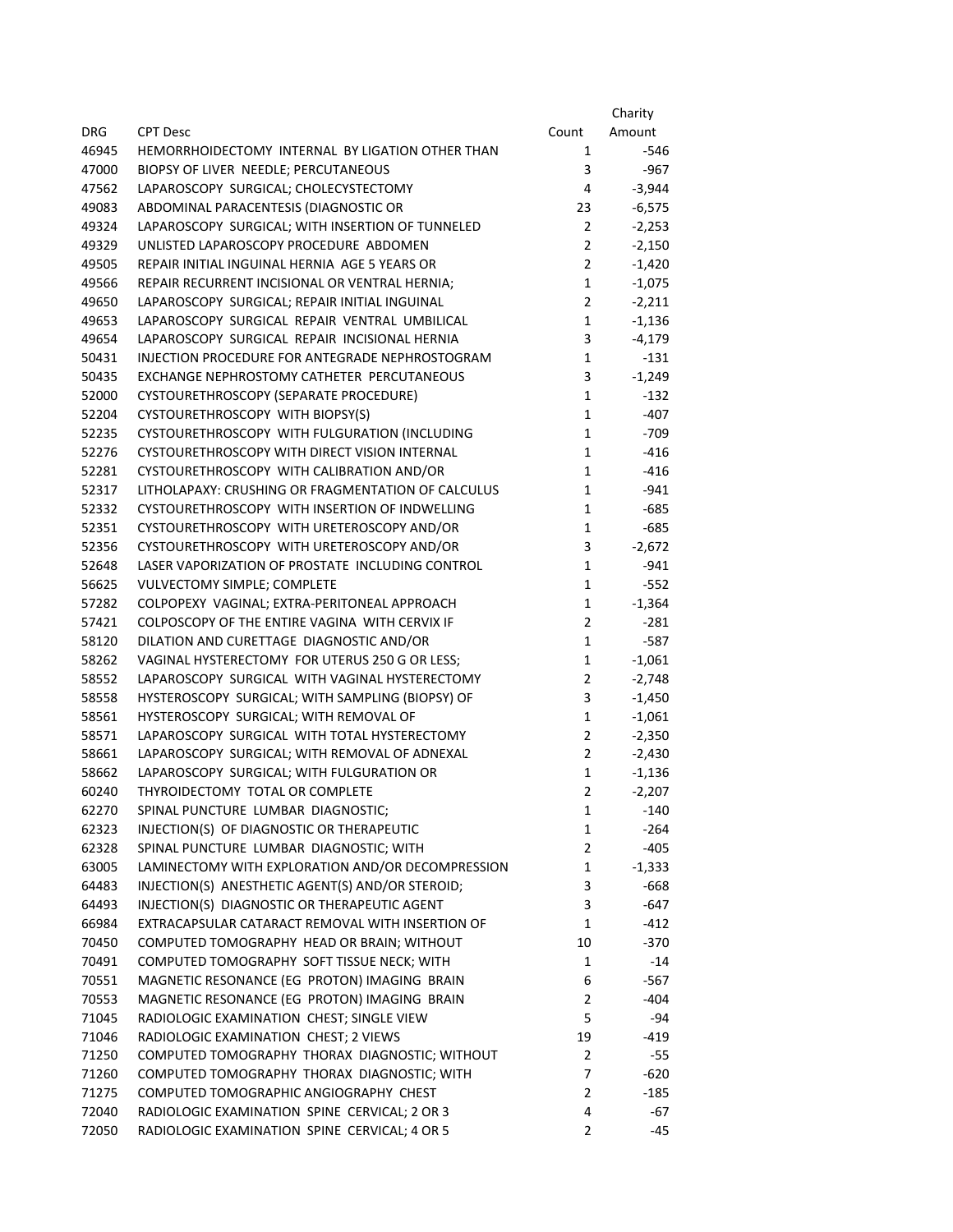|       |                                                    |                | Charity  |
|-------|----------------------------------------------------|----------------|----------|
| DRG.  | <b>CPT Desc</b>                                    | Count          | Amount   |
| 72082 | RADIOLOGIC EXAMINATION SPINE ENTIRE THORACIC AND   | 1              | -26      |
| 72083 | RADIOLOGIC EXAMINATION SPINE ENTIRE THORACIC AND   | $\mathbf{1}$   | $-71$    |
| 72125 | COMPUTED TOMOGRAPHY CERVICAL SPINE; WITHOUT        | $\mathbf{1}$   | $-12$    |
| 72141 | MAGNETIC RESONANCE (EG PROTON) IMAGING SPINAL      | $\overline{2}$ | $-5$     |
| 72148 | MAGNETIC RESONANCE (EG PROTON) IMAGING SPINAL      | $\overline{2}$ | $-182$   |
| 72170 | RADIOLOGIC EXAMINATION PELVIS; 1 OR 2 VIEWS        | $\mathbf{1}$   | $-19$    |
| 73030 | RADIOLOGIC EXAMINATION SHOULDER; COMPLETE          | $\mathbf{1}$   | $-19$    |
| 73502 | RADIOLOGIC EXAMINATION HIP UNILATERAL WITH         | $\mathbf{1}$   | $-66$    |
| 73564 | RADIOLOGIC EXAMINATION KNEE; COMPLETE 4 OR MORE    | 5              | $-155$   |
| 73620 | RADIOLOGIC EXAMINATION FOOT; 2 VIEWS               | $\mathbf{1}$   | $-15$    |
| 73630 | RADIOLOGIC EXAMINATION FOOT; COMPLETE MINIMUM OF   | $\mathbf{1}$   | $-254$   |
| 73700 | COMPUTED TOMOGRAPHY LOWER EXTREMITY; WITHOUT       | $\overline{2}$ | -149     |
| 74018 | RADIOLOGIC EXAMINATION ABDOMEN; 1 VIEW             | $\mathbf{1}$   | $-15$    |
| 74176 | COMPUTED TOMOGRAPHY ABDOMEN AND PELVIS; WITHOUT    | 5              | $-355$   |
| 74177 | COMPUTED TOMOGRAPHY ABDOMEN AND PELVIS; WITH       | $\overline{2}$ | $-228$   |
| 74178 | COMPUTED TOMOGRAPHY ABDOMEN AND PELVIS; WITHOUT    | 4              | $-193$   |
| 74181 | MAGNETIC RESONANCE (EG PROTON) IMAGING ABDOMEN;    | 1              | $-34$    |
| 74183 | MAGNETIC RESONANCE (EG PROTON) IMAGING ABDOMEN;    | 3              | 80       |
| 74220 | RADIOLOGIC EXAMINATION ESOPHAGUS INCLUDING SCOUT   | 5              | $-128$   |
| 74230 | RADIOLOGIC EXAMINATION SWALLOWING FUNCTION WITH    | 24             | $-1,026$ |
| 74246 | RADIOLOGIC EXAMINATION UPPER GASTROINTESTINAL      | 1              | -43      |
| 74270 | RADIOLOGIC EXAMINATION COLON INCLUDING SCOUT       | 4              | $-171$   |
| 75635 | COMPUTED TOMOGRAPHIC ANGIOGRAPHY ABDOMINAL AORTA   | 2              | $-24$    |
| 76536 | ULTRASOUND SOFT TISSUES OF HEAD AND NECK (EG       | $\mathbf{1}$   | $-43$    |
| 76700 | ULTRASOUND ABDOMINAL REAL TIME WITH IMAGE          | $\overline{2}$ | $-39$    |
| 76705 | ULTRASOUND ABDOMINAL REAL TIME WITH IMAGE          | $\mathbf{1}$   | $-26$    |
| 76770 | ULTRASOUND RETROPERITONEAL (EG RENAL AORTA         | 3              | $-69$    |
| 76856 | ULTRASOUND PELVIC (NONOBSTETRIC) REAL TIME WITH    | $\mathbf{1}$   | $-26$    |
| 78264 | GASTRIC EMPTYING IMAGING STUDY (EG SOLID LIQUID    | $\overline{2}$ | $-152$   |
| 78306 | BONE AND/OR JOINT IMAGING; WHOLE BODY              | 8              | $-711$   |
| 78451 | MYOCARDIAL PERFUSION IMAGING TOMOGRAPHIC (SPECT)   | 5              | $-1,055$ |
| 78452 | MYOCARDIAL PERFUSION IMAGING TOMOGRAPHIC (SPECT)   | $\mathbf{1}$   | $-299$   |
| 80048 | BASIC METABOLIC PANEL (CALCIUM TOTAL) THIS PANEL   | 1              | $-270$   |
| 82803 | GASES BLOOD ANY COMBINATION OF PH PCO2 PO2         | $\overline{2}$ | $-85$    |
| 82948 | GLUCOSE; BLOOD REAGENT STRIP                       | $\mathbf{1}$   | $-1,408$ |
| 83036 | HEMOGLOBIN; GLYCOSYLATED (A1C)                     | 1              | -48      |
| 84520 | UREA NITROGEN; QUANTITATIVE                        | $\mathbf{1}$   | $-35$    |
| 85025 | BLOOD COUNT; COMPLETE (CBC) AUTOMATED (HGB HCT     | 13             | $-4,026$ |
| 85610 | PROTHROMBIN TIME;                                  | 15             | $-728$   |
| 85651 | SEDIMENTATION RATE ERYTHROCYTE; NON-AUTOMATED      | $\mathbf{1}$   | $-82$    |
| 86300 | IMMUNOASSAY FOR TUMOR ANTIGEN QUANTITATIVE; CA     | 2              | $-554$   |
| 86886 | ANTIHUMAN GLOBULIN TEST (COOMBS TEST); INDIRECT    | $\mathbf{1}$   | 34       |
| 86900 | BLOOD TYPING SEROLOGIC; ABO                        | 23             | $-935$   |
| 87205 | SMEAR PRIMARY SOURCE WITH INTERPRETATION; GRAM OR  | 8              | $-1,024$ |
| 87522 | INFECTIOUS AGENT DETECTION BY NUCLEIC ACID (DNA OR | 1              | $-73$    |
| 87641 | INFECTIOUS AGENT DETECTION BY NUCLEIC ACID (DNA OR | 4              | $-271$   |
| 87798 | INFECTIOUS AGENT DETECTION BY NUCLEIC ACID (DNA OR | 11             | $-337$   |
| 88104 | CYTOPATHOLOGY FLUIDS WASHINGS OR BRUSHINGS         | 1              | $-369$   |
| 88300 | LEVEL I - SURGICAL PATHOLOGY GROSS EXAMINATION     | 2              | $-11$    |
| 88302 | LEVEL II - SURGICAL PATHOLOGY GROSS AND            | 3              | $-16$    |
| 88304 | LEVEL III - SURGICAL PATHOLOGY GROSS AND           | 12             | $-123$   |
| 88305 | LEVEL IV - SURGICAL PATHOLOGY GROSS AND            | 11             | $-320$   |
| 90471 | IMMUNIZATION ADMINISTRATION (INCLUDES              | $\mathbf{1}$   | $-518$   |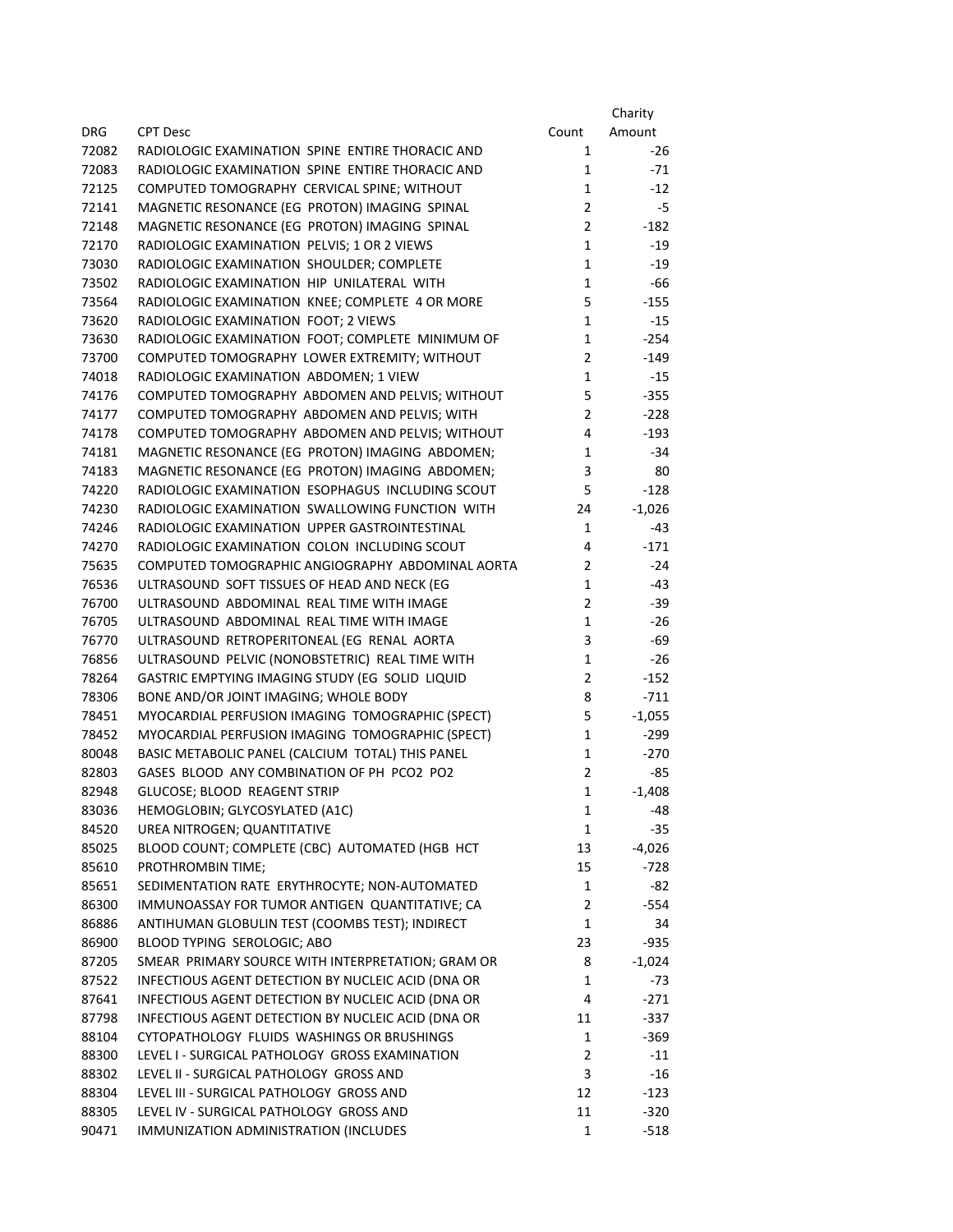|       |                                                    |                | Charity   |
|-------|----------------------------------------------------|----------------|-----------|
| DRG   | <b>CPT Desc</b>                                    | Count          | Amount    |
| 92507 | TREATMENT OF SPEECH LANGUAGE VOICE                 | 2              | -193      |
| 92523 | EVALUATION OF SPEECH SOUND PRODUCTION (EG          | $\mathbf{1}$   | -87       |
| 92585 | AUDITORY EVOKED POTENTIALS FOR EVOKED RESPONSE     | 1              | -59       |
| 92611 | MOTION FLUOROSCOPIC EVALUATION OF SWALLOWING       | $\mathbf{1}$   | -46       |
| 92920 | PERCUTANEOUS TRANSLUMINAL CORONARY ANGIOPLASTY;    | 1              | $-1,325$  |
| 92928 | PERCUTANEOUS TRANSCATHETER PLACEMENT OF            | 14             | $-18,422$ |
| 92943 | PERCUTANEOUS TRANSLUMINAL REVASCULARIZATION OF     | 2              | $-2,767$  |
| 92960 | CARDIOVERSION ELECTIVE ELECTRICAL CONVERSION OF    | 2              | $-509$    |
| 93005 | ELECTROCARDIOGRAM ROUTINE ECG WITH AT LEAST 12     | 23             | $-426$    |
| 93015 | CARDIOVASCULAR STRESS TEST USING MAXIMAL OR        | $\overline{2}$ | $-1,042$  |
| 93017 | CARDIOVASCULAR STRESS TEST USING MAXIMAL OR        | 16             | $-6,539$  |
| 93306 | ECHOCARDIOGRAPHY TRANSTHORACIC REAL-TIME WITH      | 29             | $-13,364$ |
| 93307 | ECHOCARDIOGRAPHY TRANSTHORACIC REAL-TIME WITH      | $\overline{2}$ | $-1,285$  |
| 93312 | ECHOCARDIOGRAPHY TRANSESOPHAGEAL REAL-TIME WITH    | $\overline{2}$ | $-311$    |
| 93351 | ECHOCARDIOGRAPHY TRANSTHORACIC REAL-TIME WITH      | $\mathbf{1}$   | $-113$    |
| 93454 | CATHETER PLACEMENT IN CORONARY ARTERY(S) FOR       | 4              | $-3,382$  |
| 93455 | CATHETER PLACEMENT IN CORONARY ARTERY(S) FOR       | 1              | $-997$    |
| 93458 | CATHETER PLACEMENT IN CORONARY ARTERY(S) FOR       | 34             | $-31,175$ |
| 93459 | CATHETER PLACEMENT IN CORONARY ARTERY(S) FOR       | 3              | $-2,181$  |
| 93460 | CATHETER PLACEMENT IN CORONARY ARTERY(S) FOR       | 4              | $-4,059$  |
| 93650 | INTRACARDIAC CATHETER ABLATION OF ATRIOVENTRICULAR | 1              | $-1,383$  |
| 93653 | COMPREHENSIVE ELECTROPHYSIOLOGIC EVALUATION WITH   | $\mathbf{1}$   | $-705$    |
| 93656 | COMPREHENSIVE ELECTROPHYSIOLOGIC EVALUATION        | 3              | $-4,132$  |
| 93798 | PHYSICIAN OR OTHER QUALIFIED HEALTH CARE           | 9              | $-1,456$  |
| 93880 | DUPLEX SCAN OF EXTRACRANIAL ARTERIES; COMPLETE     | 6              | $-291$    |
| 93922 | LIMITED BILATERAL NONINVASIVE PHYSIOLOGIC STUDIES  | 9              | $-669$    |
| 93923 | COMPLETE BILATERAL NONINVASIVE PHYSIOLOGIC STUDIES | 3              | $-135$    |
| 93925 | DUPLEX SCAN OF LOWER EXTREMITY ARTERIES OR         | $\overline{2}$ | $-981$    |
| 93931 | DUPLEX SCAN OF UPPER EXTREMITY ARTERIES OR         | $\mathbf{1}$   | -26       |
| 93970 | DUPLEX SCAN OF EXTREMITY VEINS INCLUDING RESPONSES | 5              | $-218$    |
| 93971 | DUPLEX SCAN OF EXTREMITY VEINS INCLUDING RESPONSES | 5              | $-100$    |
| 93990 | DUPLEX SCAN OF HEMODIALYSIS ACCESS (INCLUDING      | 3              | $-26$     |
| 94060 | BRONCHODILATION RESPONSIVENESS SPIROMETRY AS IN    | 15             | $-892$    |
| 94618 | PULMONARY STRESS TESTING (EG 6-MINUTE WALK TEST)   | $\mathbf{1}$   | -59       |
| 95819 | ELECTROENCEPHALOGRAM (EEG); INCLUDING RECORDING    | $\overline{2}$ | -88       |
| 96365 | INTRAVENOUS INFUSION FOR THERAPY PROPHYLAXIS OR    | 5              | -438      |
| 96372 | THERAPEUTIC PROPHYLACTIC OR DIAGNOSTIC INJECTION   | 9              | $-3,355$  |
| 96374 | THERAPEUTIC PROPHYLACTIC OR DIAGNOSTIC INJECTION   | 16             | $-5,226$  |
| 96375 | THERAPEUTIC PROPHYLACTIC OR DIAGNOSTIC INJECTION   | $\mathbf{1}$   | $-558$    |
| 96413 | CHEMOTHERAPY ADMINISTRATION INTRAVENOUS INFUSION   | 13             | 103       |
| 97110 | THERAPEUTIC PROCEDURE 1 OR MORE AREAS EACH 15      | 7              | $-41$     |
| 97140 | MANUAL THERAPY TECHNIQUES (EG MOBILIZATION/        | $\overline{2}$ | $-157$    |
| 97161 | PHYSICAL THERAPY EVALUATION: LOW COMPLEXITY        | $\mathbf{1}$   | 173       |
| 97162 | PHYSICAL THERAPY EVALUATION: MODERATE COMPLEXITY   | $\overline{2}$ | 50        |
| 97163 | PHYSICAL THERAPY EVALUATION: HIGH COMPLEXITY       | $\mathbf{1}$   | $-33$     |
| 97167 | OCCUPATIONAL THERAPY EVALUATION HIGH COMPLEXITY    | $\mathbf{1}$   | -64       |
| 97530 | THERAPEUTIC ACTIVITIES DIRECT (ONE-ON-ONE)         | $\overline{2}$ | 61        |
| 97597 | DEBRIDEMENT (EG HIGH PRESSURE WATERJET             | 3              | $-376$    |
| 99203 | OFFICE OR OTHER OUTPATIENT VISIT FOR THE           | 50             | $-3,829$  |
| 99204 | OFFICE OR OTHER OUTPATIENT VISIT FOR THE           | 24             | $-5,038$  |
| 99205 | OFFICE OR OTHER OUTPATIENT VISIT FOR THE           | 1              | -144      |
| 99211 | OFFICE OR OTHER OUTPATIENT VISIT FOR THE           | 3              | $-343$    |
| 99212 | OFFICE OR OTHER OUTPATIENT VISIT FOR THE           | 206            | $-6,334$  |